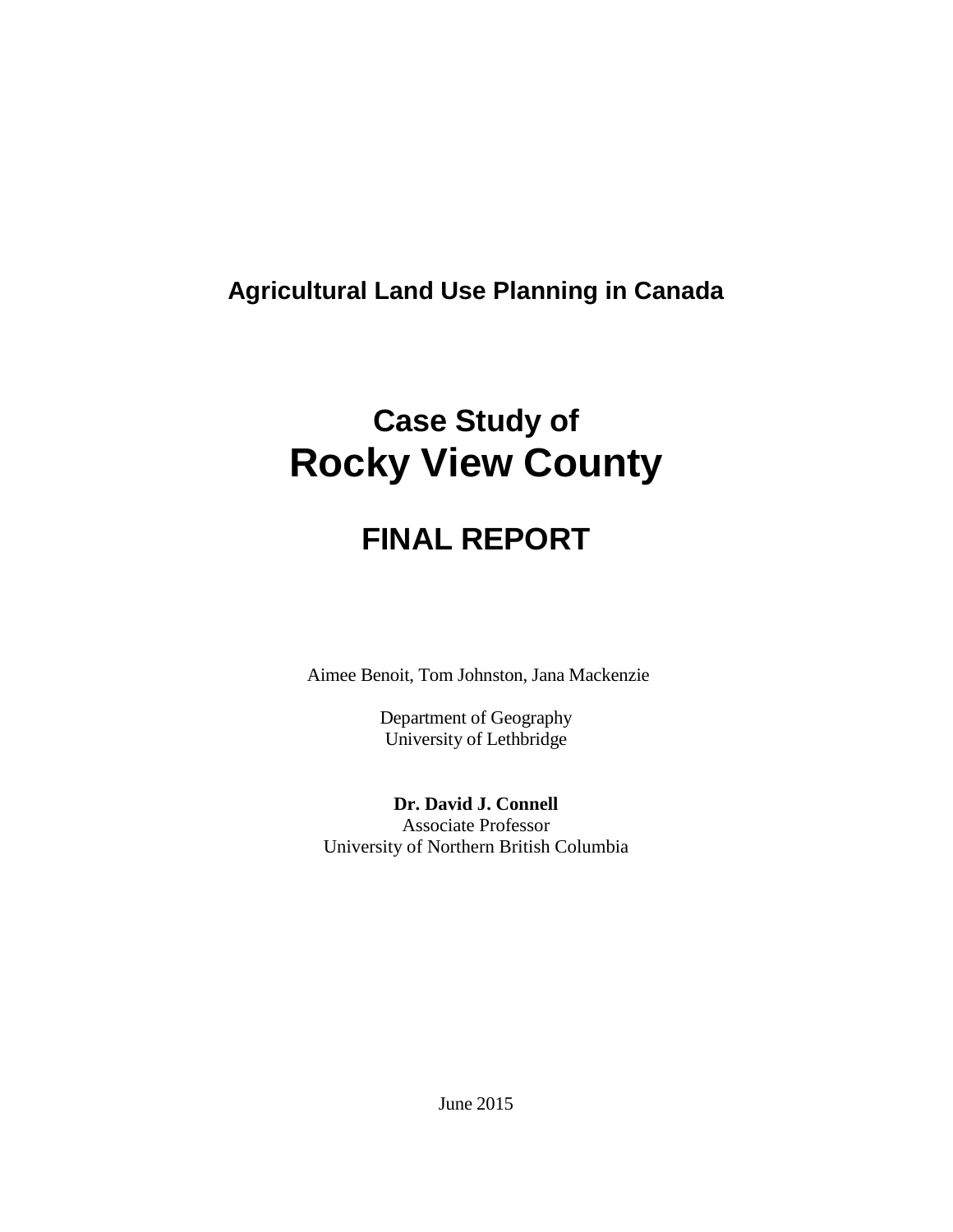Agricultural Land Use Planning in Canada FINAL REPORT: ROCKY VIEW COUNTY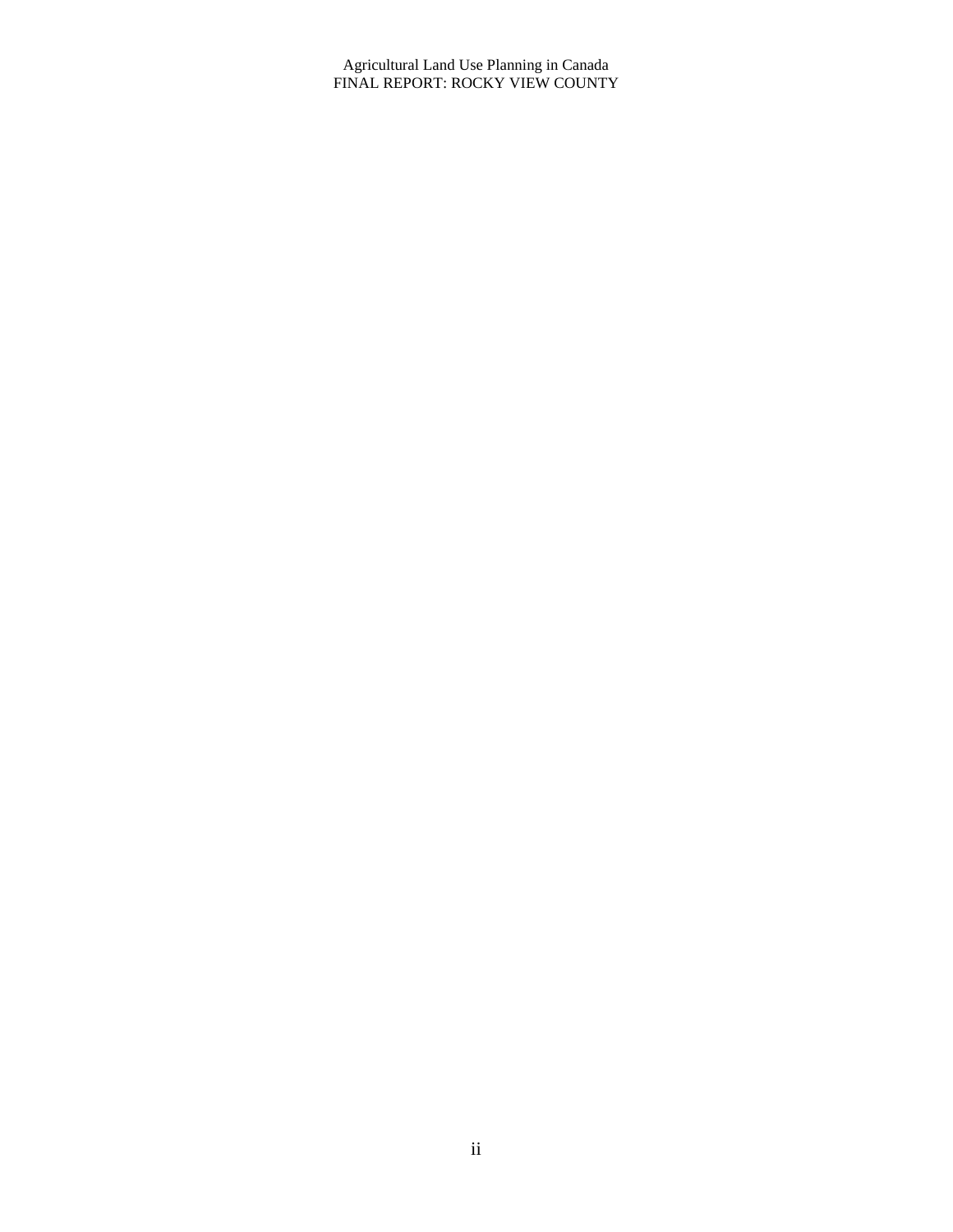## **Executive Summary**

In this report we present the preliminary results of a case study of agricultural land use planning for Rocky View County, which surrounds the City of Calgary on three sides. The case study of Rocky View County involved an assessment of the breadth and quality of the legislative framework that governs agricultural land use planning, including policies, legislation, and governance. The case study also involved an assessment of the political context within which agricultural land use planning takes place and decisions are made. This part of the assessment included documentation and analysis of three policy regimes: farmland preservation, global competitiveness, and food sovereignty. A policy regime refers to the combination of issues, ideas, interests, actors, and institutions that are involved in formulating policy and for governing once policies are devised.

The aim of the case study is to contribute to three areas of knowledge. The case study lends insight to the state of agricultural land-use planning in Rocky View County. It contributes to an understanding of the state of agricultural land use planning in Alberta. Finally, the case study is part of a broader national project to identify principles and beneficial practices that represent land use planning solutions that protect farmland.

Overall, the legislative framework for protecting farmland within Rocky View County is fairly weak, as it is from a provincial perspective. We found that the lack of binding provincial legislation to protect agricultural land, and the delegation of land use planning decisions to municipalities, has created an unstable policy framework with a high degree of uncertainty. The new *South Saskatchewan Regional Plan*, a plan developed under Alberta's Land-Use Framework, contains several statements of principles that could be beneficial for protecting agricultural land, and serves as an important policy document for guiding local land use planning. However, without any provincial mechanism to ensure compliance, the SSRP's effectiveness in practice remains to be seen. The local agricultural land-use planning framework is more stable and better integrated locally and with provincial policies. While planning policies and legislation in Rocky View County do not specifically prioritize the protection of agricultural land, this objective is addressed through nodal growth management strategies that concentrate future residential and business activities to serviced areas already impacted by land fragmentation. Ultimately one of the key principles for accommodating diverse interests in the local agricultural land-use planning context is flexibility. Rocky View County continues to recognize and support conventional large-scale farming and the consolidation of large land holdings, thus enabling a competitive domestic and international agrifood industry. However, because of the high cost of farmland surrounding the City of Calgary, and in part to take advantage of opportunities presented by rising interest in local food, the County has also provided for smaller-scale agricultural parcels, more diversified agriculture and a more regionally based food system.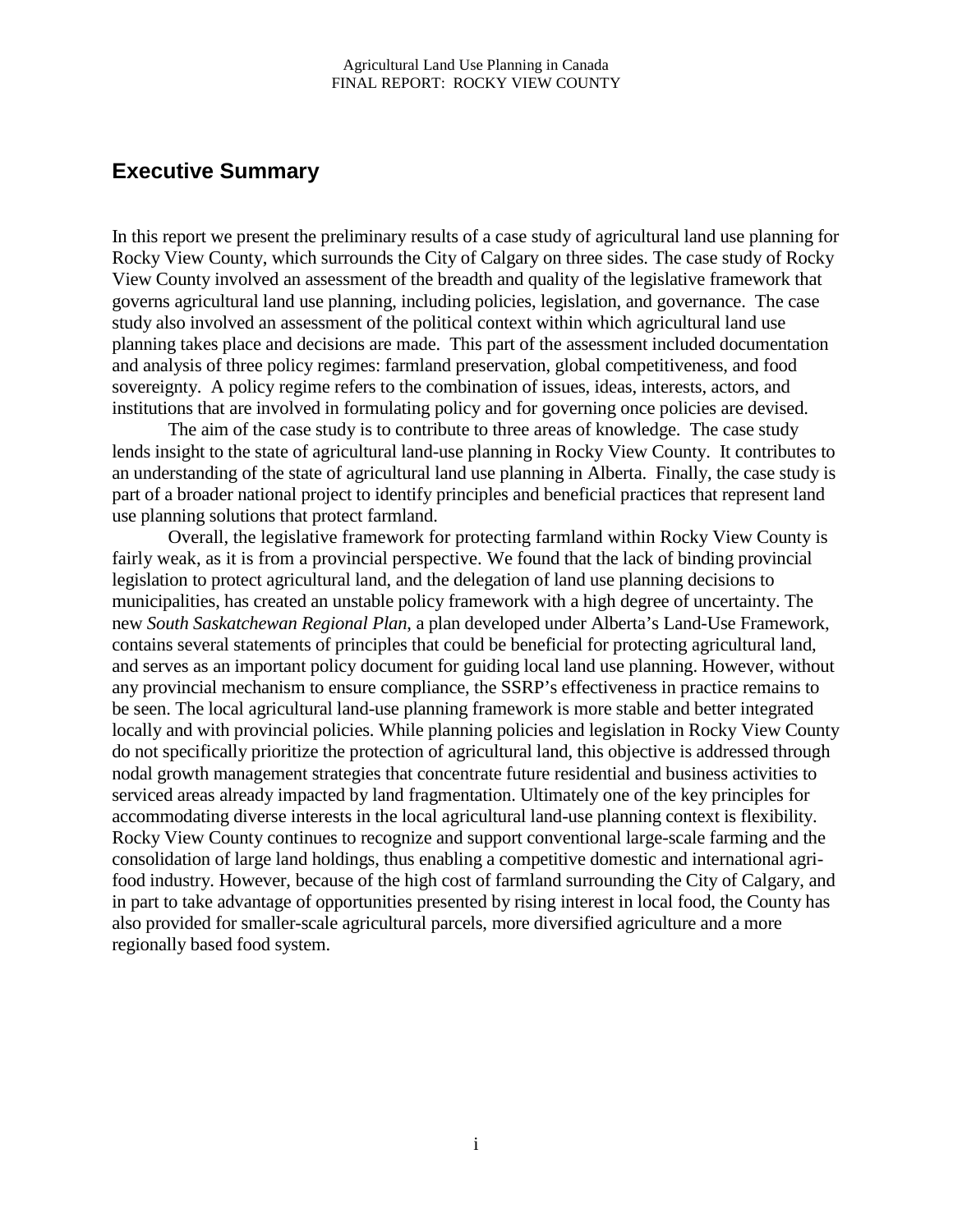# Agricultural Land Use Planning in Canada<br>FINAL REPORT: ROCKY VIEW COUNTY

## **Table of contents**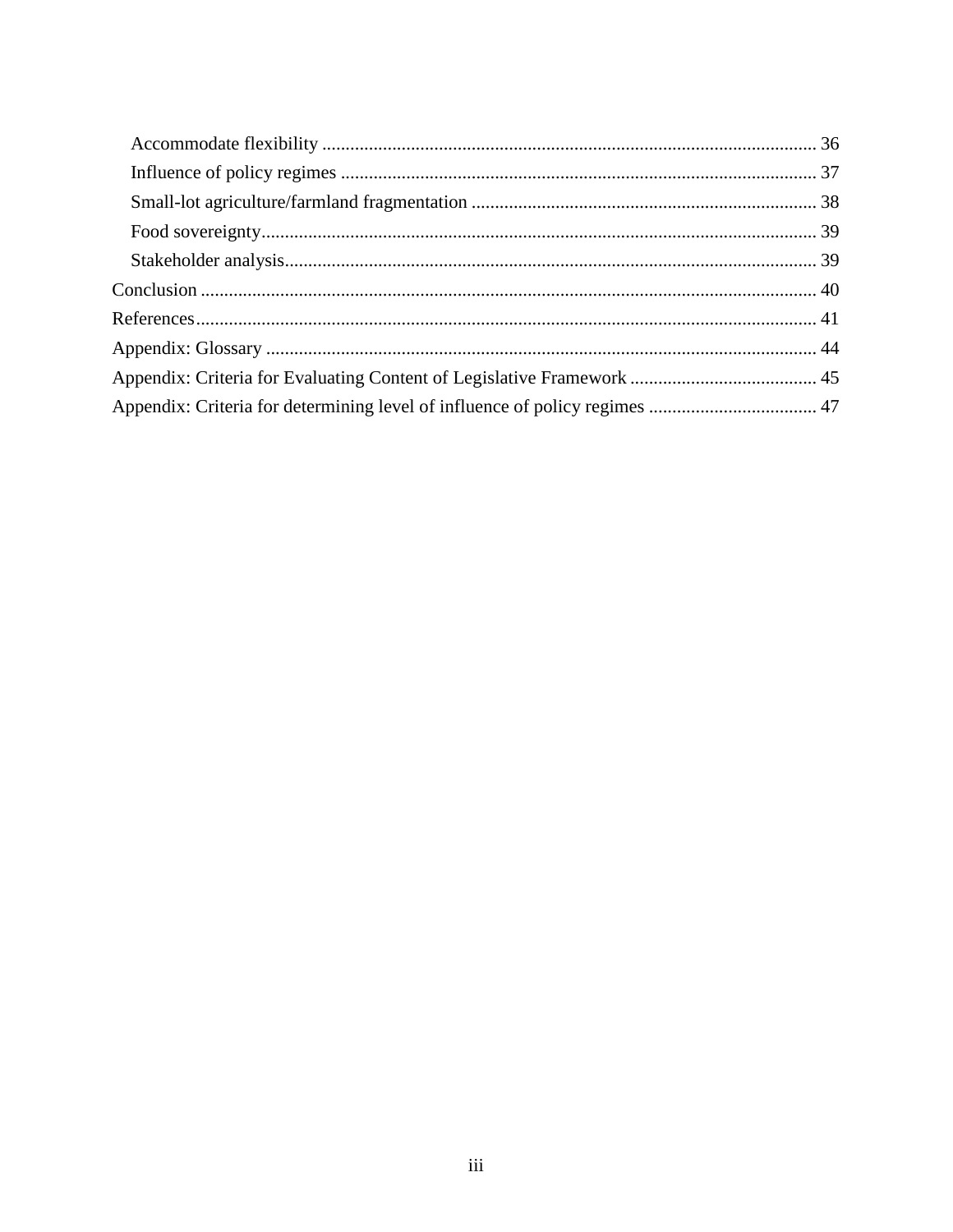## **Abbreviations**

- ALSA Alberta Land Stewardship Act
- AOPA Agricultural Operation Practices Act
- ARD Agriculture and Rural Development (Alberta Government)
- AMP Agriculture Master Plan (Rocky View County)
- CFO Confined Feeding Operation
- CMP Calgary Metropolitan Plan<br>CP County Plan (Rocky View 0
- County Plan (Rocky View County)
- CRP Calgary Regional Partnership
- GMS Growth Management Strategy (Rocky View County)
- IDP Intermunicipal Development Plan
- LUB Land Use Bylaw (Rocky View County)
- LUF Land Use Framework
- MGA Municipal Government Act
- NRCB Natural Resources Conservation Board
- NSF National Food Strategy
- RVC Rocky View County
- SSRP South Saskatchewan Regional Plan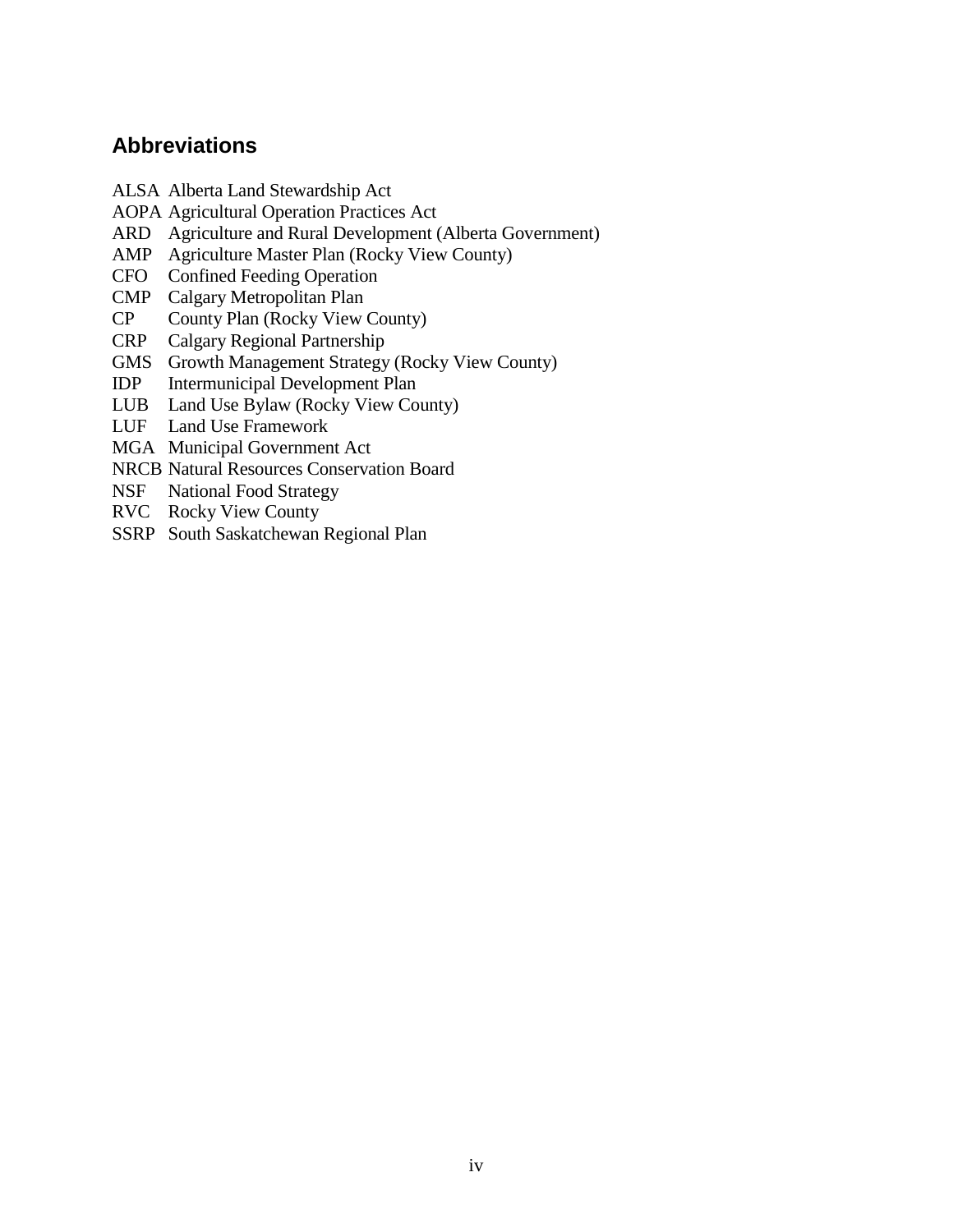## **About the project**

The national project is a three-year study to identify principles and beneficial practices that represent integrated land use planning solutions that protect farmland in Canada. We have three objectives related to this purpose:

- 1. To undertake case studies to fill strategic gaps in our understanding of how agricultural land use planning policies and processes at a local level protect farmland while also integrating public priorities across jurisdictions.
- 2. To analyse three inter-related policy regimes within Canada's agri-food system: the long-standing policy regimes of global competitiveness and farmland preservation; and the nascent regime of food sovereignty. The aim is to understand how these three policy regimes influence agricultural land use planning at local, provincial, and national levels of policy. A policy regime and its changes refer to the combination of issues, ideas, interests, actors and institutions that are involved.
- 3. To mobilise knowledge gained from the research by hosting a series of regional workshops across Canada. Workshop results will culminate in a national forum to formulate policy recommendations for protecting farmland.

The relation between agriculture, food, and social priorities is connected to the society we want and the place of food and farmers within it. Historically, the decline in the economic and social role of agriculture has accompanied a significant loss and degradation of the agricultural land base. This trend appears to be reversing. The growth of the local food movement, as evident by the increasing number of farmers markets and citizen-based initiatives like community gardens and local food councils, has been the forerunner of recent calls at the national level for a Canada-wide food policy. Although drastic policy changes are not likely to happen immediately at the national level, changes are already occurring at local and regional levels, with all of Canada's major metropolitan regions having launched food plans and policy councils (Vancouver, Calgary, Toronto, Ottawa and Montreal). These changes suggest that the place of agriculture and food within Canadian society has shifted to be much more aligned with public priorities.

Sorting out relations between agriculture, food, and society falls, in part, within the domain of land use planning because every act of producing and consuming food has impacts on the land base. Yet, in spite of forty years of farmland protection policies, the agricultural land base still faces growing pressures from urban development and the pursuit of other economic priorities, with few indications that this trend will be significantly curtailed. Will this trend be halted if Canada adopts a national food policy that gave citizens more influence over domestic food supplies? If Canada adopted such a policy, do governments have the ability to protect the agricultural land base in order to support these new public priorities?

We anticipate that the greatest potential benefit of the research is to make a positive contribution to the development of agricultural land use plans, planning processes, and policies in Canada to protect farmland and promote farming as the highest and best use of these lands. Our assessment will be of benefit to land use decision makers, planning practitioners, to nongovernment organisations, industry groups, farmer organisations, farmers, and the general public.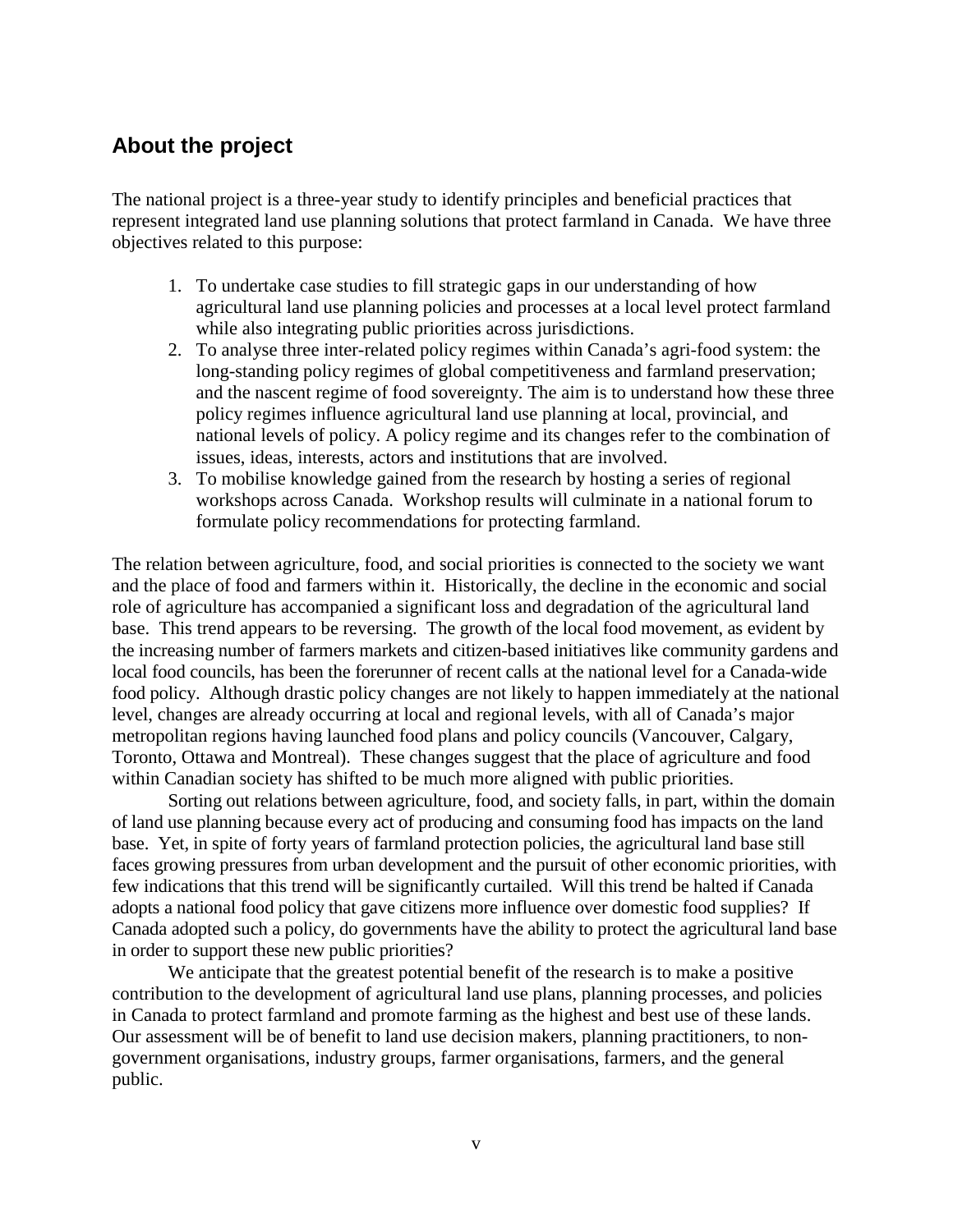For more information about the Agricultural Land Use Planning in Canada project, please visit the project website or contact Dr. David J. Connell, University of Northern British Columbia. Phone: (250) 960 5835 Email: david.connell@unbc.ca

Website: <http://blogs.unbc.ca/agplanning/>

For further information about this case study report, please contact Tom Johnston, Department of Geography, University of Lethbridge Phone: (403) 329-2534 Email: johnston@uleth.ca

## Principles for guiding agricultural land use planning

An agricultural land use planning legislative framework provides the context and constraints for what local governments must and can do to protect its agricultural lands. An effective framework of policies, legislation, and governance structures presents an opportunity for local governments, which can then choose how much they want to take advantage of this opportunity. Within this context it is helpful to be able to assess the quality of an agricultural land use planning framework and understand how well it works and why. For this purpose we have identified the following four principles, which are described below:

- Maximise stability
- Minimise uncertainty
- Integrate across jurisdictions
- Accommodate flexibility

The concepts of stability and uncertainty must be understood with a view of the world as unpredictable and essentially unknowable. This contrasts with a rational view of the world as something that we can understand fully – if only we had all of the right data and the ability to process the information. This worldview of an open future presents challenges because planning, by its very function, is focussed on making a desirable future a visible part of today's land use decision-making processes (Connell, 2009). The aim of planning is not to predict the future or claim to be all-knowing but to envision a desirable future with the information available. The functions of planning are to maximise what we can know about the future and to minimise what we do not know, thereby establishing a domain of understanding within which to make the best possible land use decisions in the present. This leads to the first two principles of agricultural land use planning.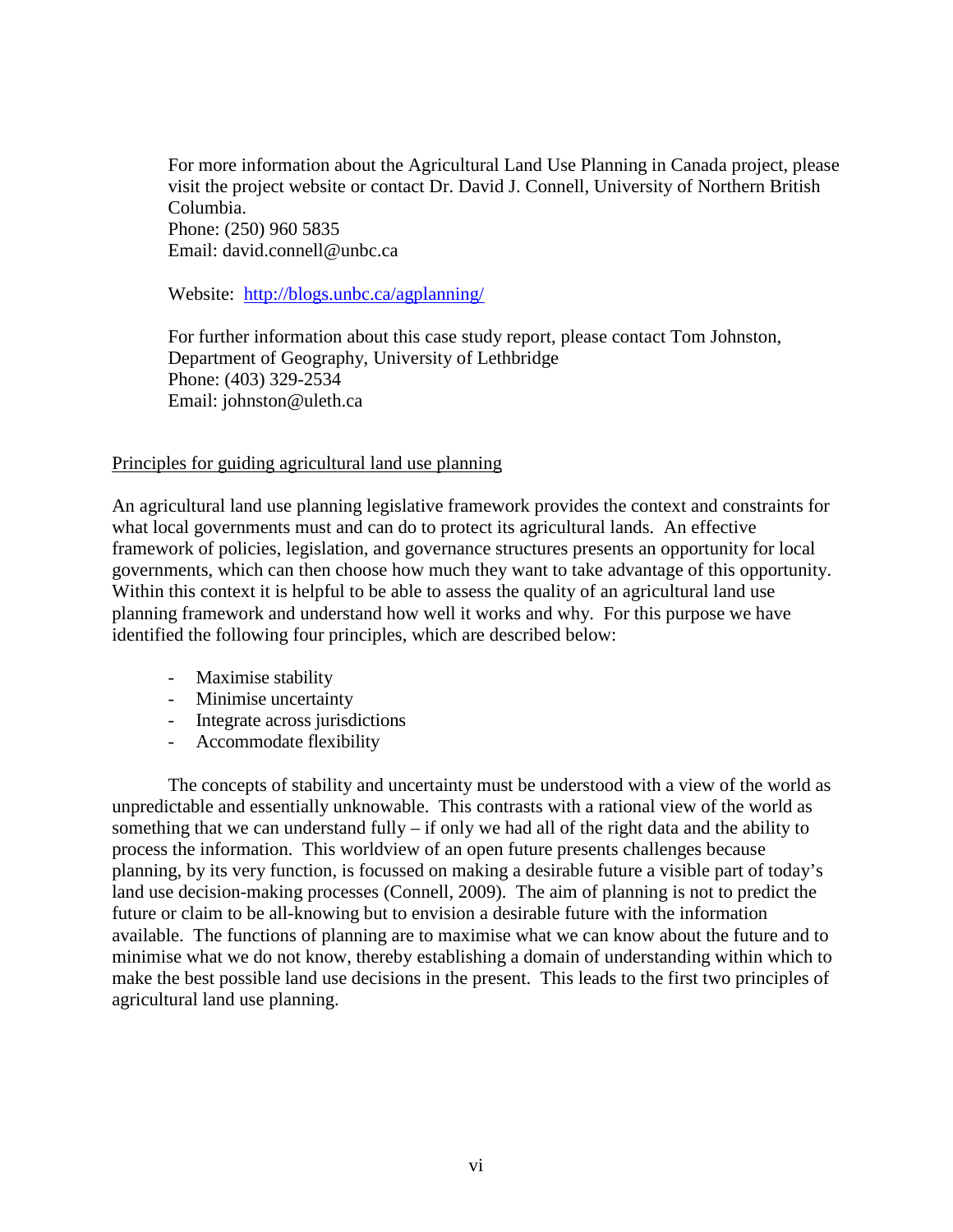## *Maximise stability*

Something that is stable is difficult to topple; it stands strong and cannot be easily moved. Likewise, a stable legislative framework for protecting farmland is one that is not easily changed at the whim of shifting political interests; it is well-entrenched in acts of legislation, policy, and governance structures that are based on clear, concise language, and can hold up to court challenge. It is something that people can count on to secure the land base for agriculture and to know what the rules are. In this sense, a measure of stability is a measure of the thing itself – the legislative framework – as it is written in its present form. Thus, stability is a critical measure of the strength of an agricultural land use planning framework.

## *Minimise uncertainty*

In addition to maximising the stability of a legislative framework through clear rules and regulations we must also consider how the framework will be implemented and applied to land use decisions. People want to know they can rely on these rules and regulations to be applied consistently and to know how it will be applied under different circumstances. In this sense, people want not only a stable land base for agriculture but also a legislative framework that provides some certainty about how it will be used to make agricultural land use decisions. However, what we do not know is boundless so we must accept that we cannot eliminate uncertainty. What governments can do is to minimise uncertainty by eliminating loop-holes, ambiguous language, and open-ended conditions. Perhaps more importantly, uncertainty can be minimised through consistent interpretations and applications of the legislative framework. In this sense, a measure of uncertainty is a future-oriented measure of expectations about how the legislative framework will be applied to land use decisions. Thus, the presence of uncertainty is a critical measure of the weakness of an agricultural land use planning framework.

## *Integrate across jurisdictions*

Integrating policies and priorities across jurisdictions is a foundation for building cohesion across provincial, regional, and local governments. This principle of integration can be viewed as a "policy thread" that weaves together traditional areas of responsibility (Smith, 1998). One can also think of integration as a formal "linkage" between policies that provides consistency among them. Such formal linkages can come in the form of a provincial policy that requires a lowerlevel policy "to be consistent with" provincial statements. The aim of such vertical mechanisms is to ensure that lower-level policies are set within the context of broader public priorities. The same principle of integration applies horizontally, too, so that plans and strategies are coordinated and consistent across local governments. In order to successfully integrate policies across jurisdictions there must be sufficient details about the legislative context that guides and constrains local government plans and strategies.

## *Accommodate flexibility*

Creating an effective legislative framework is an act of balance without being too stable so that it cannot be changed when needed, or too strict so that it cannot be applied in a range of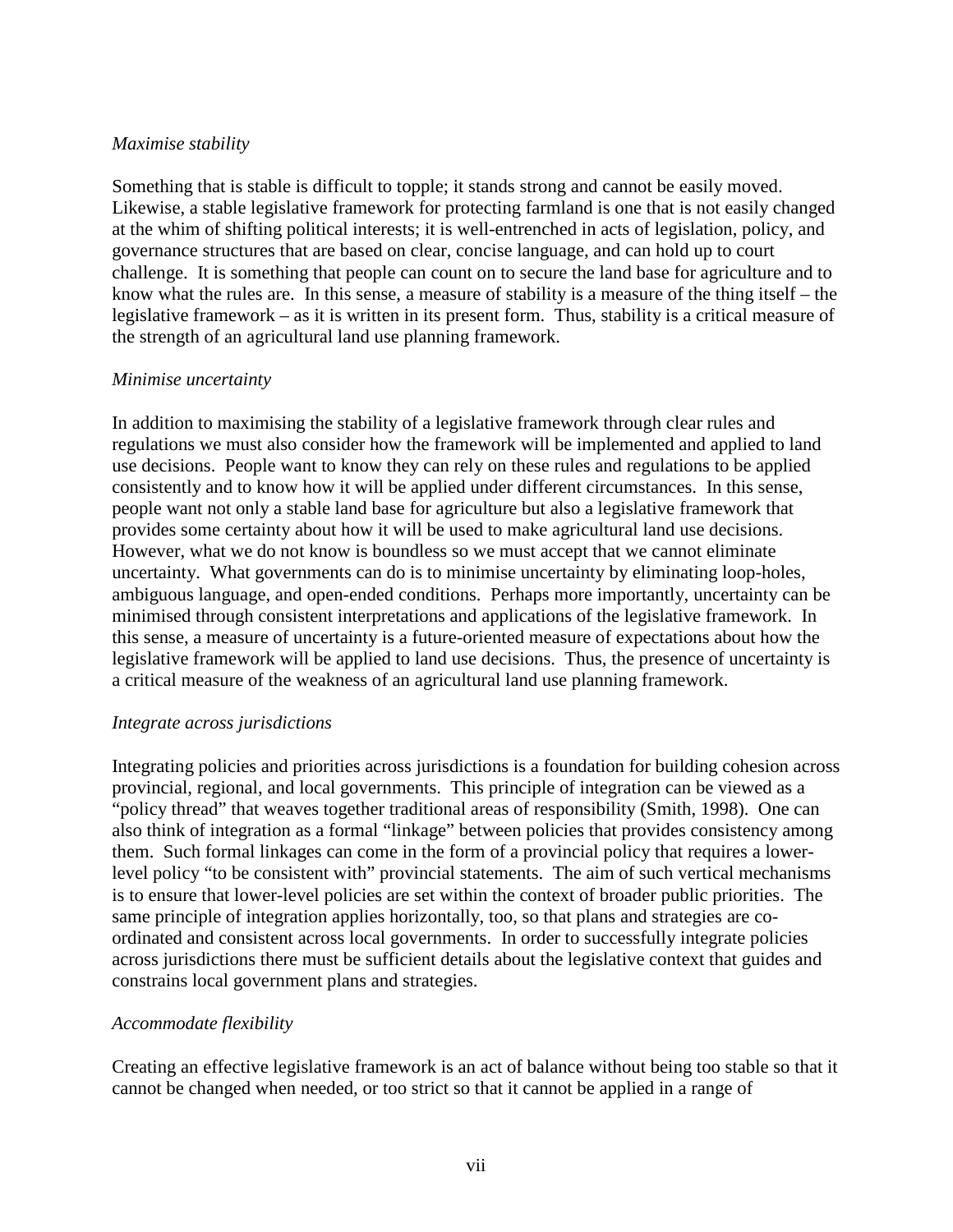circumstances. Thus, flexibility is necessary in order to moderate the restrictive effects of maximising stability and minimising uncertainty. The principle is to enable decision-makers to accommodate a controlled level of flexibility without compromising the primary functions of the legislative framework to provide stability and reduce uncertainty. The means to accommodate flexibility is typically done through governance mechanisms, such as quasi-judicial provincial commissions, advisory committees, and application processes.

#### Strength of Alberta's provincial legislative framework

Alberta became a province on September 1, 1905, and as observed by Climenhaga (1997, p. 19), "officials of the new province showed an early interest in town planning, setting out their first town planning regulations in 1906, establishing a municipal affairs department in 1911 and enacting the province's first planning legislation in 1913". By the early 1950s, regional scale planning was formalized with the establishment of two regional planning bodies; the first one was in Edmonton (1951) and then in 1952 in Calgary. Regional Planning Districts, as they were first called, became Regional Planning Commissions during the 1960s and in 1963 the Planning Act was amended to require the preparation of regional plans. By the late 1960s subdivision authority had been delegated from the Province to the Regional Planning Commissions and legislation also required that land-use plans developed by lower-tier municipalities were to be consistent with the broader-scale plans developed by the Regional Planning Commissions.

According the recent report prepared by the Alberta Professional Planners Institute (2014) the Regional Planning Commissions, and the legislative framework within which they operated, were reasonably effective in dealing with the growth pressures stemming from Alberta's OPEC embargo inspired oil boom of the 1970s. However, as the economy slowed during the 1980s, regional planning bodies, and indeed the very idea of regional planning itself, came under mounting criticism. Much of this criticism was expressed by rural municipalities, striving to gain greater control over planning and the subdivision of land in their jurisdictions.

At the political level, the Provincial Government, which was led by Ralph Klein at the time and which also derived considerable support from rural parts of the province, was sympathetic to these concerns. In 1994, as part of a sweeping package of policy changes, the *Municipal Government Act* was passed. The MGA subsumed the 1977 *Planning Act* in Part 17, abolished regional planning commissions and devolved responsibility for land-use decisions to municipalities. With these changes, local governments became responsible for enacting and maintaining regulations for protecting agricultural land (Kaplinsky & Percy, 2014).

Having taken a very large step away from the idea that local-scale plans should be compelled to take into account broader considerations, some of which may be provincial in scale, the Provincial government attempted to fill the void with the adoption in 1996, by way of an Order in Council and pursuant to Section 622 of the MGA, a document entitled "Land Use Policies". The document's intent was to enunciate the Province's perspective on a wide range of planning and resource management matters. Under the section dealing with agriculture (Section 6.1), the stated goal of the policy is to "contribute to the maintenance and diversification of Alberta's agricultural industry (Alberta Municipal Affairs, 1996, p. 9). The 1996 provincial Land Use Policies or "Policy Statement", as it is widely known, is written using relatively weak language. For instance, municipalities are "encouraged" to address various concerns, rather directed to do so. Similarly, the policy assigns to municipalities the responsibility to "interpret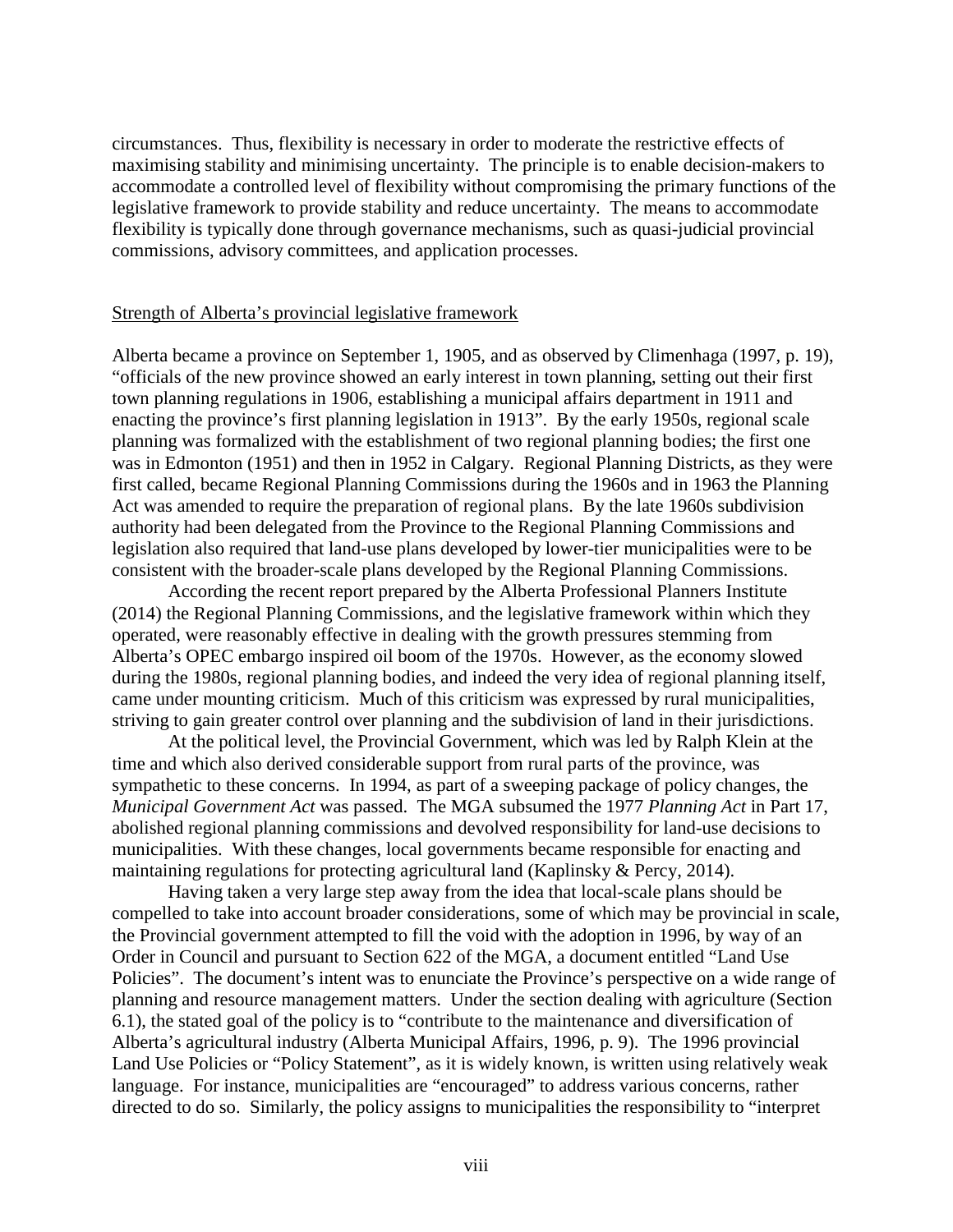and apply the Land Use Policies" in a "locally meaningful and appropriated fashion" (Alberta Municipal Affairs, 1996, p. 3). And finally, neither the 1996 Policy Statement nor the MGA contain provisions stipulating or even making possible provincial approval of statutory plans.

Elimination of the regional planning commissions and the near total erosion of regional planning resulted in an increase in intermunicipal disputes, especially in the rural-urban fringe, a functional region well known as a zone with a complex of land-use conflicts and disputes (Furuseth & Lapping, 1999; Beesley, 2010). To address such situations another statutory instrument was introduced by the Province: intermunicipal development plans (IDP). According to the Alberta Professional Planners Institute (2014, p.4), "many of the first generation on IDPs were weak policy documents," although "some workable examples did emerge, but only after years of protracted conflict."

The next major change to the legislative framework pursuant to agricultural land-use planning came in 2002 when the development control authority for livestock feeding operations was transferred from municipalities to the Natural Resources Conservation Board (NRCB), a quasi-judicial board established in 1991. Oversight responsibility for confined feeding operations (CFO's), which falls under the Agricultural Practices Operations Act (AOPA), was assigned to the NRBC at the same time. Concomitant with these changes, was the establishment of province-wide regulations focused primarily on manure management, one of the key issues that prompted a review of the existing legislation in the first place. The rationale for these changes was grounded in the view that a growing number of municipalities were adopting planning policies and regulations that were regarded in some quarters as restricting expansion of the intensive livestock feeding sector.

The most recent change to the institutional arrangements pursuant to land-use planning occurred in 2008 when the Government of Alberta released a *Land Use Framework* (2008), given legal effect through the *Alberta Land Stewardship Act* (ALSA) in 2009, to manage the cumulative effects of recent unprecedented growth in the province and to help achieve long-term economic, social and environmental goals for land and natural resources. The Act establishes a province-wide mandate for protecting agricultural land through conservation and stewardship strategies, and through policies to prevent the fragmentation and conversion of agricultural land. It also provides for a stronger level of provincial oversight through the creation of seven statutory regional land-use plans. Two of these regional plans have now been released, including the *South Saskatchewan Regional Plan* (Government of Alberta, 2014), which covers much of southern Alberta. Planning and development decisions are still made at the municipal level; however local policies are now required to align with the regional plan to achieve regional outcomes. Thus the new *Land Use Framework* introduces a more coherent planning hierarchy and a more centralized way of managing and monitoring both public and private land use.

Despite the intent of the *South Saskatchewan Regional Plan*, however, there are limitations that undermine its stability. A significant contextual factor is the highly contentious issue of landowners' property rights in the province. The regional plans authorized by the ALSA are legally binding on private lands and every land use authority in the province. So long as a reasonable use of the land is left to the property owner when the Province imposes land-use restrictions, no compensation is required, except where a "conservation directive" is employed to enhance conservation, scenic or agricultural values (Kaplinsky & Percy, 2014). Because of strong public opposition, the Alberta Government amended the ALSA in 2011 to allow for greater compensation to landowners (see Section 19.1) and initiated a Property Rights Task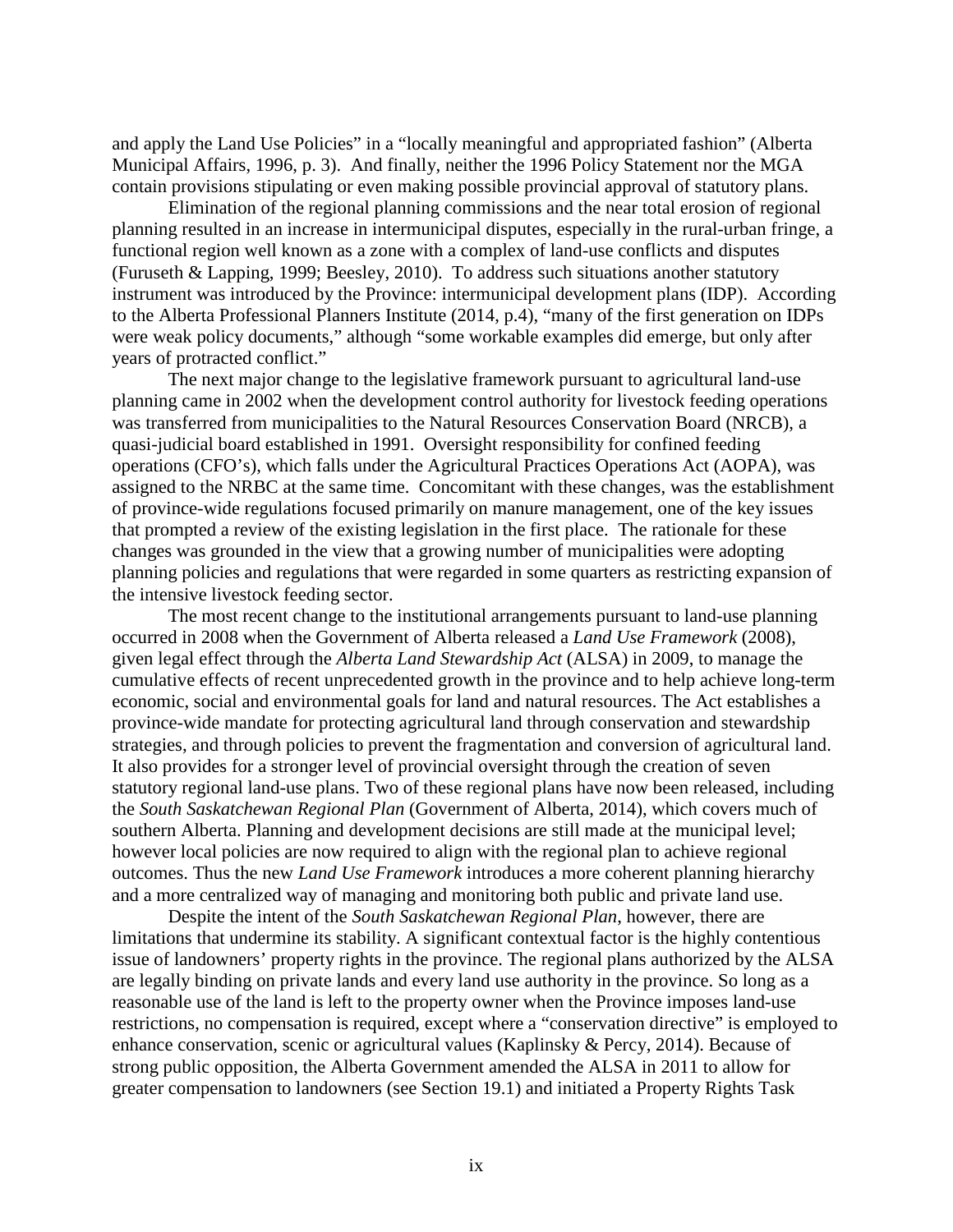Force that same year. In its report the task force noted that "rather than establishing greater certainty about how land and resources are managed, the new legislation and processes have generated confusion and concern" (Government of Alberta, 2012, p.15). Many Albertans agreed with the need for regional planning as a way to protect prime agricultural land, but felt the approach was too "heavy-handed and restrictive" (p.15). Ultimately the report noted property owners' desire for a more comprehensive compensation framework when land rights were appropriated for the public good, and a clear definition of property rights that was enshrined in legislation. These concerns are reflected in the final version of the *South Saskatchewan Regional Plan*, released in September 2014 after three phases of public consultation. The plan includes no legally binding regulations for agricultural land protection and is thus considerably watered down from the original intent of the *Land Use Framework*.

Key informants generally agree that the *South Saskatchewan Regional Plan* represents a beneficial document for agricultural land management and introduces greater stability than the prior provincial policies. However, the lack of enforceability perpetuates uncertainty in the local land-use decision process, particularly in areas experiencing diverse development pressures. One Rocky View County representative commented that,

The South Sask Plan I think is a great document. The only thing that is missing is that link to require compliance. […] The Provincial policy needs to be there. Whether it's weak – weakly enforceable or not, at least it is there and so at the staff level we can keep holding up this provincial policy […] as we develop things (Rocky View County Stakeholder 2).

Municipalities continue to have authority for land-use planning and development decisions on all lands within their boundaries, so long as they comply with the regional plan where required. Key informants generally agree that this local control is a beneficial aspect of Alberta's *Land Use Framework*, given that municipalities have an in-depth knowledge of their immediate context and needs and can therefore make decisions that make sense locally (Rocky View County Stakeholders 1 & 5; External Stakeholder 1). However, land uses set out in municipal planning policies are often discretionary and open to interpretation by local development authorities and councils. Therefore some informants feel that stronger provincial leadership is required in order to make it easier for the municipality to turn down applications that are unsympathetic with County plans. As one stakeholder commented,

There's plus's and minus's on the local control, because you do have a better overall perspective on the immediate area in question. But it's sometimes harder to say no to local demands. [...] So when you have a higher provincial level they're sometimes – they're sometimes – able to make harder decisions that wouldn't be made at the local level (Rocky View County Stakeholder 1).

Some further uncertainty exists at the provincial level because the legislative framework lacks a certain level of horizontal integration; as the SSRP notes, planning and decision-making in Alberta are carried out under various provincial legislation and policies, applied by a range of decision-makers (Government of Alberta, 2014). As of May 24, 2015, when Alberta's new cabinet was sworn in and several ministries were reorganized, the *Land Use Framework* and *Water for Life* will be managed by Alberta Environment, formerly the Ministry of Environment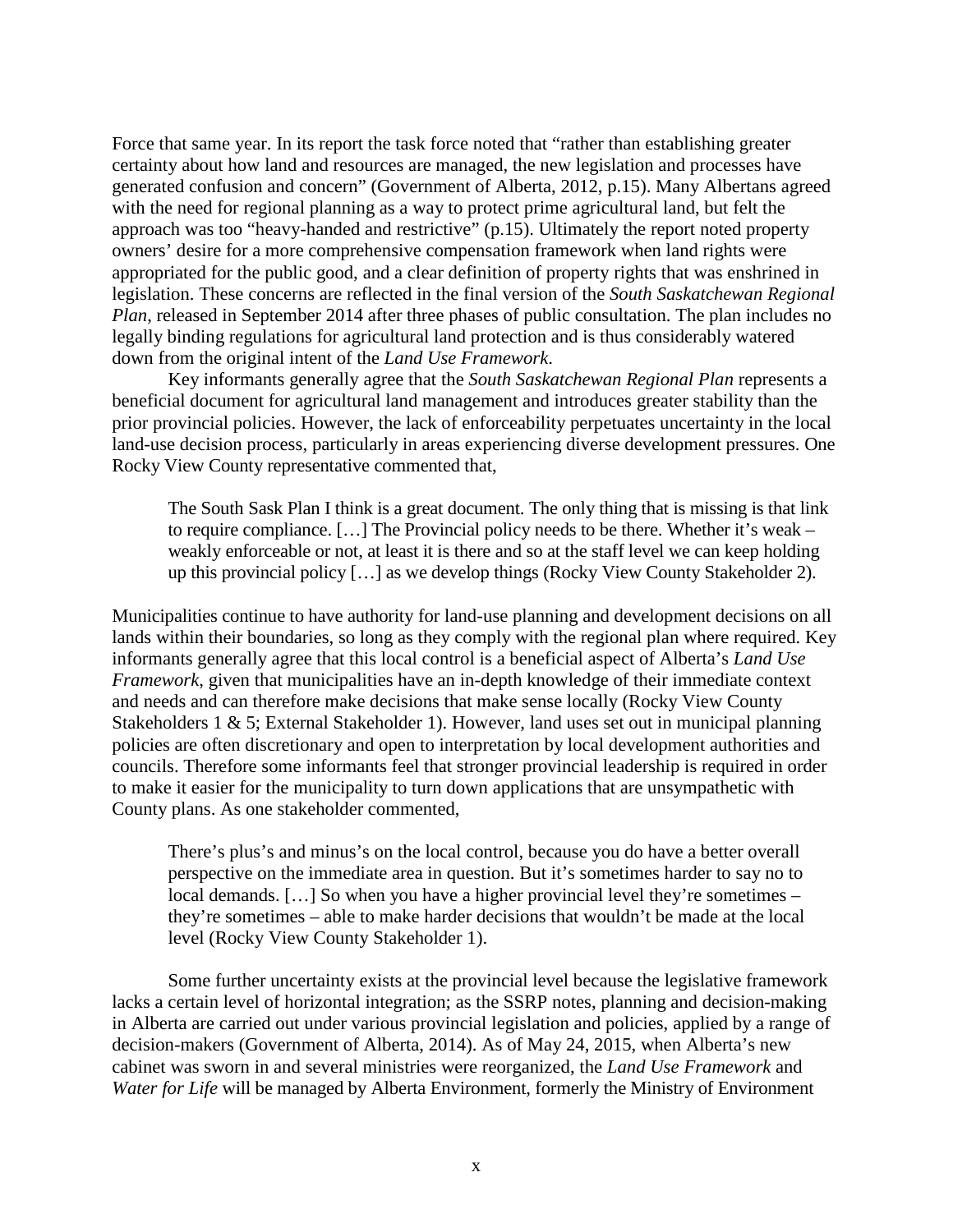and Sustainable Resource Development*.* The *Agricultural Operations Practices Act* will continue to be the responsibility of the Natural Resources Conservation Board, which now falls under the Ministry of Agriculture and Forestry. It is noted that rural development has not been retained in the name of the latter ministry; whether this signals a change in the ministry's mandate remains to be seen. One could argue that many of the policies and programmes pursued in the name of rural development in the past related either directly or indirectly to the international competitiveness and food sovereignty policy regimes.

One area of the framework that has had stronger provincial oversight and a higher level of stability since 2002 is confined feeding operations (CFOs), which are exempt from municipal planning approval. To help site large-scale intensive livestock operations and to minimize conflicts between these operations and other non-agricultural land uses, the province introduced the *Agricultural Operations Practices Act* (AOPA) in 2001. Under the current system, the Natural Resources Conservation Board is responsible for approving, subject to among other things an approved manure management plan, and monitoring CFOs; the AOPA also sets minimum distance separation zones and serves as Alberta's right-to-farm legislation. Because primary responsibility for CFOs rests with the NRCB, which follows a process supported by strong and clear regulations, and which places tight constraints around the appeal process, this aspect of the legislative framework is much more stable and less subject to political influence than others.

As of May 2015, the status of the agricultural land-use framework in Alberta is in flux as a result of a major change in government. After more than four decades in power, the PCs were recently defeated by the NDP, led by Premier Rachel Notley, with the Wildrose Party making up Alberta's Official Opposition. The future policy direction for agricultural land-use planning remains to be seen.

#### Political context and policy regimes

To understand how political contexts and multiple public priorities influence agricultural land use planning in Canada, and to what extent it has already had an impact, we will examine the interaction of three current policy regimes: global competitiveness, farmland preservation, and food sovereignty. A policy regime and its changes refer to the combination of issues, ideas, interests, actors and institutions that are involved. Actors of agricultural policy regimes include a wide range of interests represented by citizens, all levels of government, local organisations, professional organisations representing producers, farmers and ranchers themselves, unions, industry trade associations and environmental groups, among others. In Canada, the two policy regimes of global competitiveness and farmland preservation have influenced policies for several decades. The recent emergence of food sovereignty as a policy regime reflects growing public concerns about the security and safety of Canada's domestic food supply, and may have significant implications for Canada's global competitiveness and the conservation and use of agricultural land. In this section we described each of these three policy regimes. A description of the criteria we used to determine the level of influence of each policy regime is provided in the appendix.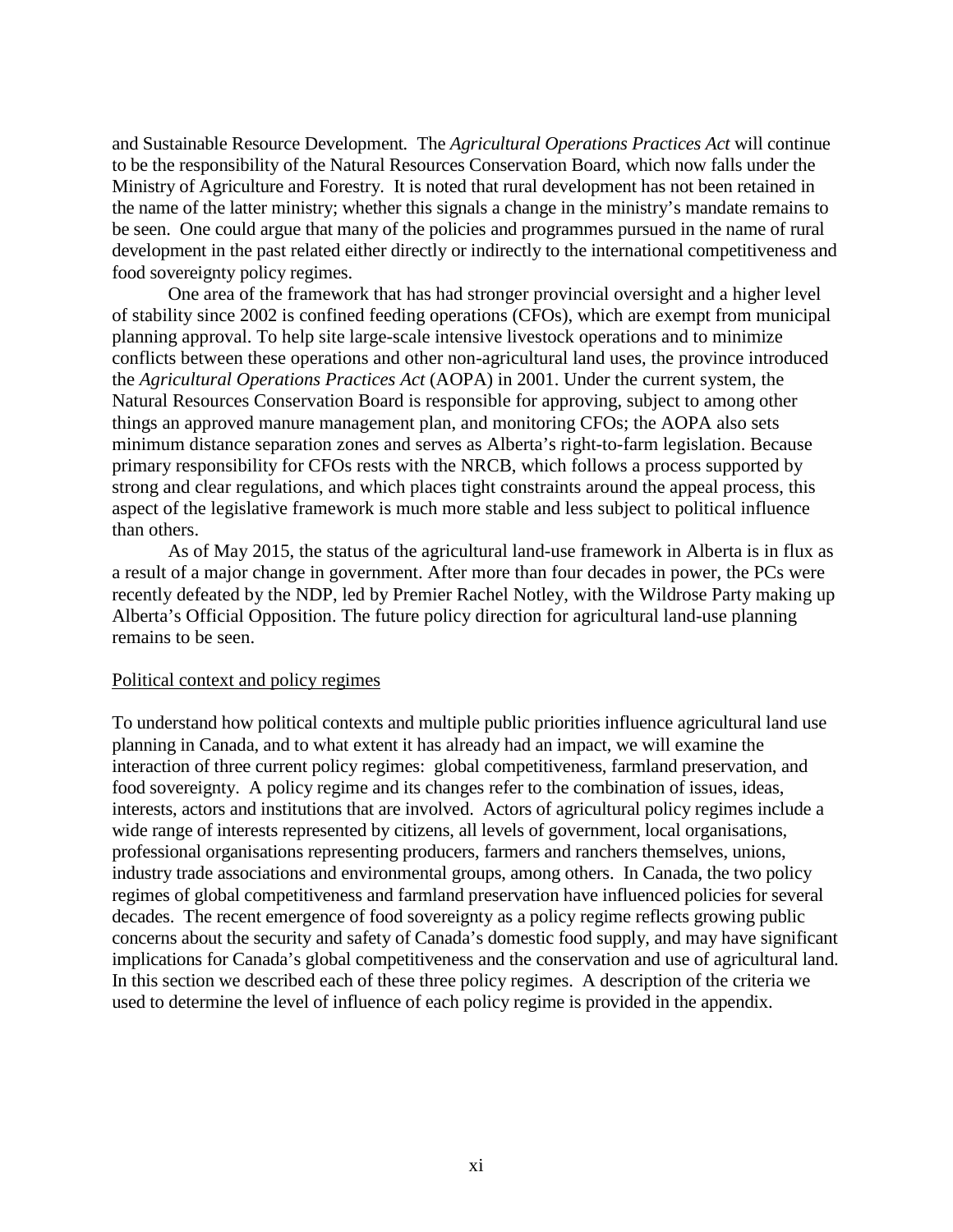## *Global competitiveness*

A policy regime of global competitiveness has strengthened over the past forty years at both the national and provincial levels, usually in the context of pressures on industry viability in the face of freer trade. An interest in global competitiveness often requires policies and strategies to successfully integrate into the global economy. A recent report on competitiveness by the House of Commons Standing Committee on Agriculture and Agri-Food focussed on access to new markets, barriers to trade, food safety and product labelling, and market concentration within sectors. Input to this report was provided by national and regional commodity trade associations, meat and other food processors, transportation associations, and policy institutes, among others. Scholars in this field, such as Grace Skogstad, have noted that, although the membership of the agri-food policy community in Canada is strong individually, the community is nationally fragmented and organisationally divided, as national policies do not always serve all members or geographic regions equally. For example, export-oriented policies may promote the export of raw food products at the risk of higher prices for domestic food processors. Such policies also have regional differences, where policies may benefit one region (food processing in central Canada) to the disadvantage of food producers in another region (food producers in the prairies). Notwithstanding these internal challenges, the competitiveness policy regime continues to strengthen, as evident in the Growing Forward 2 (GF2) policy framework announced on September 14, 2012.

Key ideas from GF2:

- Competitiveness and Market Growth: The sector needs to continually increase productivity, to reduce costs and to respond to consumer demands, such as for highvalue products with specific attributes. Competitiveness also means increasing our share of domestic and international markets.
- The key drivers are:
	- o Innovation: The sector adopts and implements new technologies and innovations, creating and using knowledge to develop new products, technologies and business management practices that drive down costs, increase productivity and respond to consumer demands.
	- o Institutional and Physical Infrastructure: Effective rules, regulations, standards, organizations, and physical infrastructure allow firms to operate and markets to function efficiently for a profitable sector and the well-being of Canadians.
- Competing on cost: One factor in assessing the competitiveness of Canadian agriculture and agri-food sector is how cost-efficient Canadian agricultural producers, manufacturers and exporters are in relation to competitor suppliers. This is influenced by a number of factors, including natural resource availability and use, input prices, labour availability and cost, and scale of operation.
- Innovation is critical for improved cost competitiveness. Innovation can lead to improved productivity and reduced costs. However, despite significant agricultural research, the sector could be more effective in applying knowledge and innovating along the supply chain.
- Focus on the role of innovation for productivity growth and the ongoing efforts to access emerging growth markets.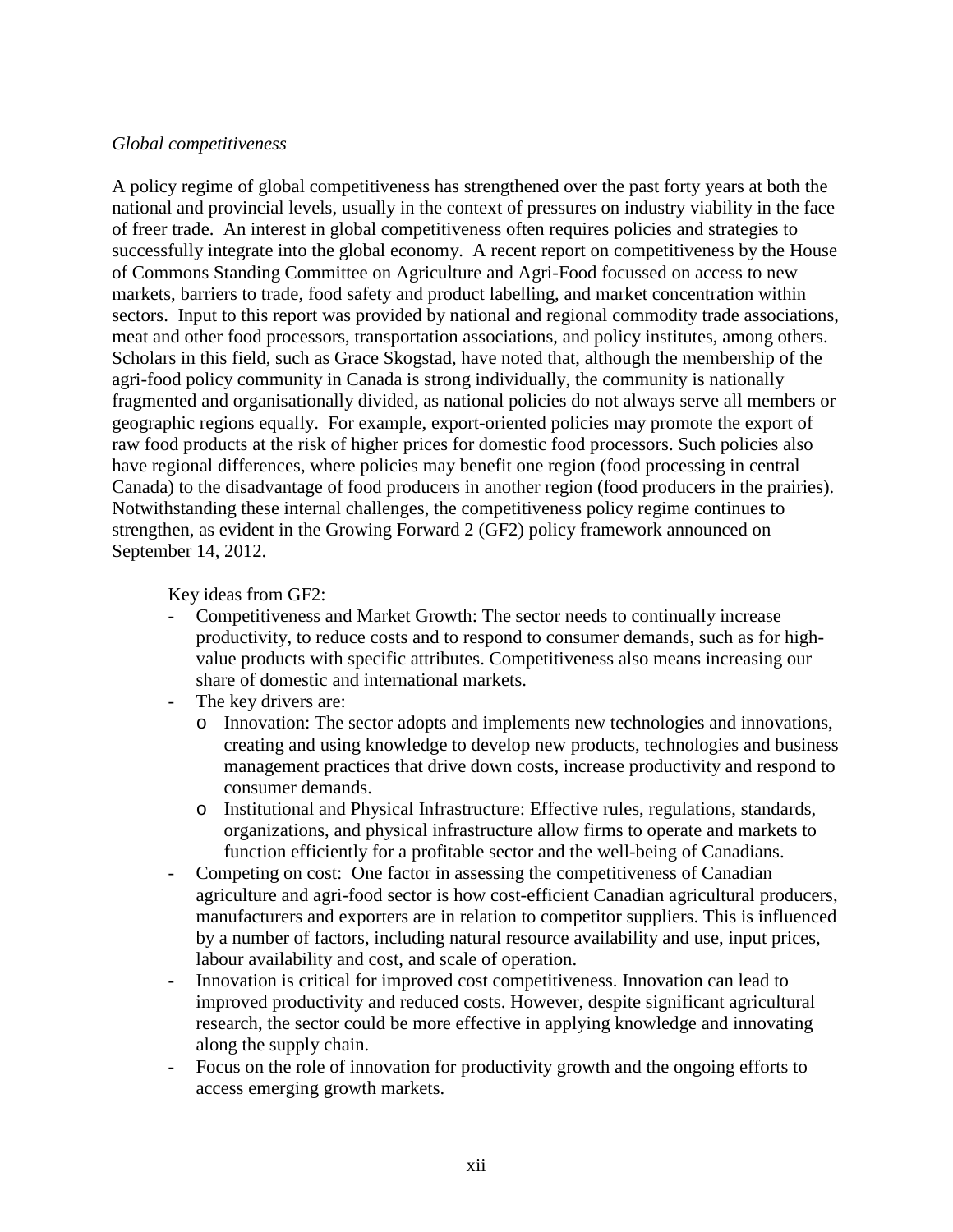- Continual innovation and adaptation has contributed to increased yields and the creation of new products and production methods
- Increased trade, globalization of supply chains, and more exacting consumer demands have increased the importance of rules, regulations, and other market infrastructure
- Additional industry capacity and infrastructure investments, such as information and communication technologies, will be required to enable producers, processors, buyers, and government agencies to adjust effectively to new food safety regulations and buyer assurance standards.
- Bilateral and multilateral trade agreements and trade promotion efforts are essential.

## *Food sovereignty*

For our purposes, food sovereignty is a broad term that focusses on the right of citizens to have greater control over its food supply. The term encompasses food security and food safety. Food security is concerned about the availability, accessibility, and affordability of food.

While the control of food supplies were among the earliest drivers of nation-building and human settlements, food sovereignty, as defined by the International Planning Committee for Food Sovereignty, is about the right of peoples to define, protect and regulate domestic agricultural production and land policies that promote safe, healthy and ecologically sustainable food production that is culturally appropriate. Within Canada, the growth of the local food movement, as evident by the increasing number of farmers markets and citizen-based initiatives like community gardens and local food councils, has been the forerunner of recent calls for citizens having greater control over national agri-food policies. The National Farmers Union, Canadian Federation of Agriculture, and Food Secure Canada are some of the national actors calling for changes. Adopting agri-food policies that promote greater food sovereignty could easily reach into people's daily lives, with economic, social and environmental implications, both positive and negative. Such policy will be regarded quite differently depending on a person's values and priorities, and where agriculture fits among them.

## *Farmland preservation*

Different terms are used in this policy regime including farmland conservation, farmland preservation, and farmland protection. For our project we will use farmland protection and farmland preservation in two specific ways:

- Farmland protection: a narrower term that we will use to refer specifically to land use planning policies that aim to *protect* farmland so that it is available for farm uses; we will use farmland protection in relation to the contents of a legislative framework.
- Farmland preservation: is a broader term that concerns all aspects of policies related to farmland including policies that not only protect farmland but are also concerned with soil and landscape conservation, etc.; can be synonymous with farmland conservation; we will refer to all that is related to farmland preservation as a policy regime.

As a policy regime, preserving farmland first garnered serious public attention in Canada in the early 1970s with most provincial and local jurisdictions having some form of legislation or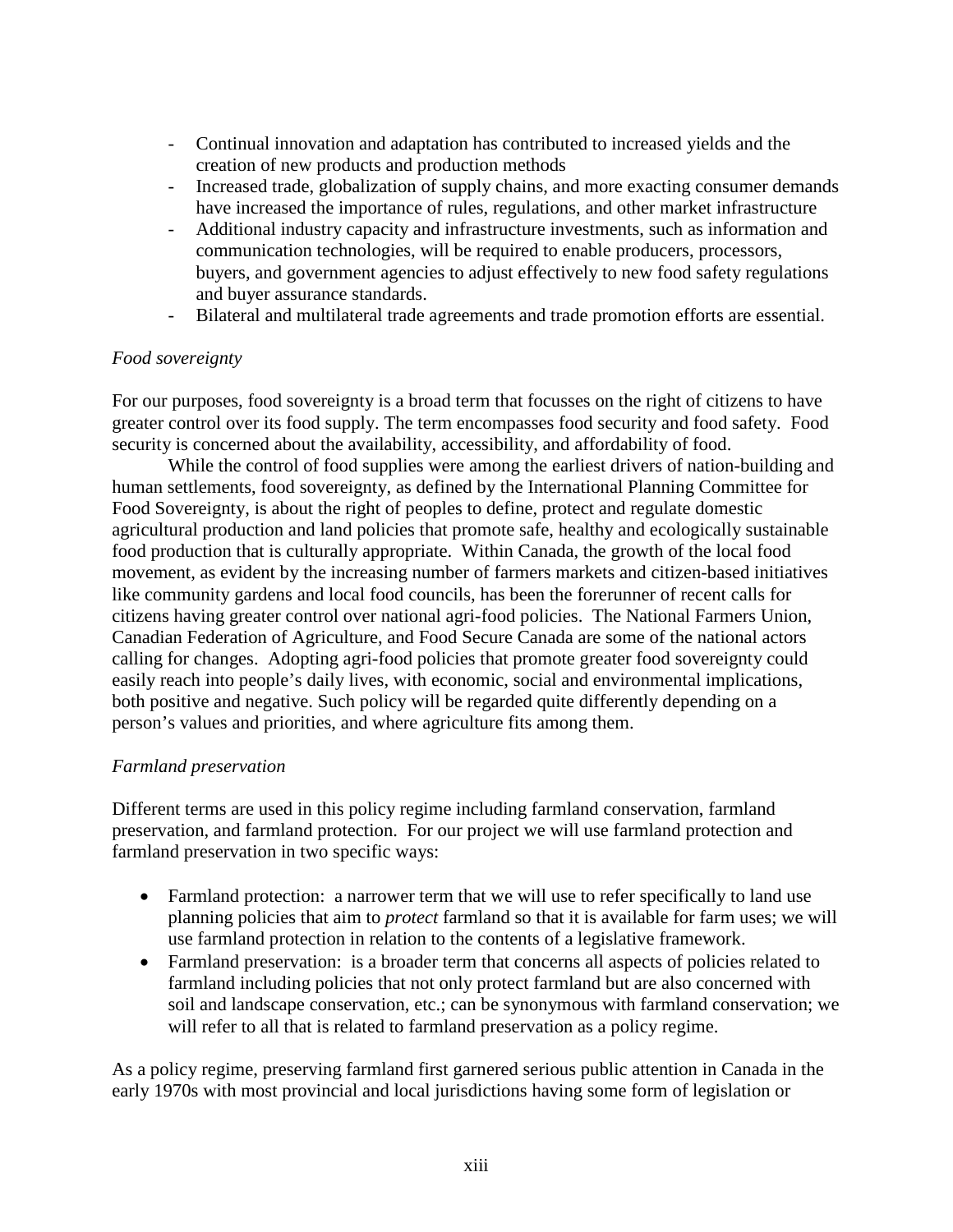guidelines in place by the end of the 1970s. The historical development of farmland policies in Canada were accompanied by a wide range of economic, environmental, and social issues that were associated with and re-inforced tensions among different land uses, such as residential, commercial, industrial, and natural resource development.

Correspondingly, motivations for preserving farmland are influenced by factors such as food production, market value for land, environmental issues, amenity of rural landscapes, agrarian ideals and land use conflicts on the urban fringe. In spite of efforts over the past forty years, Canada has experienced a continual loss of prime farmland across the country. The issue is especially acute in Ontario, which contains the country's largest supply of prime agricultural lands, but concerns for the preservation of farmland exist across the country, albeit to varying degrees. But is also acute in other jurisdictions due to a much more limited and declining agricultural land base, such as in British Columbia and Québec.

Concern about the loss and fragmentation (parcelisation) of farmland continues to be an issue in the face of ongoing urban sprawl and alienation of farmland (i.e., farmland that is not being farmed or no longer suitable for farming). These issues often lead to further problems, such as conflicts or tension with residential, recreational, infrastructure, and industrial land uses. Loss of farmland is often associated with concerns about the supply of local food and, increasingly, it is concerned with "land grabbing" through foreign or out-of-province ownership of land.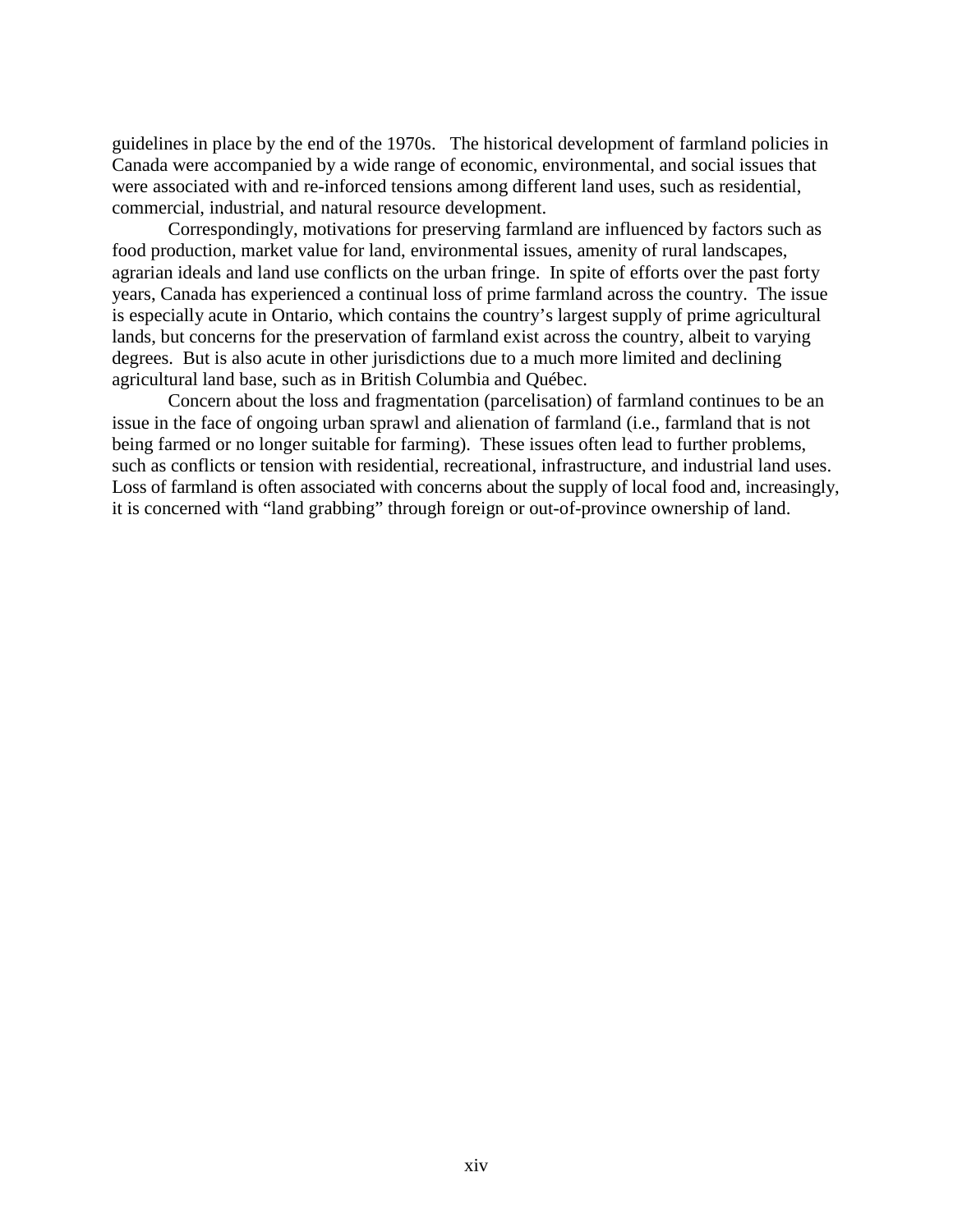## **Introduction**

## Purpose and scope of case study

In this report we present the results of a case study of agricultural land use planning in Rocky View County, which surrounds the City of Calgary on three sides. This case study contributes to three areas of knowledge. First it is part of a national project to identify principles and beneficial practices that represent land use planning solutions that protect farmland. For our purposes, the case study contributes to an understanding of the state of agricultural land use planning in southern Alberta, where farmland protection faces pressures from urban expansion, countryside residential development and various natural resource developments. Finally, the case study lends insight to the state of agricultural land use planning in Rocky View County.

The case study of Rocky View County involved an assessment of the breadth and quality of the legislative framework that governs agricultural land use planning, including the documentation of policies, legislation, and governance structures and a detailed analysis of the contents of these documents. The case study also involved an assessment of the political context within which agricultural land use planning processes are completed and decisions are made. Our assessment of the political context included documentation and analysis of three policy regimes: farmland preservation, global competitiveness, and food sovereignty (see the appendix for a description of each policy regime).

## *Methods*

Legislative framework:

The methods used to complete the preliminary assessment involved several activities:

- Document agricultural land use planning legislative framework: The legislative framework consists of policies, legislation (and by-laws), and governance structures related to agricultural land use planning at local, regional (or upper-tier), and provincial levels of government. The policies and legislation were identified as enforceable, aspirational, or enabling. Refer to the appendix for definitions of these and other terms.
- Content analysis of legislative framework documents: After identifying the relevant documents the next step was to analyse the level of detail of each document's contents. The aim of the content analysis is to assess the breadth and quality of the legislative framework.

Political context:

• Policy regimes

We analysed the contents of documents with regard for the presence and importance of policy regimes. The documents included those identified in the legislative framework. The aim is to assess the extent to which agricultural land use planning accommodates the three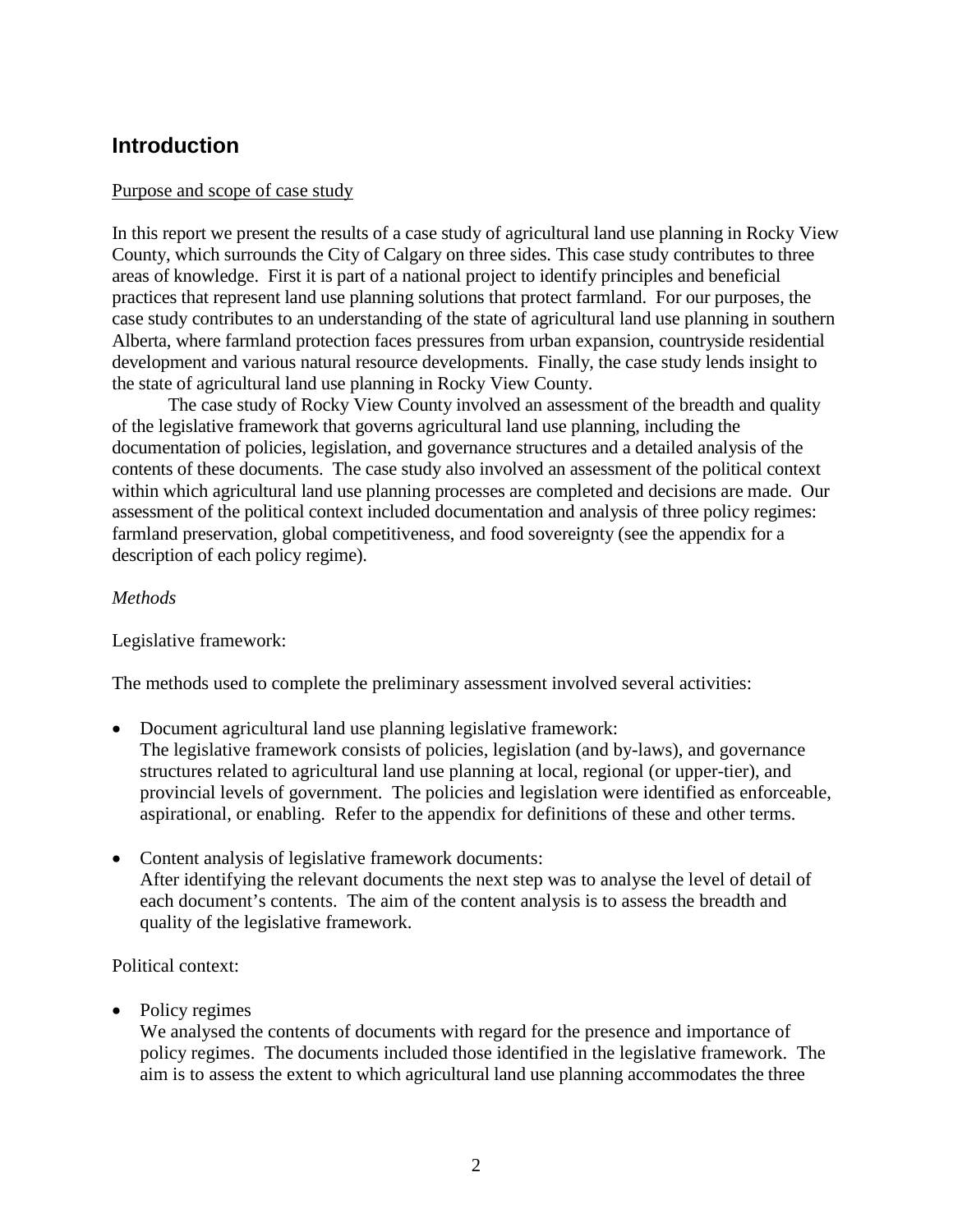policy regimes, influences land use decisions, and encompasses a comprehensive view of food systems planning, activities, and issues.

## Overview of Rocky View County

Rocky View County is located in southern Alberta, surrounding the City of Calgary to the west, north and east of its urban boundaries. The County also shares a border with the city of Cochrane, six rural municipalities, two First Nation Reserves and five towns (see Figure 1). The County has a population of 38,055, which represents an increase of 9.9% since 2006 (Rocky View County, n.d.). Overall, 39% of the population lives in agriculture areas, 47% in country residential and 14% within hamlets. Agriculture remains the dominant land use in Rocky View, accounting for 90 per cent of its land base; however, the County places increasing importance on diversifying its tax base through natural resource development, and regional industrial and commercial development (Rocky View Municipal District, 2009a).



**Figure 1: Rocky View County Municipal Partners (Rocky View County, 2013)**

The City of Calgary has had a major impact on the landscape of the County, which experienced a 93% overall population growth between 1991 and 2011 (Rocky View County, 2013). Annexations from neighbouring jurisdictions reduced the size of the County and the availability of productive farmland; within the region over 105,000 acres were annexed between 1980 and 2010. The second largest factor in the loss of farmland is the growth of oil and gas activity in the region. Since 1980, 18,000 acres of land have been sequestered for this industrial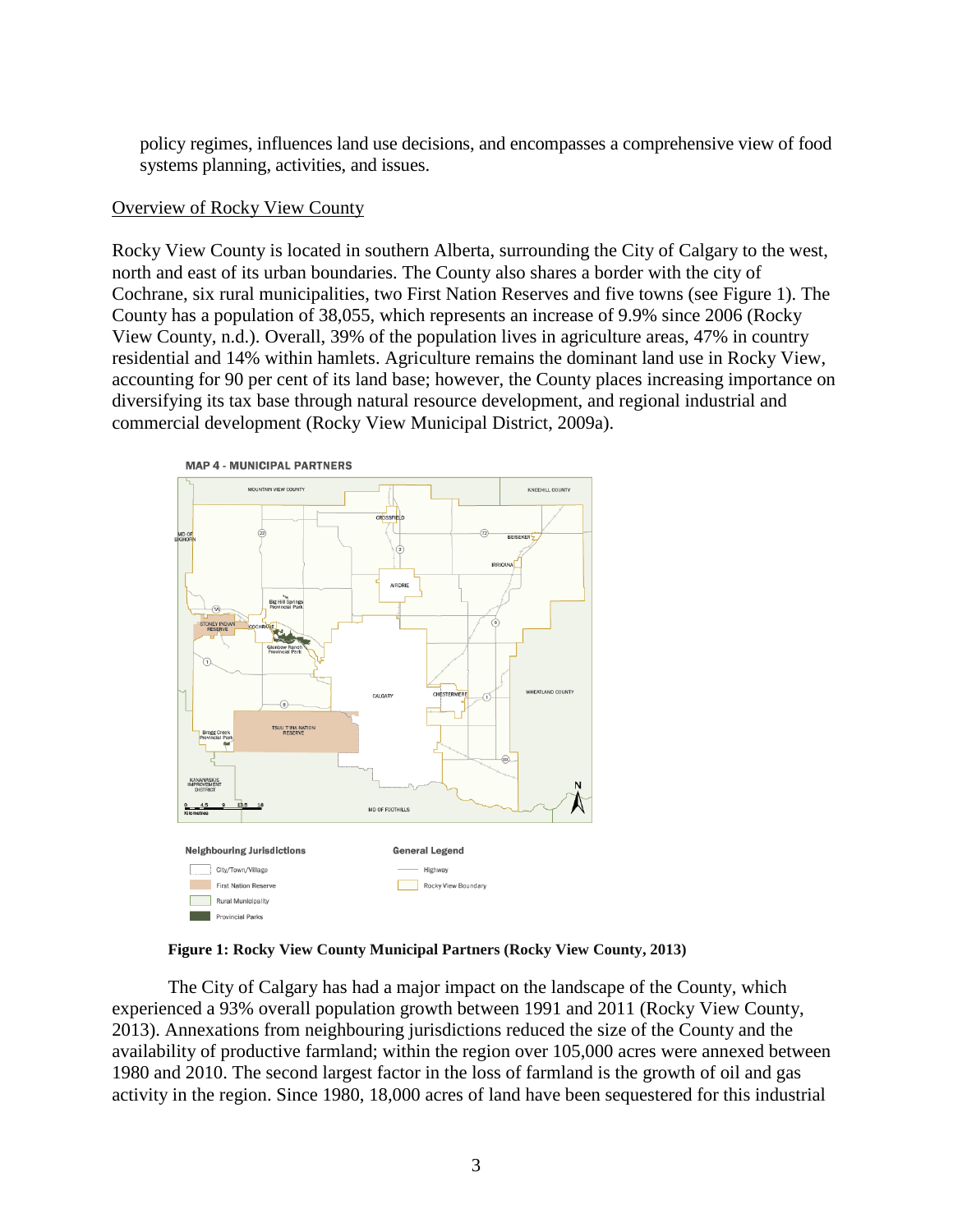activity (Rocky View Municipal District, 2009a). In addition to the loss and fragmentation of agricultural land, growth creates a number of other challenges including high speculative land values beyond agricultural productivity values, resulting partly from the expectation that land will be annexed and developed for urban uses, and partly from increased demand for country residential development (Calgary Food Committee, 2012). On the other hand, growth presents significant opportunities for Rocky View County, such as the potential to play a key role in a more regional food system. Rocky View County has implemented area structure plans and conceptual schemes to manage development in several communities (Rocky View County, 2013). The County has also developed a *Growth Management Discussion Paper* outlining modest growth targets (2.5% of projected regional population) and identifying specific residential areas and hamlets as primary growth areas (Rocky View County, 2012).

Rocky View's current *County Plan* (Rocky View County, 2013) identifies four distinct regions within the County: West, Central West, East and Central East Rocky View. The region of West Rocky View has a higher elevation and a moist climate creating a shorter growing season; therefore the main agricultural activities include large-scale ranching and forestry. Within its boundaries are the Bow River, Elbow River and Red Deer River watersheds, which are significant areas for natural ecosystem conservation. The Central West region is defined by the dramatic landscape of the foothills transitioning into the grasslands, which has attracted country residential developments. There are two provincial parks within the boundaries of the Central West region, and numerous recreational amenities. Agricultural activities include ranching, equestrian operations and smaller-scale forms of agriculture such as greenhouses and nurseries.

The East Rocky View region has experienced the lowest rate of population growth, and ecologically is defined by prairie grasslands and major wetland complexes. The region's dry climate and high water table provide a longer growing season and ideal conditions for the production of cereal crops, oil seeds and hay. A complex network of irrigation canals allow for agricultural activity on smaller parcels of land, and many of the intensive farming operations (dairy and feedlots) within the County are found in this region.

Central East Rocky View is ecologically similar to the East; however it is dominated by the Queen Elizabeth II highway and interactions with adjacent cities and towns. Central East Rocky View, which is part of the Calgary-to-Edmonton corridor, is the commercial hub of the County and growth is expected to continue exerting pressures on the region's large and smallscale agricultural operations (Rocky View County, 2013).

### Agricultural profile

The dominant agricultural land uses in Rocky View County include ranching (primarily beef cattle) and large scale cropping (Rocky View County, 2011). Black chernozemic soils are found throughout the county; however each region has unique biophysical attributes and climate, and therefore different edaphological soil capabilities. As outlined in the County's *Agricultural Context Study* (Rocky View Municipal District, 2009a), approximately 60% of Rocky View's land base has no significant limitations to crop production. The majority of this productive soil is found in the eastern regions of the County, which are included in the Western Irrigation District and thus have a reliable water source for producers (Rocky View Municipal District, 2009a). Large farms (1120-3519 acres) and very large farms (3520+ acres) together constitute 66% of the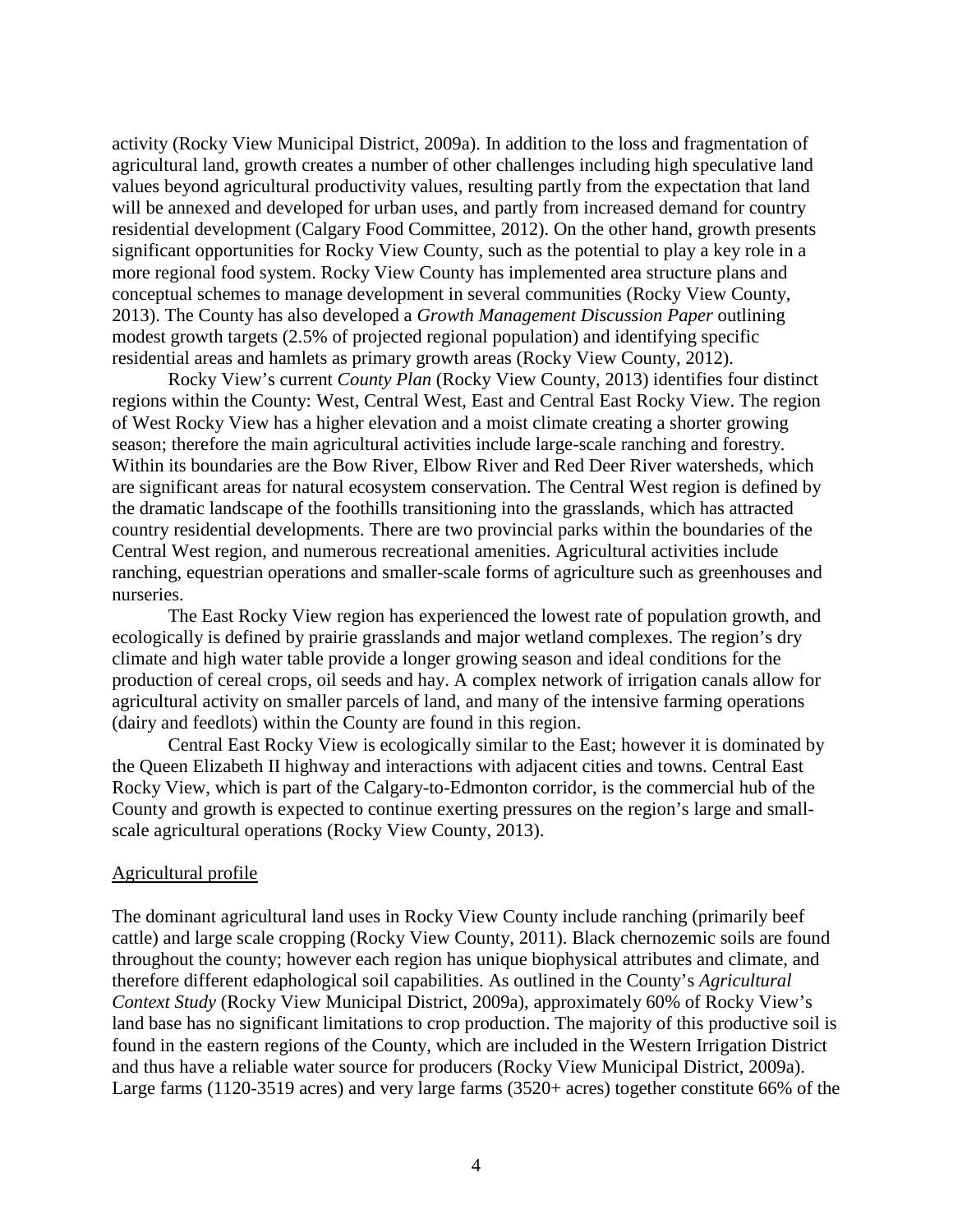overall land area in the County. Of the total 1,551 farms, more than 900 produce tame hays, and a majority of these are found in the Northern regions. The key field crops produced in Rocky View County are cereal grains (567 farms) and oil seeds (191 operations). Cereal grain acreage accounts for over one third of the total area of Rocky View County.

The western regions of Rocky View contain soils with limitations to crop production that range from low to very severe. Characterized by their native fescue grasses, these areas support ranching and grazing activities, representing a continuation of the historical uses of that region since approximately 1880 (Kariel, 1997; Evans, 2004; Rocky View Municipal District, 2009a). Although cattle-ranching is still the primary activity, restrictions in the cattle market due to the 2005 Bovine Spongiform Encephalopathy (BSE) crisis created challenges for beef producers and reduced the number of cattle operators (Rocky View Municipal District, 2009a). The popularity of equestrian activities in the County, conversely, has contributed to an increasing number of horse and pony operations (Rocky View County, 2011). Additionally, a small percentage of farms are dedicated to poultry, sheep, goat and specialty livestock production (Rocky View Municipal District, 2009a). Beyond these predominant agricultural practices there are a variety of vegetable and potato farms and nearly 100 operations in the County that produce other specialty crops (Rocky View County, 2011).



**Figure 2: Rocky View County Soils Classifications (Rocky View Municipal District, 2009a).**

Agriculture continues to evolve and diversify in the county, creating a balance between conventional farming and new areas of production. The number of greenhouse, nursery and organic products have increased dramatically in response to demand for locally grown food (Rocky View Municipal District, 2009a). Though overall there is a notable tendency toward larger corporate farms and consolidation of land holdings, the County's *Agricultural Context*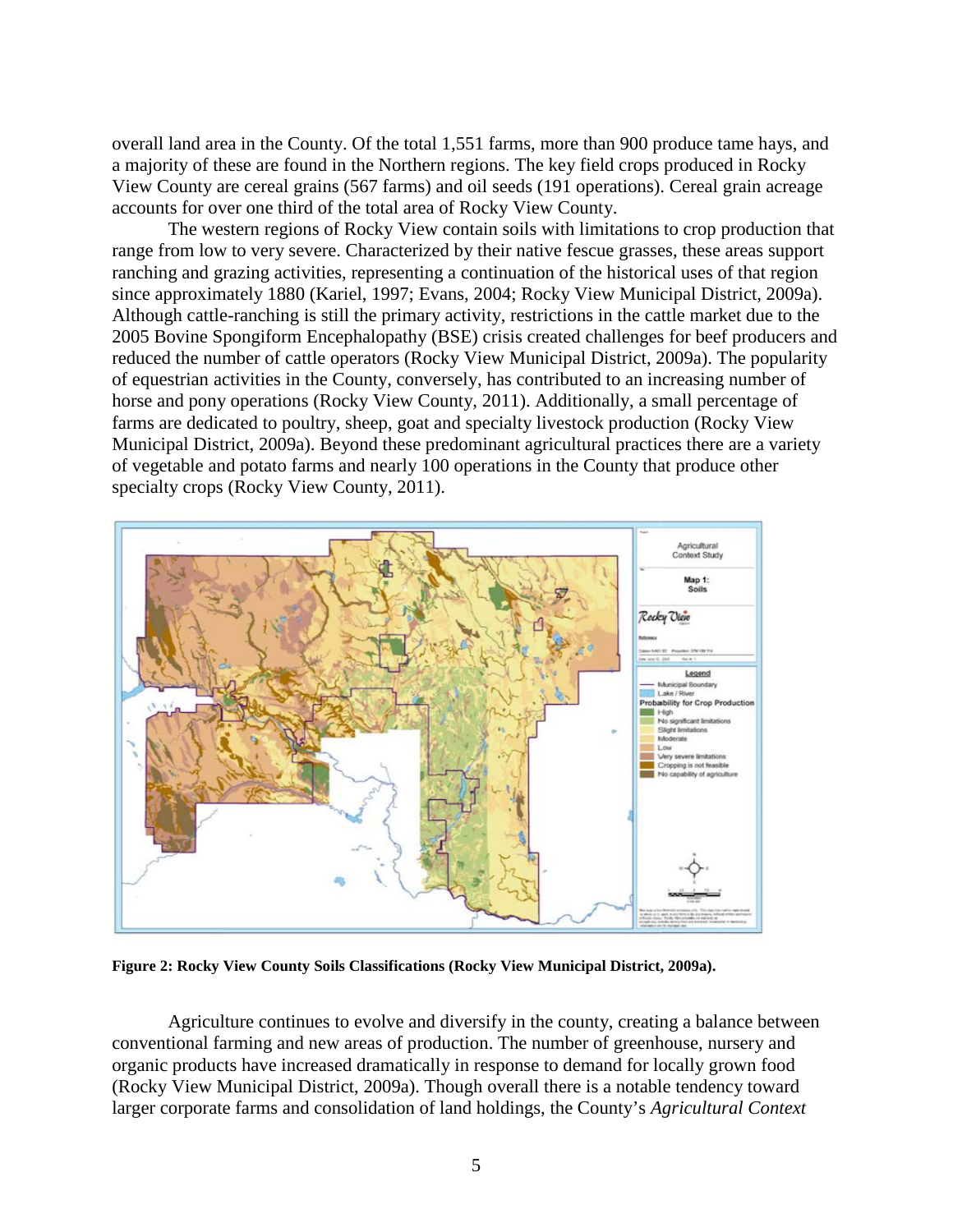*Study* (2009a) also notes a recent trend toward smaller holding agricultural parcels, for use in hobby-based farms, smaller farm enterprises, and more unconventional farming operations.

The agricultural industry has a significant economic impact on Rocky View County. Capital investment is estimated at \$260,346,000 in machinery and equipment; \$124,682,110 in livestock and poultry; and \$2,792,119,581 in land and buildings (Rocky View County, 2011). Agriculture employs 1465 people in Rocky View County, excluding general labourers, with a total of 2295 farm operators (Rocky View County, 2011). Of concern to the viability of the agriculture industry is the increasing average age of agricultural operators in the county, which in 2006 was 54 years, and the fact that fewer young people are becoming primary operators (Rocky View Municipal District, 2009a).



**Figure 2: Rocky View County Vegetation and Land Use (Rocky View Municipal District, 2009a).**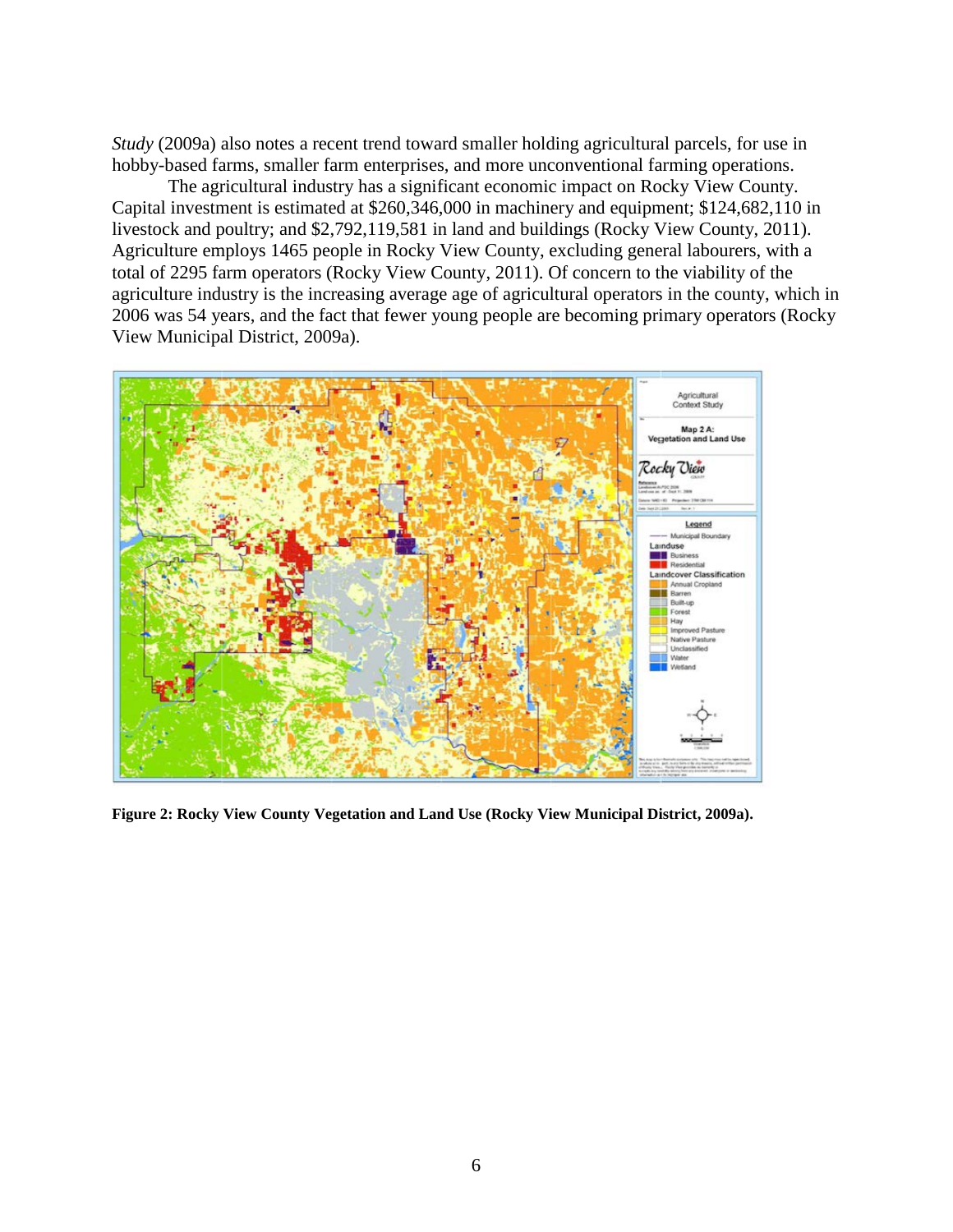## **Results**

In this section we present the final results for the case study of Rocky View County. We begin with the results of our assessment of the legislative framework of the case study site within the context of regional and provincial policies and legislation. We then present the results of the content analyses of local government policies and legislation followed by the results of the political context, which includes our assessment of the influence of the three policy regimes (farmland preservation, food sovereignty, and global competitiveness). The section ends with results of the stakeholder analysis. We discuss the significance of these results in the next section.

### State of agricultural land use planning

During the last quarter of the twentieth century, concerns about agricultural land in Alberta were focused on three issues resulting largely from population growth and urban sprawl: The conversion of prime farmland to other uses, the fragmentation of the farmland base, and the right to farm (Resource Planning Group, 2002). In response to these concerns, several initiatives were introduced as a way to monitor land use and to minimize farmland loss in Alberta. Alberta's *Planning Act* came into effect in 1977 to ensure long-term planning at the regional and municipal level. This Act provided for the establishment of ten regional planning commissions, each of which adopted a regional plan containing general discussions on protecting agricultural land. However, these regional plans included vague, permissive and uncontroversial language, such as "may" and "should," leaving the detailed planning and regulation to local governments. Thus the regional plans had only a minimal impact on municipal autonomy with regards to land use choices (Laux, 1990).

The Province also initiated Agricultural Land Base Monitoring studies in the late 1970s to measure the amount of farmland taken out of production (through urban annexations, roads, oil and gas wells, and other non-agricultural uses) and new land brought into production (primarily through public land dispositions) over five-year periods. One of the significant findings of the first reporting period from 1976 to 1980 was that land with the highest capacity for production was being removed at a faster rate than less productive land, often due to urban annexations (Woloshyn, 1983). Partly in response to this trend, the Alberta Government initiated a task force in 1982, followed by the Alberta Agricultural Land Base Study, to develop an approach for expanding the provincial agricultural land base and increasing the intensity of production (Birch, 1987).

A severe economic downturn during the 1980s to 1990s resulted in many farm abandonments and prompted a new provincial focus on economic diversification; at the same time, conflicts arose due to the insufficiency of the government's multiple use approach to managing various industrial resource development, agricultural, recreational and traditional uses of public land. These conflicts intensified with the upswing in Alberta's resource development activities, and the related pressures caused by unprecedented flows of people into the province (Hanson, 2013). Provincial monitoring of Alberta's agricultural land base during this period confirms again that, while the net loss of farmland was fairly minimal (less than one tenth of one percent over any five-year reporting period), most of the land taken out of production had the highest capability for cereal and oilseed production. Between 1991 and 1995, for example, over half of the agricultural land loss occurred on higher quality soils (Resource Planning Group,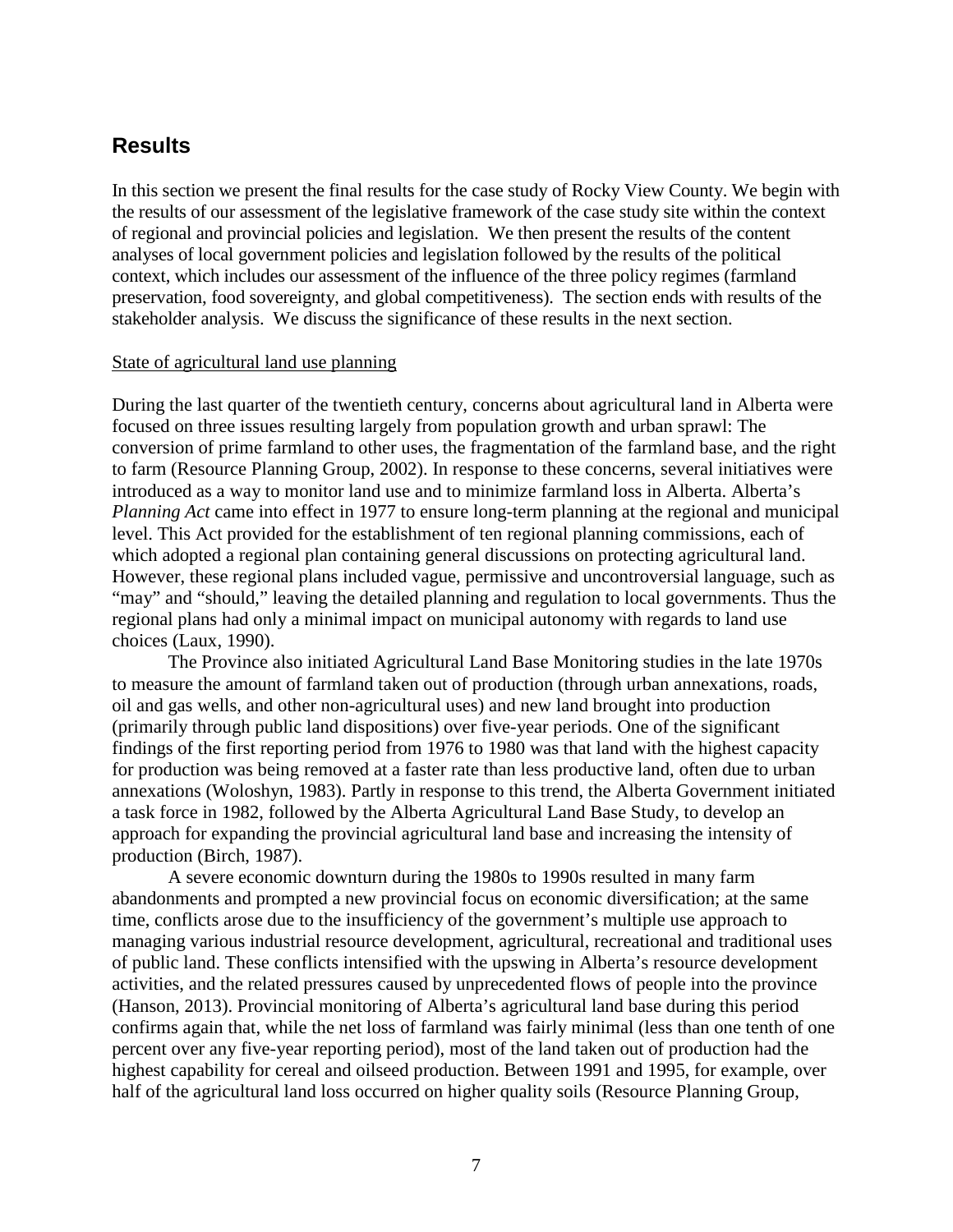#### 2002).

 $\overline{a}$ 

A significant change in the land-use planning framework occurred in 1994, when the *Planning Act* was integrated into the provincial government's new *Municipal Government Act* (Section 17). This move abolished regional planning commissions and transferred the responsibility for agricultural land protection to municipalities (Resource Planning Group,  $2002$ ).<sup>[1](#page-22-0)</sup> Two years later, the Province approved a set of Land Use Policies, pursuant to Section 622 of the *Municipal Government Act*, in order to guide municipalities in their land use decisions. The 1996 Land Use Policies described land use planning as both a provincial and municipal responsibility (note the omission of a reference to regional planning), and outlined an overall goal to foster land use patterns that included a mix of agricultural, residential, commercial, industrial, institutional, public and recreational land uses. Section 6.1 of the Land Use Policies encouraged four specific policies for municipalities pertaining to agriculture, which included identifying areas where agricultural activities should be a primary land use; limiting fragmentation of agricultural lands and their premature conversion to other uses; directing nonagricultural development to areas where it would not constrain agricultural activities; and minimizing conflicts between intensive agricultural operations and incompatible land uses. At no point in the 1996 document is agriculture, or any other land-use activity for that matter, assigned a privileged position in terms of the allocation of land to competing uses. Under the prevailing political culture of the day, the view was widely held both within government and amongst a great many of the general public, especially in rural parts of the province, that this process was best left to the market place.

A report compiled in 2002 by Alberta Agriculture, Food and Rural Development found that rural municipalities in the province universally recognized the protection of agriculture and agricultural land as a fundamental goal; however, the success of their farmland protection objectives depended on how policies were interpreted and enacted by the planning and approving authorities, municipal councils and appeal boards (Resource Planning Group, 2002). A majority of rural municipalities identified country residential development as the greatest pressure being exerted on agricultural land. Urban growth was creating high demand for land, particularly along the corridors from Calgary to Edmonton and Calgary to Canmore, thus driving up land values and encouraging landowners to sell part or all of their land; across Alberta over three quarters of subdivided farmland was being converted to country residential developments (Resource Planning Group, 2002). While country residential development tended to increase conflicts between agricultural operations and neighbouring non-farm residents, many municipalities felt pressured to allow it in order to diversify their revenue base and reduce their reliance on tax revenue from farmland. These land allocation decisions established a difficult environment for agricultural producers to perform daily operations and also created challenges in finding locally acceptable sites for new intensive livestock operations. Growth pressures were exacerbated by the concern that the agricultural "voice" was inadequately represented in municipal council chambers; in Rocky View County, for example, only about one-third of councilors as of 2002 were farmers or ranchers (Resource Planning Group, 2002).

Under the provincial Land Use Policies, municipalities were "encouraged" to limit

<span id="page-22-0"></span><sup>1</sup> While Regional Planning Commissions were abolished altogether under the MGA, their roll vis-à-vis regional scale planning had been slowly eroding the in the year leading up to the new act. By the time the MGA received Royal Assent, Regional Planning Commissions were largely advisory bodies. For many, their principle task involved providing planning services to those member municipalities lacking human resources in this area.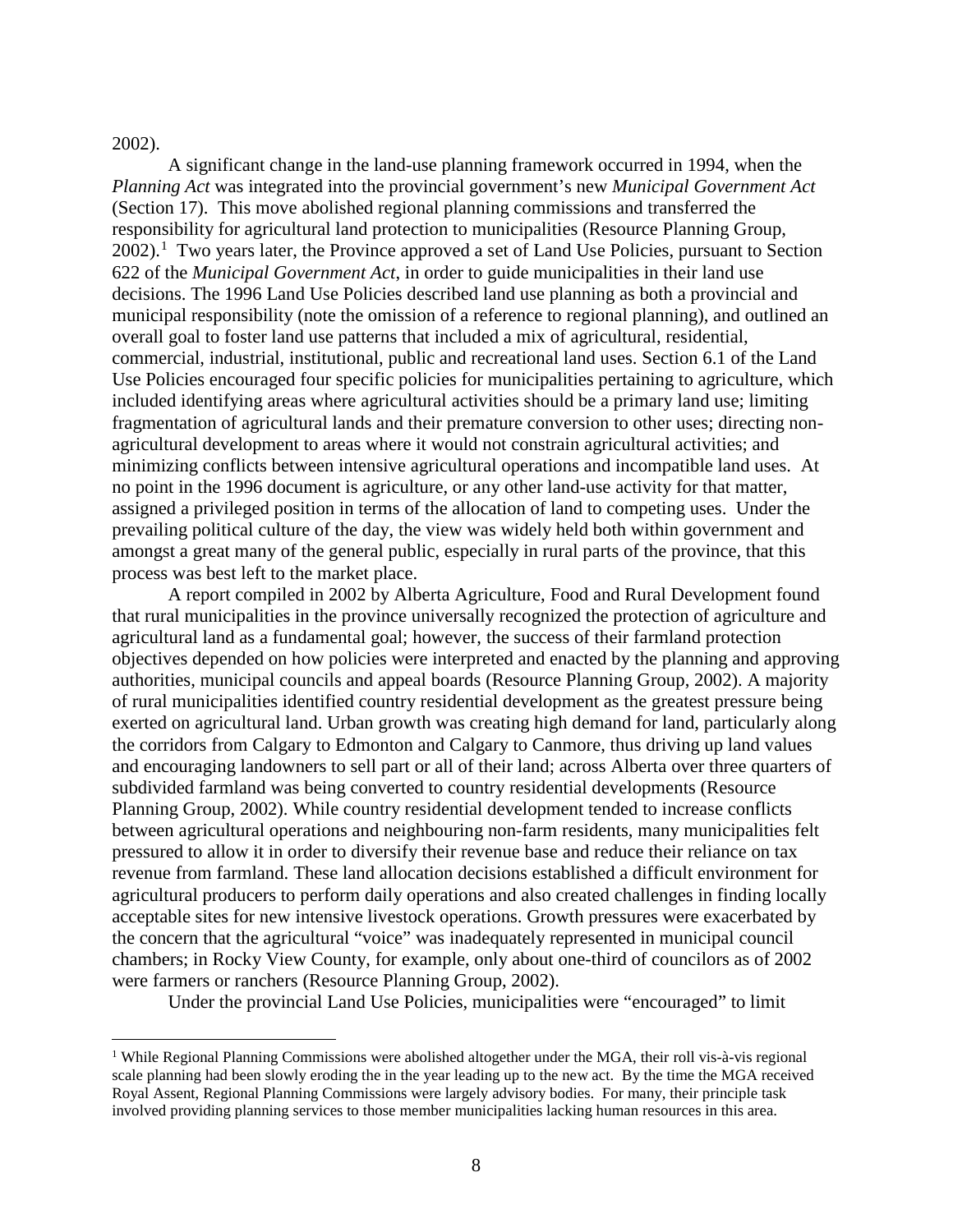farmland fragmentation and conversion, but the effectiveness of the PLUPs and local bylaws was not monitored (Cathcart, 2013). Accurate provincial data on the loss of agricultural land are not available after 1996, but estimates compiled by consultants for the Government of Alberta suggest that between 1996 and 2009 Alberta experienced a net loss of approximately 400,000 acres of agricultural land – a significant amount of which (183,000 acres, or 86% of the total provincial loss) occurred along the Edmonton-Calgary corridor (Cathcart, 2013). One farmland protection advocacy group suggests that Alberta lost 95 quarters (15,200 acres) of land per year to development between 1996 and 2009, and that the trend continues (MacArthur, 2014). Others emphasize the concern that, as in previous years, most of the land being lost to urban expansion and oil and gas developments continues to constitute the most suitable land for crop production (Glen, 2013).

The provincial Land Use Policies' lack of clarity and specificity resulted in significant variation in terms of how municipalities managed land use decisions. Criteria for first and subsequent parcel out subdivisions, for example, were often unclear and difficult to interpret. A 2002 survey found that half of municipal development officers across the province felt the land use policies provided too little guidance in their land use planning and practice. They called for more regulations for urban fringe and highway corridor development; stronger provincial guidelines paired with local-level decision making; more inter-municipal planning with regional advisory boards; and stronger, more prescriptive provincial land use policies. Elected municipal officials likewise advocated for provincially supported guidelines surrounding intensive livestock operations, provincial incentives to protect farmland and minimize fragmentation, provincial guidelines to assist with long-term planning, and other changes to the provincial land use policies (Resource Planning Group, 2002).

In response to these issues, as well as broader public demand for ecosystem management, the Alberta government released a new Land-Use Framework (LUF) in 2008, followed by the *Alberta Land Stewardship Act* in 2009. The LUF calls for the creation of seven regional plans to deal with the cumulative effects of various types of development, and the conservation and stewardship of both public and private lands (Hansen, 2013). The *South Saskatchewan Regional Plan*, which incorporates the Calgary and Rocky View County area, is the second of these regional plans to be completed. The Alberta Government's new policy direction includes a continuation of the intent of the Land Use Policies through regional planning; however, it also calls for the implementation of regular monitoring, evaluation and reporting of agricultural land fragmentation and conversion (Cathcart, 2013). The LUF also provides for voluntary strategies for conservation and stewardship on private and public lands, including conservation easements and land trusts, transfer of development credits, and other market-based incentives and tools to provide ecological goods and services (Government of Alberta, 2008).

In addition to demands for ecosystem management, other public priorities have an influence on agricultural land use planning processes in Rocky View County. Major issues surround the County's need to diversify its tax base, as agriculture generates only 2% of revenues despite occupying approximately 90% of the County's land base (Spruit, 2013). Some of the proposals for commercial or industrial development, however, conflict with agricultural uses. Many residents are opposed to development such as the Rockyview Motorsports Park, for example, which is proposed for an agricultural and rural residential area in the County. While the project forecasts \$500,000 in annual taxes, residents are concerned about issues such as noise, disruption to the rural way of life, and fragmented farmland (ruralrights.ab, 2014). The County's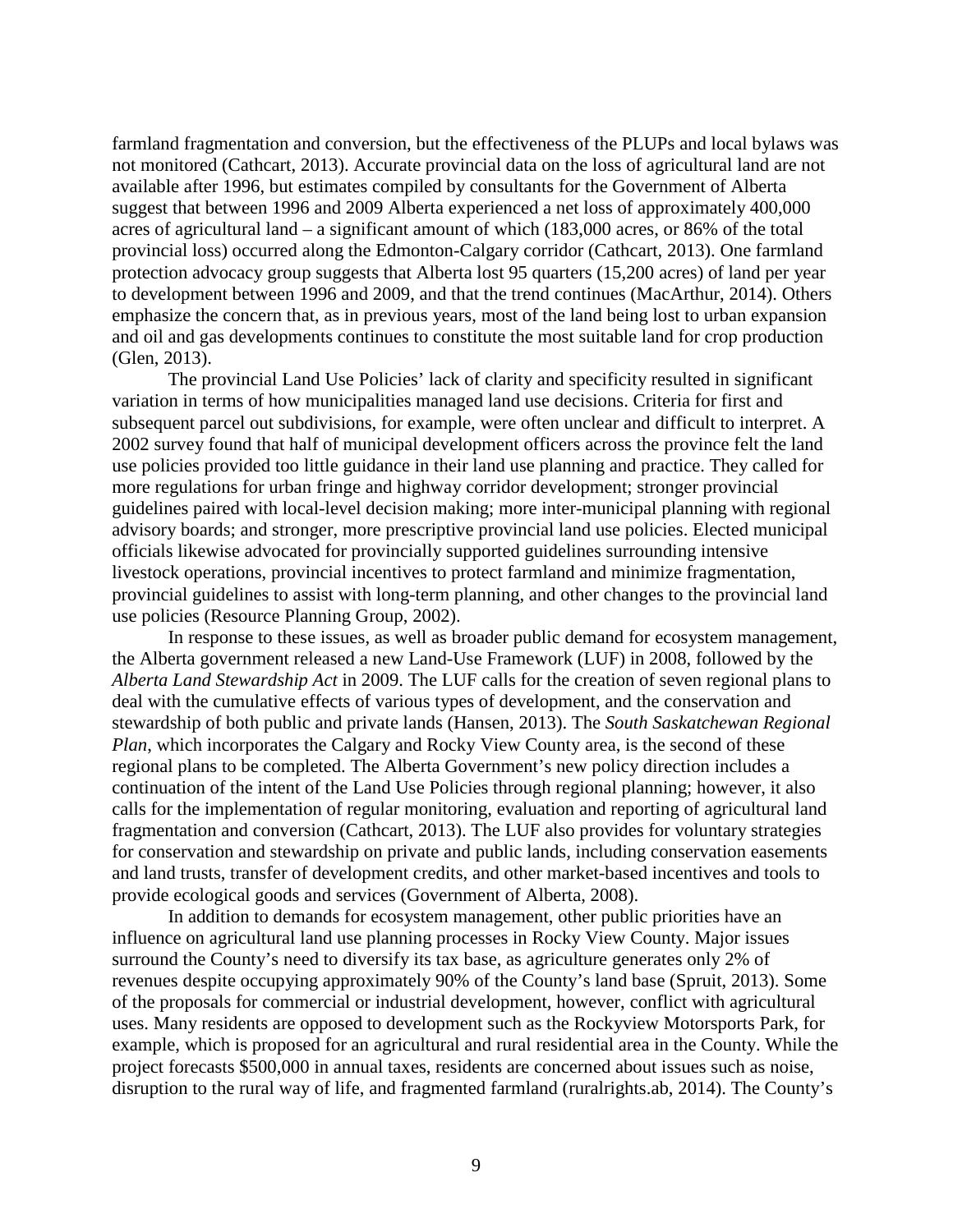modest growth targets (which aim to lower the County's share of the projected regional population to 2.5%) are strongly supported by residents, but not by developers who want the flexibility to build at higher densities and capture more of the growth benefits in the region. At the heart of the issue is the question of whether landowners should have the right to make decisions about how their properties are used (Massot, 2013a; Massot, 2013b). Public consultations and media reports regarding current development proposals suggest that many Rocky View residents oppose large development projects, and place a high value on preserving prime agricultural and grazing farms (Duckworth; 2014; Massot, 2013a; Massot, 2013b; Massot, 2014; Rocky View Municipal District, 2009b).

Other concerns influencing the local agricultural land use planning framework center on the issue of food security. Within the City of Calgary there is an increasing interest in local food, small-scale, sustainable agriculture, and innovative food culture. Many restaurants have begun to source their produce from local producers or to experiment with growing their own food on rooftop gardens (Elliott, 2013). SPIN (Small Plot Intensive Farming) producers borrow neighbours' yards to cultivate vegetable gardens (Pike, 2014), and grocery stores are collaborating with local producers to offer pop-up farmers markets (Richards, 2014). Farmers markets more generally have seen significant growth in the province, with visitors spending an estimated \$878 million in 2012 (Kienlen, 2014). In 2009 the City of Calgary established the Calgary Food Committee, which produced the *Calgary EATS! Food System Assessment and Action Plan* (2012). This is a comprehensive plan for creating a "sustainable and resilient food system for the Calgary region so that every Calgarian has access to local, healthy and environmentally friendly food" (Calgary Food Committee, 2012, p.2). The basis of the food plan are six food-related targets previously established in the imagineCALGARY sustainability plan; these include that Calgarians support local food production by 2036; and that, by the same year, the consumption of urban and regionally produced food by Calgarians increases to 30% (imagineCALGARY, n.d.). The largely urban demand for local, healthy, and sustainably produced food has significant potential implications for agricultural land use planning in Rocky View County. The County recognizes that development puts significant pressures on its agricultural land; however, it also realizes its strategic position relative to City of Calgary, and the opportunity for agricultural producers to play a key role in a regional food system (Rocky View County, 2013).

## Legislative framework

The legislative framework consists of policies, regulations, and governance structures related to agricultural land use planning at local, regional, and provincial levels of government. Policy documents were identified as enforceable, aspirational, or enabling (refer to the appended glossary for definitions of these and other terms).

Currently, the *Municipal Government Act* (MGA) is the primary legislation governing planning on private lands in Alberta. Part 17 of the MGA, Planning and Development, delegates responsibility and authority to municipal governments for local land-use planning and development on all lands within their boundaries; this includes the creation of municipal development plans, area structure plans and land-use bylaws. As far as specific protection for agriculture or agricultural uses of land, the MGA states that, "municipalities must consider the protection of agricultural operations" (part 17, article 639.1).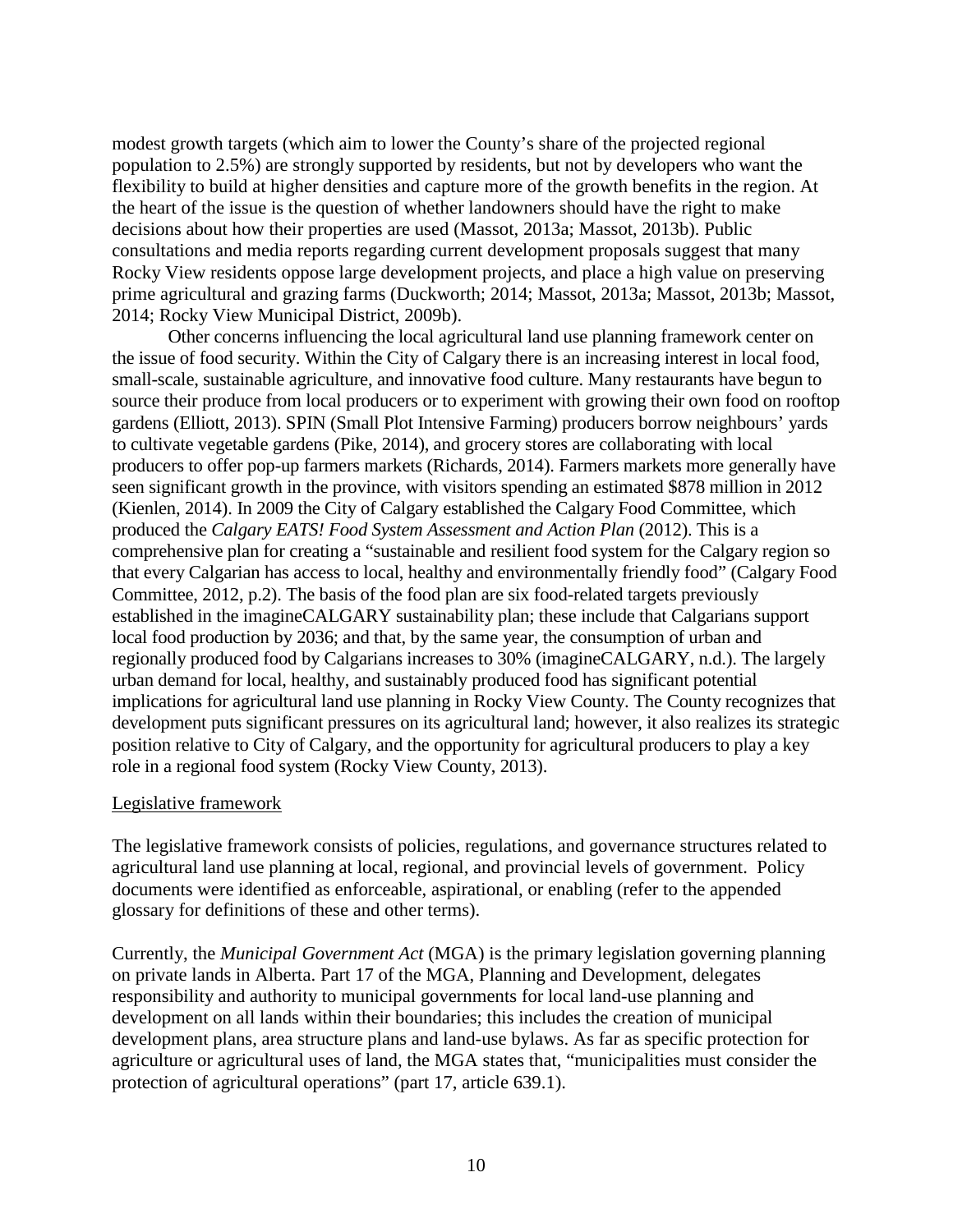Under the *South Saskatchewan Regional Plan*, municipal governments continue to have authority for land-use decisions. However, local government bodies and decision-making bodies are required to ensure their regulatory instruments comply with the SSRP, and must also use the regional plan to inform their policies. The SSRP's objective for agriculture is that "the region's agricultural industry is maintained and diversified." The first strategy under this objective is to "maintain an agricultural land base by reducing the fragmentation and conversion of agricultural land" (Government of Alberta, 2014, p.44). According to the SSRP's implementation plan (Government of Alberta, 2014, p.109), municipalities are "expected" to:

- Identify areas where agricultural activities, including extensive and intensive agricultural and associated activities, should be the primary land use in the region.
- Limit the fragmentation of agricultural lands and their premature conversion to other, non-agricultural uses, especially within areas where agriculture has been identified as a primary land use in the region. Municipal planning, policies and tools that promote the efficient use of land should be used where appropriate to support this strategy.
- Employ appropriate planning tools to direct non-agricultural subdivision and development to areas where such development will not constrain agricultural activities, or to areas of lower-quality agricultural land.
- Minimize conflicts between intensive agricultural operations and incompatible land uses by using appropriate planning tools, setback distances and other mitigating measures.

These policies do not represent a dramatic departure from the previous Land Use Policies, and have no binding legal effect. However, there is a stronger directive, as municipalities are "expected" rather than "encouraged" to comply. There is also greater emphasis on the use of appropriate municipal planning, policies and tools to accomplish the overall objective of reducing agricultural land fragmentation and conversion. The SSRP also includes regulatory details for monitoring, evaluating and reporting on specific indicators, indicating a shift to greater oversight for agricultural land management at the provincial level. One notable change enabled by the *Alberta Land Stewardship Act* and supported by the SSRP is the introduction of voluntary tools to protect agricultural land. Section 29 of the ALSA recognizes the "protection, conservation or enhancement of agricultural land or land for agricultural purposes" as a valid purpose for conservation easements. The ALSA further allows for conservation directives within a regional plan to permanently protect agricultural values, amongst other values (see Section 37), as well as permitting Transfer of Development Credit schemes that recognize agricultural land protection as a primary purpose (Section 49).

As specified in both the MGA and the ALSA, agricultural land-use planning decisions are made primarily at the local government level. Within Rocky View County there are a number of key plans and policies that inform agricultural land-use decisions. The County completed an *Agricultural Context Study* in 2009, followed by an *Agriculture Master Plan* (AMP) in 2011 (Rocky View Municipal District, 2009a; Rocky View County, 2011). Specific agricultural land use planning recommendations from the AMP were incorporated into the Rocky View *County Plan* (Rocky View County, 2013), which replaced the County's previous *Municipal Development Plan* (Rocky View Municipal District, 1998) in 2013. Local land use decisions are governed by the County's *Land Use Bylaw* (Rocky View County, 2014), which establishes the development permit process, regulates the size and use of land and buildings, classifies land use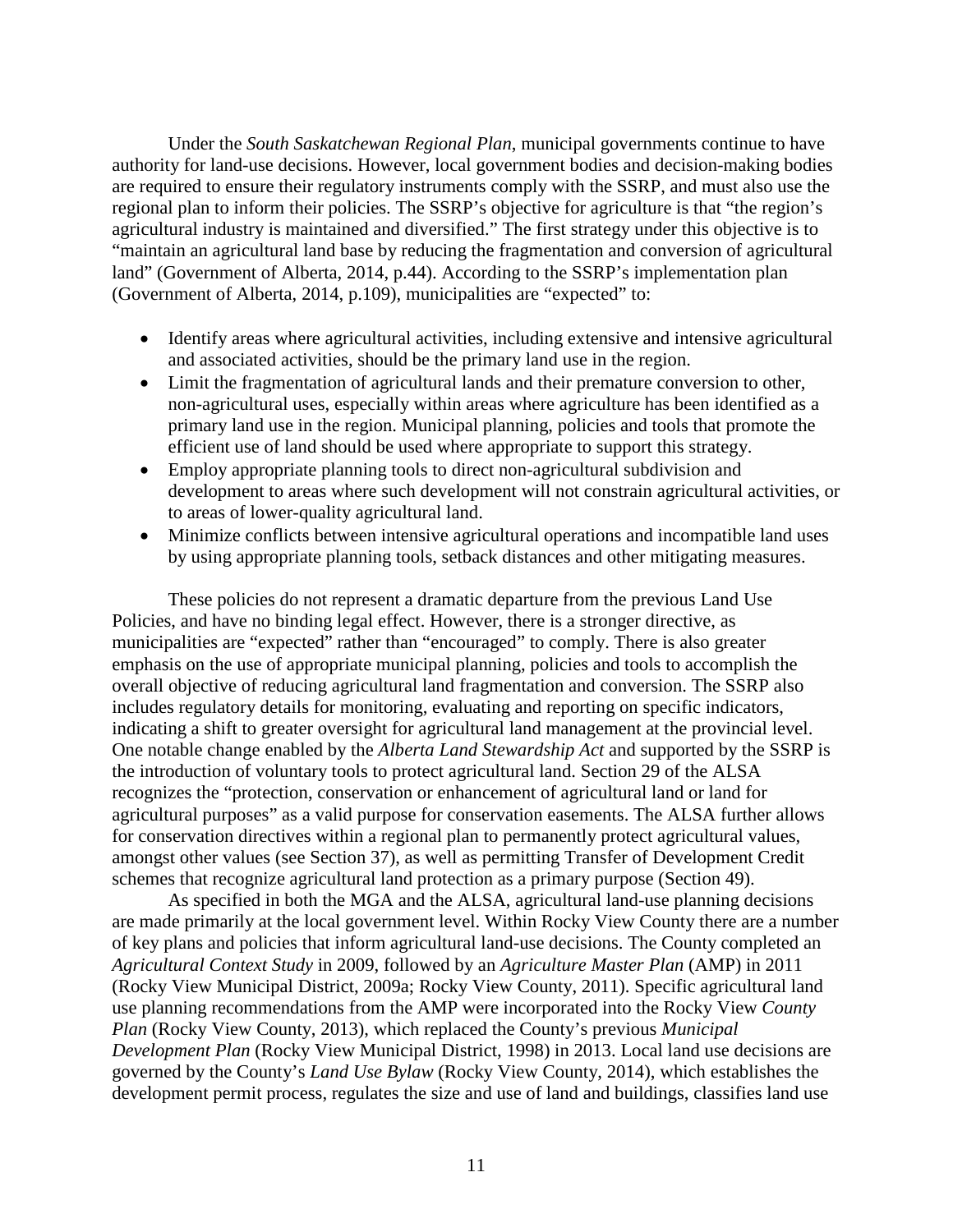districts and determines permitted and discretionary uses for each land use district. Regulations are further outlined in numerous Intermunicipal Development Plans and Area Structure Plans that provide a framework for proposed land uses in specific areas. Meanwhile, the *Rocky View 2060 Growth Management Strategy* (Municipal District of Rocky View, 2009b) and *Rural Growth Management: A Discussion on Growth* (Rocky View County, 2012) provide broad strategic direction to manage residential and business growth. Rocky View's Agricultural Service Board, operating under the provincial *Agricultural Service Board Act*, serves as an advisory body to Council on agricultural matters affecting residents, and also promotes and develops agricultural policies.

The *Calgary Metropolitan Plan* (CMP; Calgary Regional Partnership, 2014) is a regional document created by the Calgary Regional Partnership (CRP) to address long-term growth in the Calgary region. The CMP includes policies on agricultural lands, and member municipalities have committed to minimizing fragmentation and conversion of "better" agricultural lands to other land uses (policy 3.c.1). However, the CMP has no jurisdiction over municipal development planning. Further, Rocky View County is not currently a signatory to the plan, having left the partnership in 2009 over concerns about governance, development densities and water (Calgary Regional Partnership, 2013). To date the Province has not required the three nonparticipating municipalities, Rocky View County, and the MD's of Foothills and Wheatland, to collaborate.

Agriculture in Alberta is impacted by a number of other policies and legislative instruments. The *Soil Conservation Act* (Government of Alberta, 1935; revised 2000) encourages sound soil conservation practices to preserve Alberta's agricultural land base, and to ensure longterm productivity in the farming sector. The *Water Act* (Government of Alberta, 1999) gives agricultural users permission to divert water through water licenses, and the *Irrigation Districts Act* (Government of Alberta, 2000) deals with water use and conveyance agreements; these are crucial to the success of agriculture in Alberta as they provide a reliable supply of water to increase crop yields, as well as supporting food, feed and bio-industrial processing plants (Government of Alberta, 2014). The *Agricultural Operation Practices Act* (AOPA), which became law in 2001, transferred primary jurisdiction for large-scale livestock operations from municipalities to the Natural Resources Conservation Board. In addition to providing a consistent framework across the province for approving and monitoring Confined Feeding Operations (CFOs), the AOPA protects agricultural operators who are following generally accepted industry practices from liability nuisance suits, and establishes minimum distance separation zones for confined feeding operations. In comparison to the previous municipal system, the AOPA has simplified the process for producers to site or expand CFOs by narrowing the definition of "directly affected" parties who have legal standing in the application process (Wilson, 2008). Agriculture in the province is further supported by Federal-Provincial-Territorial agricultural policies including Growing Forward 2; through this cost-sharing initiative, the provincial government commits to supporting agriculture with strategic investments.

In general Alberta's agricultural land use policies are framed by renewed Provincial Government efforts to enhance Alberta's competitiveness in the global economy (Alberta Competitiveness Council, 2011). In 2011, the Alberta Competitiveness Council's *Moving Alberta Forward* strategic plan identified Grains and Oil Seeds as one of four specific sectors requiring actions to enhance competitiveness, most of which involve policy change, innovation and marketing initiatives (Alberta Competitiveness Council, 2011). The current focus of the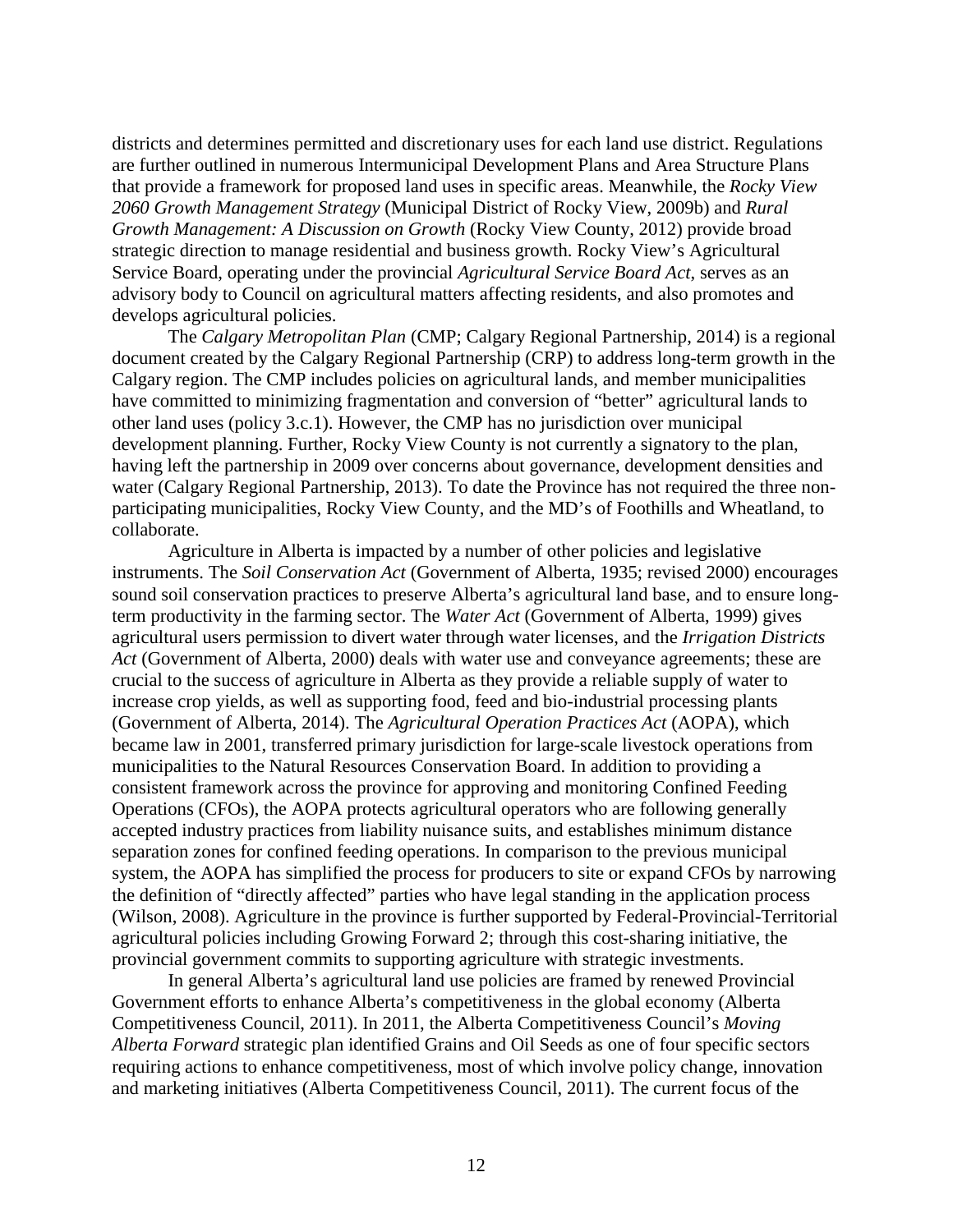agriculture industry is on innovation, maximizing value-added agricultural production, developing local, national and international markets, overcoming trade barriers, attracting investment and positioning Alberta as the preferred global supplier of agricultural products and services (Government of Alberta, 2014). Thus land use policies articulated in the *South Saskatchewan Regional Plan* favour the reduction of fragmentation and conversion of agricultural land specifically because of its value to the sustainable growth and diversification of the agriculture industry (See SSRP Strategy 1.1, Government of Alberta, 2014).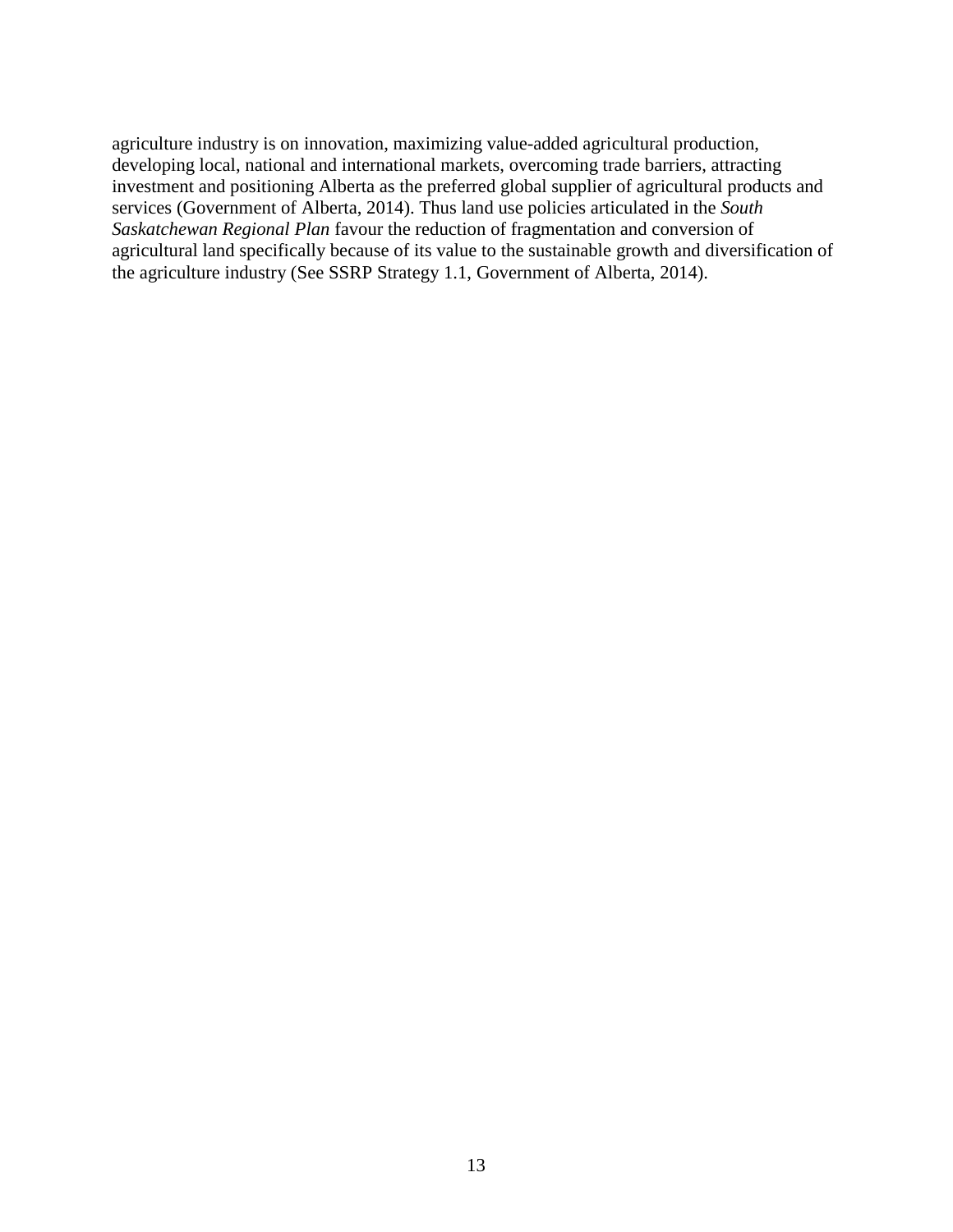|                         | <b>POLICY</b>                                                                                                                                                                                                                                                                                                                                                                                                                                                                                       | <b>LEGISLATION</b>                                                                                                                                                                                                   | <b>GOVERNANCE</b>                                      |  |  |  |  |
|-------------------------|-----------------------------------------------------------------------------------------------------------------------------------------------------------------------------------------------------------------------------------------------------------------------------------------------------------------------------------------------------------------------------------------------------------------------------------------------------------------------------------------------------|----------------------------------------------------------------------------------------------------------------------------------------------------------------------------------------------------------------------|--------------------------------------------------------|--|--|--|--|
| PROVINCIAL              |                                                                                                                                                                                                                                                                                                                                                                                                                                                                                                     | Municipal Government Act (1994; rev.<br>2000)                                                                                                                                                                        |                                                        |  |  |  |  |
|                         |                                                                                                                                                                                                                                                                                                                                                                                                                                                                                                     | Alberta Land Stewardship Act (2009)                                                                                                                                                                                  |                                                        |  |  |  |  |
|                         |                                                                                                                                                                                                                                                                                                                                                                                                                                                                                                     | Water Act (1999; rev. 2000)                                                                                                                                                                                          |                                                        |  |  |  |  |
|                         | Land Use Framework (2008)                                                                                                                                                                                                                                                                                                                                                                                                                                                                           | Irrigation Districts Act (2000)                                                                                                                                                                                      |                                                        |  |  |  |  |
|                         | Growing Forward 2 (2013)<br>Moving Alberta Forward (2011)                                                                                                                                                                                                                                                                                                                                                                                                                                           | <b>Agricultural Operation</b><br>Practices Act (rev. 2002)                                                                                                                                                           | Alberta Economic Development<br>Authority              |  |  |  |  |
|                         |                                                                                                                                                                                                                                                                                                                                                                                                                                                                                                     | National Resources Conservation Board<br>Act (1991; rev. 2000)                                                                                                                                                       | <b>National Resources Conservation</b><br><b>Board</b> |  |  |  |  |
|                         |                                                                                                                                                                                                                                                                                                                                                                                                                                                                                                     | Soil Conservation Act (1935; rev. 2000)                                                                                                                                                                              |                                                        |  |  |  |  |
|                         |                                                                                                                                                                                                                                                                                                                                                                                                                                                                                                     | Agricultural Service Board Act (2000)                                                                                                                                                                                |                                                        |  |  |  |  |
| REQUIRED<br>INTEGRATION | South Saskatchewan Regional Plan, p.3:<br>Municipal governments under part 17 of MGA are delegated with responsibility and authority for local land-use planning<br>and development on all lands within their boundaries; this includes creation of development plans, area structure plans and<br>land-use bylaws. Under the SSRP delegated authority remains with municipalities; however, municipal planning and<br>development decisions "will have to be" in alignment with the regional plan. |                                                                                                                                                                                                                      |                                                        |  |  |  |  |
| REGIONAL                |                                                                                                                                                                                                                                                                                                                                                                                                                                                                                                     | South Saskatchewan Regional Plan<br>(2014)                                                                                                                                                                           |                                                        |  |  |  |  |
| REQUIRED<br>INTEGRATION |                                                                                                                                                                                                                                                                                                                                                                                                                                                                                                     | <b>SSRP p.5</b> : local government bodies and decision-making bodies will be required to ensure their regulatory instruments<br>comply with the SSRP. They must also use the regional plan to inform their policies. |                                                        |  |  |  |  |
|                         | Agriculture Master Plan (2011)                                                                                                                                                                                                                                                                                                                                                                                                                                                                      |                                                                                                                                                                                                                      | Rocky View County Agricultural                         |  |  |  |  |
|                         | Rocky View 2060 Growth<br>Management Strategy (2009)/                                                                                                                                                                                                                                                                                                                                                                                                                                               | Rocky View County Plan (2013)<br>[Bylaw C-7280-2013]                                                                                                                                                                 | Service Board                                          |  |  |  |  |
| LOCAL                   | Rural Growth Management: A<br>Discussion on Growth (2012)<br>Agriculture Right to Farm Policy                                                                                                                                                                                                                                                                                                                                                                                                       | Rocky View County Land Use Bylaw<br>(1998; rev.2014) [Bylaw C-4841-97]                                                                                                                                               | Subdivision and Development<br>Appeal Board            |  |  |  |  |
|                         | (2013)                                                                                                                                                                                                                                                                                                                                                                                                                                                                                              |                                                                                                                                                                                                                      |                                                        |  |  |  |  |

## Table 1: Legislative Framework for Rocky View County

*Acts (provincial laws), bylaws (local government laws, e.g., official municipal plan)* [*italicised*]

**Enforceable policy, regulations pursuant to acts [bold]**

Aspirational policy at all levels [plain text]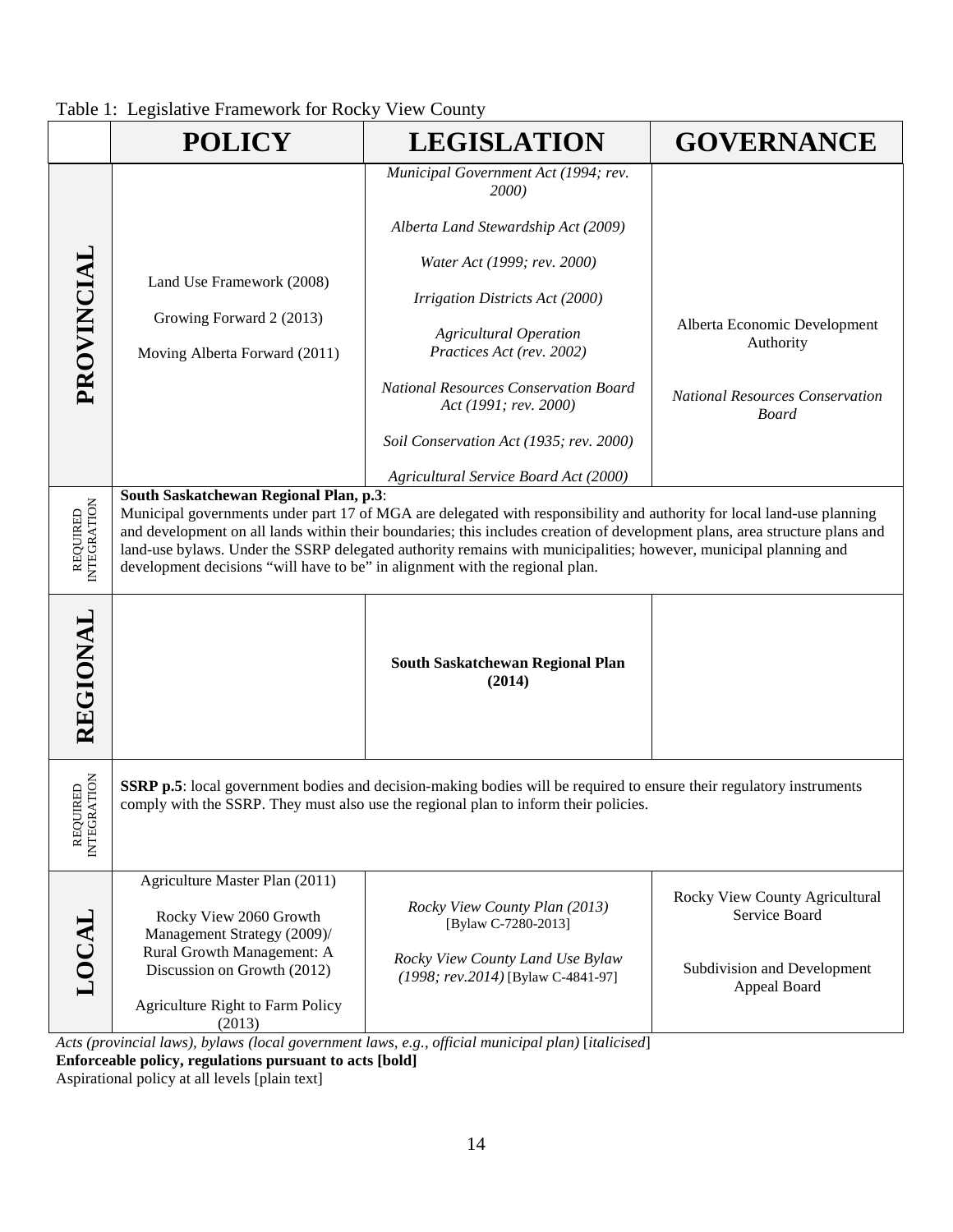## Content analysis of documents

After documenting the legislative framework we assessed the contents of the documents. The results of this content analysis reflect the breadth and quality of the legislative framework. For this we used a three-point (check mark) scale indicating different levels of detail from minimal ( $\checkmark$ ) to moderate ( $\checkmark\checkmark$ ) to high ( $\checkmark\checkmark\checkmark\checkmark$ ). The criteria we used for this part of the assessment are included in Appendix: Criteria for Evaluating Content of Legislative Framework.

## *Local government legislation documents*

Analysis of the local Agricultural Land Use Planning legislative framework reveals a high level of integration among Rocky View County's local planning documents. The County uses a hierarchy of planning instruments to create a community- and site-specific policy framework designed to minimize uncertainty in the development process (Rocky View Municipal District, 2009b).

The County's *Agriculture Master Plan* (AMP) articulates an aspirational policy framework for agriculture and land use planning for agriculture. It was developed and accepted by Council as a strategic document to guide future planning decisions and policy development, specifically the new municipal development plan that was then in the early stages of creation. The development of the AMP involved extensive public and industry stakeholder consultations resulting in a broadly agreed upon vision for agriculture in the County. The new *County Plan*, approved in 2013, is a statutory document that refers directly to this vision and integrates many of the recommendations and principles contained in the AMP. Based on opportunities identified in the AMP, the *County Plan* articulates five clear goals for agriculture, 32 policies, and six action items. Enabling policies for agriculture are grouped into distinct themes and include:

- Partnering, Education and Food Production
- Business
- Land Use
- Farmstead
- Agriculture First Parcel Out
- Residential First Parcel Out
- Redesignation and Subdivision for Agricultural Purposes
- Confined Feeding Operations
- Minimize Land Use Conflict

Specific action items for agriculture in the *County Plan* include reviewing and revising the existing *Land Use Bylaw*, developing new policies and guidelines, and exploring provincial tools to achieve County goals for agriculture. For example, the goal to "support agricultural operators in going about their day to day business with minimum adverse impacts from nonagricultural land uses" is supported by policy 8.27, which states that incompatible land uses "shall not be supported" within the minimum distance separation of a confined feeding operation; the goal is further supported by the action item to develop a Right to Farm policy that aligns with provincial legislation and objectives (Rocky View County, 2013). An *Agriculture*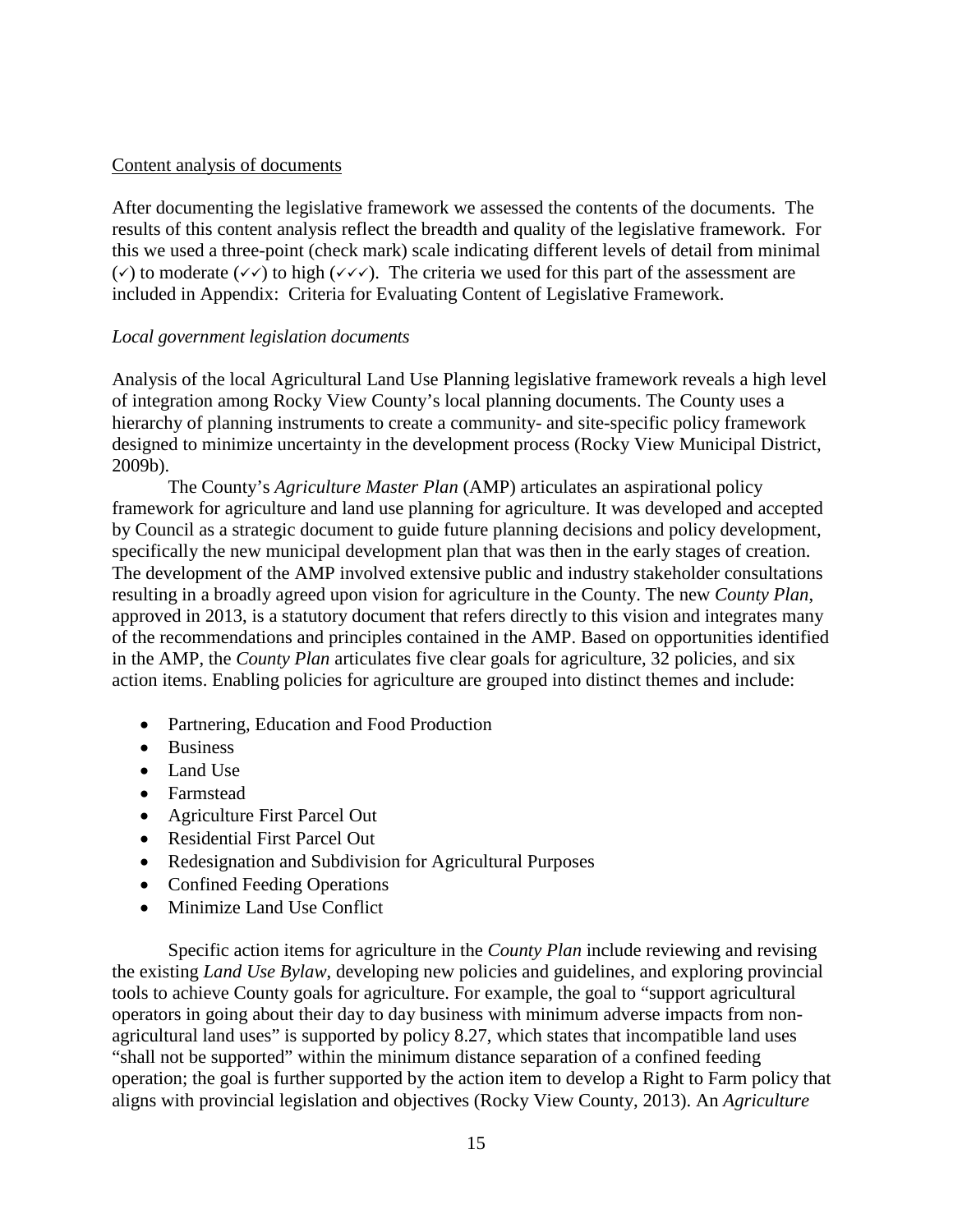*Right to Farm Policy* (Rocky View County, 2013) was subsequently developed and implemented.

The policies in the *County Plan* are enacted through the *Land Use Bylaw* (LUB), which is a prescriptive regulation controlling individual property development. Adopted in 1998, the *Land Use Bylaw* has undergone numerous amendments by County Council, most recently in 2013-14 to reflect policies in the new *County Plan*. The LUB includes specific regulations governing activities such as subdivision and development, and provides clear guidelines for land use decisions. The LUB establishes permitted and discretionary uses within distinct Land Use Districts, which include five agricultural land use districts. The purpose and intent of these districts are clearly related to goals articulated in the *County Plan*. The Agricultural Holdings district, for example, "provides for traditional agricultural pursuits on large parcels of land, [also recognizing] the emerging trends towards new agricultural uses which may be successfully developed on smaller parcels of land" (p.110). The Ranch and Farm Three District, meanwhile, provides for a range of smaller parcel sizes for agricultural uses "to accommodate traditional and emerging trends in agriculture" (p.108). These uses support the *County Plan*'s land use policy 8.15, to "support and encourage the viability and flexibility of the agriculture sector by allowing a range of parcel sizes, where appropriate" (Rocky View County, 2013).

Another significant aspect of Rocky View County's agricultural land use framework relates to "first parcel out" regulations. The AMP found that the County's policy framework for agriculture first parcels out was overly restrictive and needed to be simplified in order to increase agricultural land management flexibility, and to provide opportunities for new operators to enter the industry on smaller scales (Rocky View County, 2011). Among other policy adjustments, the AMP recommended that the new municipal development plan support the subdivision of an agriculture first parcel out greater than 50 acres from previously unsubdivided land as a subsivision that did not require redesignation approval (Rocky View County, 2011). This simplified procedure was a major policy shift incorporated into the *County Plan* (see policy 8.18) and enabled through amendments to the *Land Use Bylaw* (see section 43.2, Minimum Parcel Size). The AMP notes that most countries around the world are moving in the opposite direction of increasing, rather than decreasing minimum farm size thresholds, and recognizes the concern that promoting the subdivision of smaller agricultural parcels could further fragment the land base. These risks are mitigated, however, by the lack of road infrastructure in many parts of the County and by the fact that farmers are likely to minimize the land taken out of production because of higher land values for smaller residential parcels. Further, the AMP points out that in any case final decisions for subdivision are at the discretion of the Province's Subdivision Authority (Rocky View County, 2011).

Overall, Rocky View's *Land Use Bylaw* states that in making its decisions, the Development Authority, which governs development and permit regulations, shall consider an application's consistency with the *County Plan* and other Intermunicipal Development Plans, Area Structure Plans, Conceptual Schemes, Master Site Development Plans and County Policies (Rocky View County, 2014). From the perspective of the policies, this ensures a high degree of stability in land use decisions. On the other hand, the County policies are subject to review on an annual basis, and key informants generally agree that they are susceptible to political influence and development pressures (Rocky View County Stakeholders 2 & 4). One mitigating factor, however, is the provincially administered *South Saskatchewan Regional Plan*, which may help to minimize that political influence. While the SSRP did not come into force until September 2014,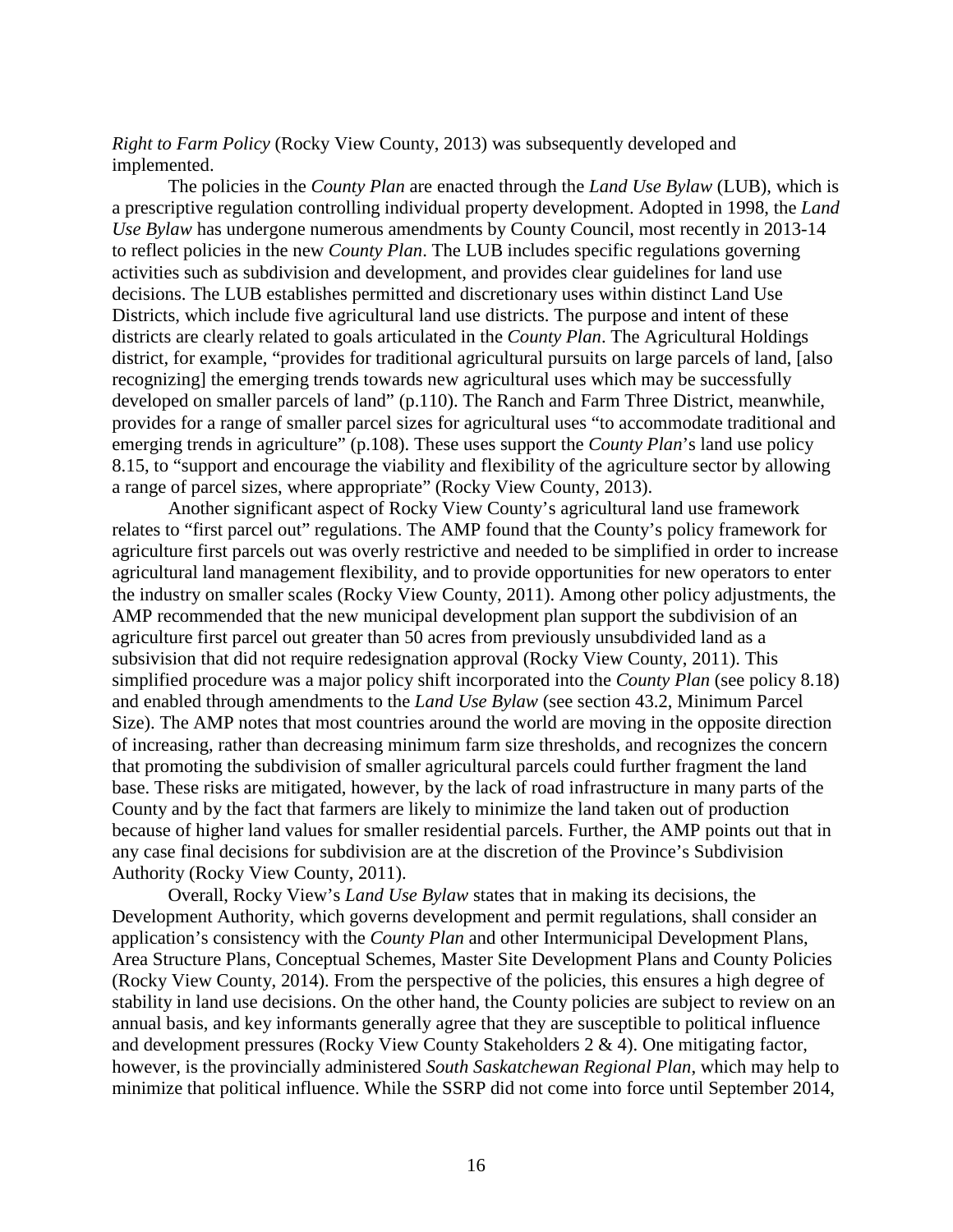the Province's *Land Use Framework* (the basis of all regional plans) was influential in the development of County policies (Rocky View County, 2013). The SSRP's Implementation Plan, though not legally binding, establishes a clear expectation for municipalities to identify areas where agriculture should be the primary land use; to limit the fragmentation and conversion of agricultural land; to direct non-agricultural development away from agricultural lands; and to minimize conflicts between intensive agricultural operations and incompatible land uses (Government of Alberta, 2014, Strategies 8.19 to 8.22). Municipalities are required to ensure their regulatory instruments comply with the SSRP, within a period of either two or five years depending on the relevant section of legislation (Government of Alberta, 2014). While the strength and enforceability of these requirements are yet to be tested, municipal planners agree that the SSRP nevertheless serves as a beneficial document to guide local policy development (Rocky View County Stakeholders 1 & 2). As one planner and policy specialist with Rocky View County stated,

Hopefully […] we'll be able to use [the SSRP] as support for the County Plan when we're trying to stick to the plan and not allow development everywhere within the region, sort of on an ad-hoc basis. So, you know, I'm hoping that because there is a bit higher expectation in the SSRP that that also buttresses what we are trying to do in the County Plan (Rocky View County Stakeholder 1).

## *Local government policy documents*

Within the *County Plan*, agricultural strategies are balanced with other County priorities, which are primarily focused on growth. Growth management strategies recognize the broader development pressures and land use tensions facing the County and take a proactive approach that includes specific recommendations for agriculture. Among other purposes, the *Rocky View 2060 Growth Management Strategy* (Rocky View Municipal District, 2009b) helps to conserve agricultural land through the development of "growth nodes" that feature concentrated populations and more complete communities (p.18). Under the *Growth Management Strategy*, "lands not recognized as growth areas will retain their agricultural land-use priority" (Rocky View Municipal District, 2009b, p.250). The *Rural Growth Management Discussion Paper*  (2012), based on the *Growth Management Strategy*, likewise supports agriculture through strategies that focus residential, business and industrial growth to strategic locations. Within the *Rural Growth Management Discussion Paper*, however, agriculture strategies are set within a broader strategic framework that recognizes the three fundamental principles of rural character, fiscal sustainability and environmental responsibility. Thus the growth management strategies for agriculture are less focused on protecting land than on supporting existing agricultural operations and providing opportunities to diversify the agriculture industry and the County's tax base through flexible agricultural land management policies and, again, focusing residential, business and industrial growth to strategic locations (Rocky View County, 2012).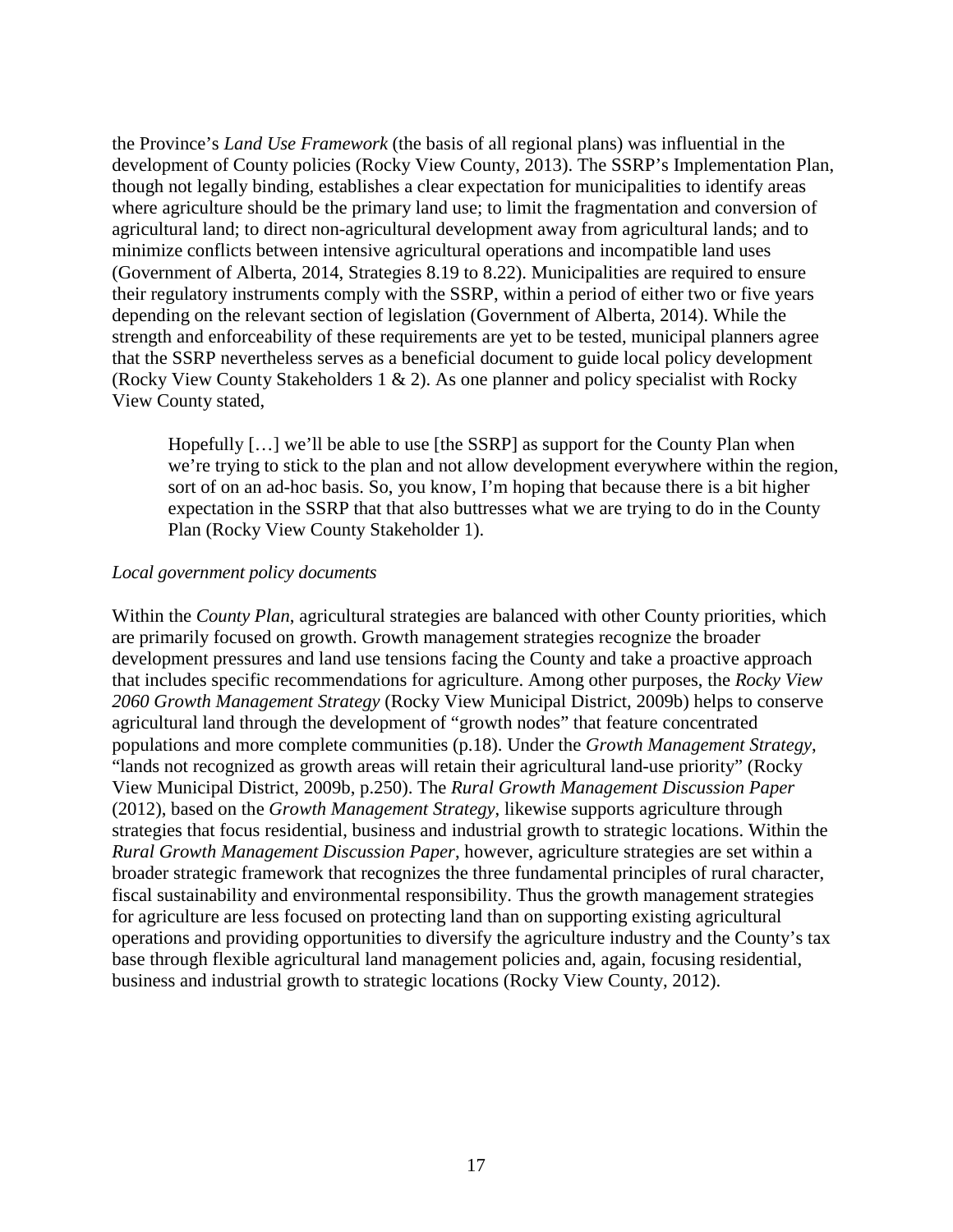### Table 2. Contents of local agricultural land use legislative documents

|                                  | Legislative<br><b>Context</b>              | <b>Background</b> | Vision,<br>Goals,<br><b>Objectives</b> | <b>Regulations</b><br>(enforceable policies,<br>procedures) | <b>Maps</b>                            |
|----------------------------------|--------------------------------------------|-------------------|----------------------------------------|-------------------------------------------------------------|----------------------------------------|
| RVC County Plan                  | $\checkmark$ $\checkmark$ $\checkmark$ (a) | $\checkmark$ (d)  | $\checkmark \checkmark \checkmark (g)$ | $\sqrt{\sqrt{(i)}}$                                         | $\checkmark$ (1)                       |
| RVC Land Use Bylaw               | $\checkmark$ (b)                           | $\checkmark$ (e)  | Λ                                      | $\checkmark\checkmark\checkmark$ (j)                        | $\checkmark$ (m)                       |
| South Saskatchewan Regional Plan | $\sqrt{\sqrt{}}$ (c)                       | $\checkmark$ (f)  | $\checkmark \checkmark \checkmark$ (h) | $\checkmark$ (k)                                            | $\checkmark \checkmark \checkmark$ (n) |

(a) P.11 lists plans and legislation informing and guiding development of County Plan; Section 2.0 Planning Framework

- (b) Brief reference to compliance requirements in Section 4
- (c) Extensive legislative context set out in Introduction, pp.1-8.
- (d) Background described in 1.0, Context
- (e) Some context given within each section of Bylaw.
- (f) Background succinctly described on p.1.
- (g) Section 2.0, Vision and Principles (Agriculture is point 3); Action Items outlined in each policy section
- (h) Vision (strategic plan) and actions (implementation plan) form the majority of the SSRP.
- (i) Section 30.0, Implementation: Action Summary includes 22 Regulations among the action items to be carried out, primarily through amendments to the Land Use Bylaw or development of new regulatory policies. Policies within the County Plan itself are mandatory, without discretion, where "shall" is used (this occurs frequently throughout CP)
- (j) Land Use Bylaw is primary regulatory document for County; Section 18 defines Contravention and Enforcement
- (k) The only binding provisions in the SSRP are included in the relatively brief Regulatory Details section; the majority of the document consists of strategic and implementation plans.
- (l) Maps include: 1, Managing Growth; 2, Transportation; 3, Regions; 4, Municipal Partners; and 5, Growth Corridors/Areas
- (m) Maps include Schedule 2, lands in Calgary International Airport Vicinity; Schedule 7, Flood Risk Maps (set)
- (n) Fifteen maps included throughout SSRP, covering both public and private lands in the province and region.

|                                  | Legislative context (legislation and policies) (a) |                  |                                            |                            |            | Land use planning tools |                                 | Gov. |                  |                  |
|----------------------------------|----------------------------------------------------|------------------|--------------------------------------------|----------------------------|------------|-------------------------|---------------------------------|------|------------------|------------------|
|                                  | LUF/<br>ALSA(b)                                    | GF2              | <b>MGA</b>                                 | <b>WA</b>                  | <b>IDA</b> | <b>AOPA</b>             | <b>Land Use</b><br><b>Bylaw</b> |      | <b>NRCB</b>      | <b>ASB</b>       |
| <b>RVC</b> County Plan           | $\sqrt{\sqrt{}}$ (c)                               | $\mathbf{v}$     | $\checkmark$ $\checkmark$ $\checkmark$ (f) | $\checkmark$ (i)           |            | $\checkmark$ (l)        | $\sqrt{\sqrt{}}$ (0)            |      |                  | $\checkmark$ (q) |
| RVC Land Use Bylaw               |                                                    |                  | $\checkmark$ $\checkmark$ $\checkmark$ (g) |                            |            | (m)                     | n/a                             |      | $\checkmark$ (p) |                  |
| South Saskatchewan Regional Plan | $\sqrt{\sqrt{}}$ (d)                               | $\checkmark$ (e) | $\checkmark$ (h)                           | $\checkmark\checkmark$ (j) | (k)        | $\checkmark$ (n)        | $\lambda$                       |      |                  |                  |

#### Table 3. Breadth and depth of legislative context

(a) The *Calgary Metropolitan Plan* is not included in this framework analysis because currently Rocky View County is not a signatory.

(b) The *South Saskatchewan Regional Plan* was not yet created when the County Plan and Agriculture Master Plan were developed.

(c) County Plan guided and informed by LUF, p.11; reference to LUF in Section 7.0 Environment; Action item re. policy 7.26 to access Transfer Development Credits; Policy 13.12 re. conservation easements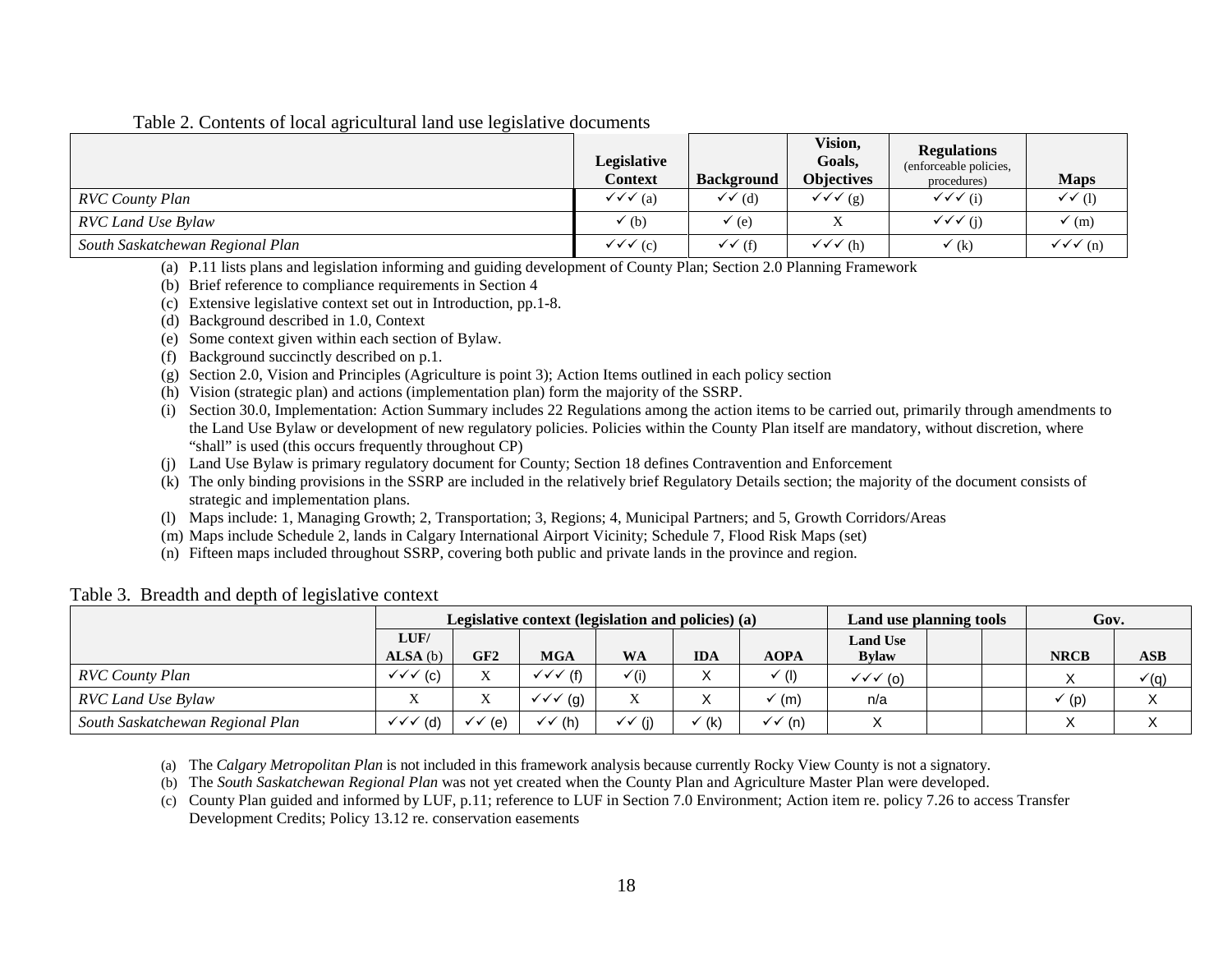- (d) SSRP was developed pursuant to the Alberta Land Stewardship Act and the Land Use Framework.
- (e) GF2 named on p.11 (strategic plan) and p.75 (implementation plan)
- (f) County Plan guided and informed by MGA, p.11; 4.0 Planning Framework (cites Act); extensive other references throughout
- (g) Extensive definitions and references to MGA throughout
- (h) Named on p.3 (as main legislation governing private lands) and p.30 (listing of legislation).
- (i) Compliance with *Water Act*, Policy 17.6; Water For Life Strategy as context for Plan, p.11; reference p.29
- (j) *Water Act* referenced numerous times in policy, including p.30.
- (k) *Irrigation Districts Act* named once in listing of legislation, p.30.
- (l) Act not named, but reference to "provincial legislation" in Policy 8.0, Actions
- (m) Section 24, Livestock Regulations refers to AOPA
- (n) Described in detail with reference to competitiveness in agriculture (p.11) and listed as provincial legislation p.30.
- (o) Extensive references to Land Use Bylaw throughout plan
- (p) Section 24, Livestock Regulations; reference to NRCB
- (q) Refers to ASB's strategic plan, p.11

Table 4. Contents of local land use policy documents

|                                                      | Legislative<br>Context | <b>Background</b>                          | Vision,<br>Goals,<br><b>Objectives</b> | <b>Regulations</b><br>(enforceable policies,<br>procedures) | <b>Maps</b>          |
|------------------------------------------------------|------------------------|--------------------------------------------|----------------------------------------|-------------------------------------------------------------|----------------------|
| RVC Agriculture Master Plan                          | $\sqrt{\sqrt{}}$ (a)   | $\sqrt{\sqrt{}}$ (c)                       | $\sqrt{\sqrt{}}$ (e)                   | X(h)                                                        | $\sqrt{\sqrt{}}$ (i) |
| RVC Rural Growth Management. A Discussion on Growth. | $\sqrt{\sqrt{}}$ (b)   | $\checkmark$ $\checkmark$ $\checkmark$ (d) | $\sqrt{\sqrt{}}$ (f)                   |                                                             | $\checkmark$ (j)     |
| RVC Agriculture Right to Farm Policy                 | $\mathbf{v}$           |                                            | $\checkmark$ (g)                       |                                                             |                      |

(a) Diagram and description of Planning Policy Framework, p.11; provincial and local policy framework referenced extensively throughout

- (b) Section 8.0 outlines and described Plan Alignment; Section 9.0 outlines Municipal Partnerships
- (c) Background described in Executive Summary and Section 1.1, Background; also extensive context given in section 2
- (d) Section I, Introduction, describes growth pressures giving rise to need for Growth Management Strategy; Section II also describes Background & Strategy Directions
- (e) Plan Vision, 1.5; Plan Goals, 1.6; Section 4, Recommendations and Implementation Strategy
- (f) Goals and recommendations outlined within each section of strategy and summarized in Executive Summary
- (g) One-page policy includes purpose and definitions of agricultural operations.
- (h) Regulations not included in AMP, but references to existing county regulations given throughout
- (i) Figure 3, Rocky View County Annexation History; Figure 8, Annual Solar Radiation of Alberta, 1971-2000; Figure 9, Agriculture Regions; Figure D1, Agriculture Regions; D3, Agriculture Education; D4, Field Crops; D5, Organic Farming; D6, Greenhouses; D7 Cattle and Calf Operations; D8, Horses and Ponies; D9, Poultry Farms; D10, Sheep and Goat Farms
- (j) Maps include: 1, Change in Population, 2001-2006; 2, Residential Development Plan; 3, Business Development Plan; 4, Municipal Neighbours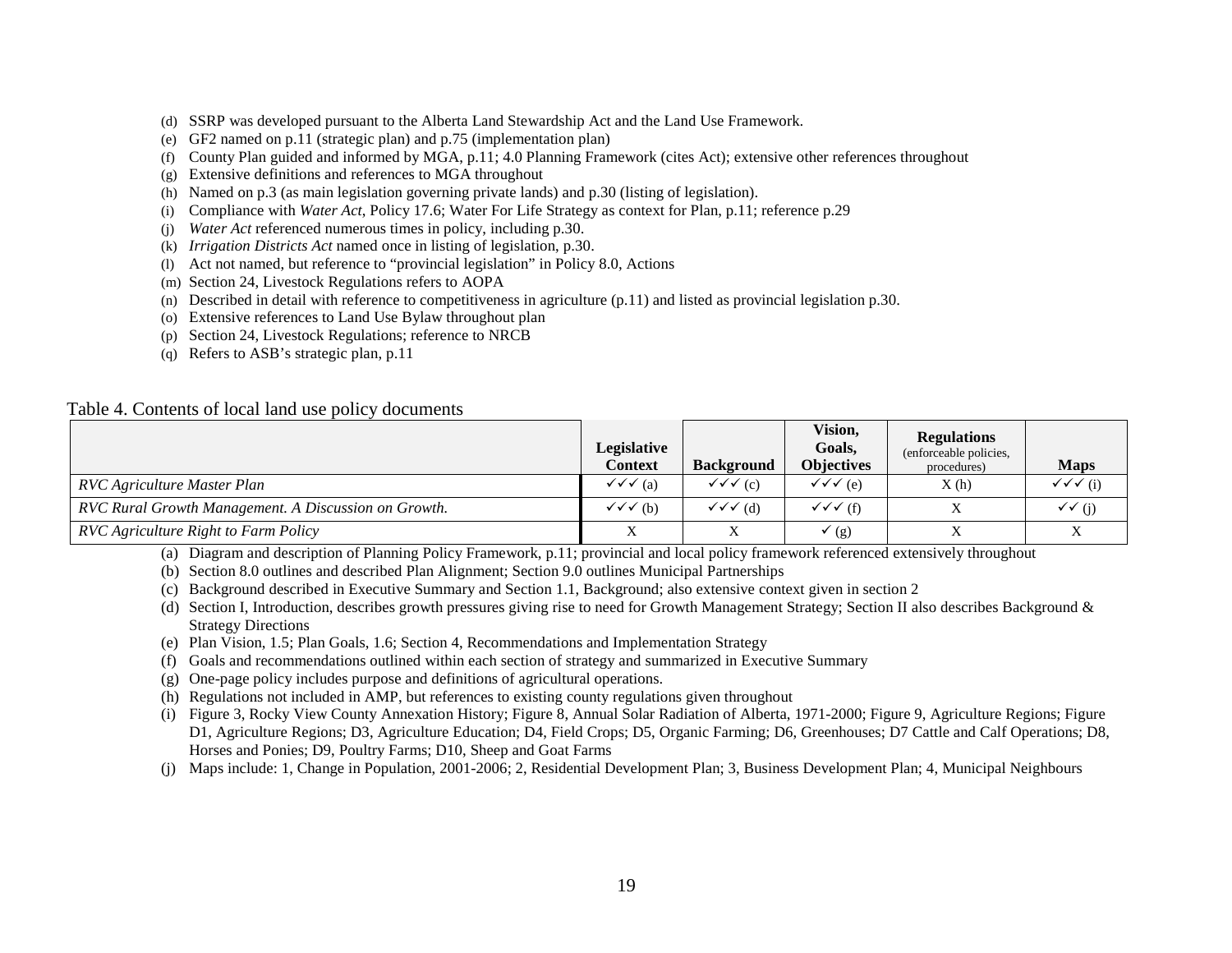|                                                        | Legislative context (legislation and policies) (a) |                  |                  |           |            | Land use planning tools                |                                            | Gov. |                  |                                     |
|--------------------------------------------------------|----------------------------------------------------|------------------|------------------|-----------|------------|----------------------------------------|--------------------------------------------|------|------------------|-------------------------------------|
|                                                        | LUF/<br>ALSA(b)                                    | GF2              | <b>MGA</b>       | <b>WA</b> | <b>IDA</b> | <b>AOPA</b>                            | <b>Land Use</b><br><b>Bylaw</b>            |      | <b>NRCB</b>      | <b>ASB</b>                          |
| RVC Agriculture Master Plan                            | $\checkmark\checkmark\checkmark$ (c)               | $\checkmark$ (e) | $\checkmark$ (f) | (h)       | X          | $\checkmark$ (i)                       | $\checkmark$ $\checkmark$ $\checkmark$ (k) |      | $\checkmark($ l) | $\checkmark\checkmark\checkmark(m)$ |
| RVC Rural Growth Management. A<br>Discussion on Growth | $\checkmark\checkmark\checkmark$ (d)               |                  | $\checkmark$ (g) |           | ⋏          |                                        |                                            |      |                  |                                     |
| <b>RVC</b> Agriculture Right to Farm Policy            |                                                    |                  |                  |           | ㅅ          | $\checkmark \checkmark \checkmark$ (j) |                                            |      |                  |                                     |

## Table 5. Breadth and depth of legislative context: policy documents

(a) The *Calgary Metropolitan Plan* is not included in this framework analysis because currently Rocky View County is not a signatory.

(b) The *South Saskatchewan Regional Plan* was not yet created when the County Plan and Agriculture Master Plan were developed.

(c) AMP created proactively to align with Land Use Framework; *Alberta Land Stewardship Act* is the supporting legislation. Further references in sections 3.2.2.1, 3.2.2.3 (opportunities) and Category 5 (recommendations)

(d) Reference to efficient use of land, p.9; Section 5.1, policy options for Agricultural Communities to follow directives of LUF; Section 8.0 Policy Context: Plan Alignment with LUF/ALSA

- (e) Access to grants, p.91
- (f) Reference to Subdivision and Development Regulation in *Municipal Government Act*, p.54
- (g) 4.0 Planning Framework (cites requirement under MGA that all County plans be consistent with each other)
- (h) Reference to *Water for Life Strategy* goals, p.32
- (i) Refers to *Agriculture Operation Practices Act*, p.32; AMP Recommendation to support practices in accordance with AOPA, p.72
- (j) Refers to Natural Resources Conservation Board's responsibilities in regulating CFOs, p.32
- (k) Extensive references to Land Use Bylaw throughout plan
- (l) Policy Statement 1 acknowledges existing provincial legislation and confirms County-level support; Statement 2 states other policies will abide by AOPA.
- (m) Agricultural Service Board strategic plan forms background to AMP, p.7; Section 3.3.2.2 to empower ASB to assist with educational programming; recommends frequent communication/consultation with ASB, p.120

## Table 6. Status of local agricultural land use policy documents

|                                                     |             | <b>Aspirational</b>           | <b>Enforceable</b>     |                             |                                          |
|-----------------------------------------------------|-------------|-------------------------------|------------------------|-----------------------------|------------------------------------------|
|                                                     |             |                               | <b>RVC</b> County Plan |                             |                                          |
|                                                     | In progress | <b>Received by</b><br>Council | Named in plan          | Led to revisions<br>of plan | Adopted as by-<br>law (sub-area<br>plan) |
| RVC Agriculture Master Plan                         |             | $\checkmark$ (a)              |                        |                             | Х                                        |
| <b>RVC</b> County Plan                              |             |                               | n/a                    |                             | $\checkmark$ (b)                         |
| RVC Rural Growth Management. A Discussion on Growth |             | $\checkmark$ (c)              |                        | $\checkmark$ (d)            | X                                        |
| RVC Land Use Bylaw                                  |             |                               |                        |                             | $\checkmark$ (e)                         |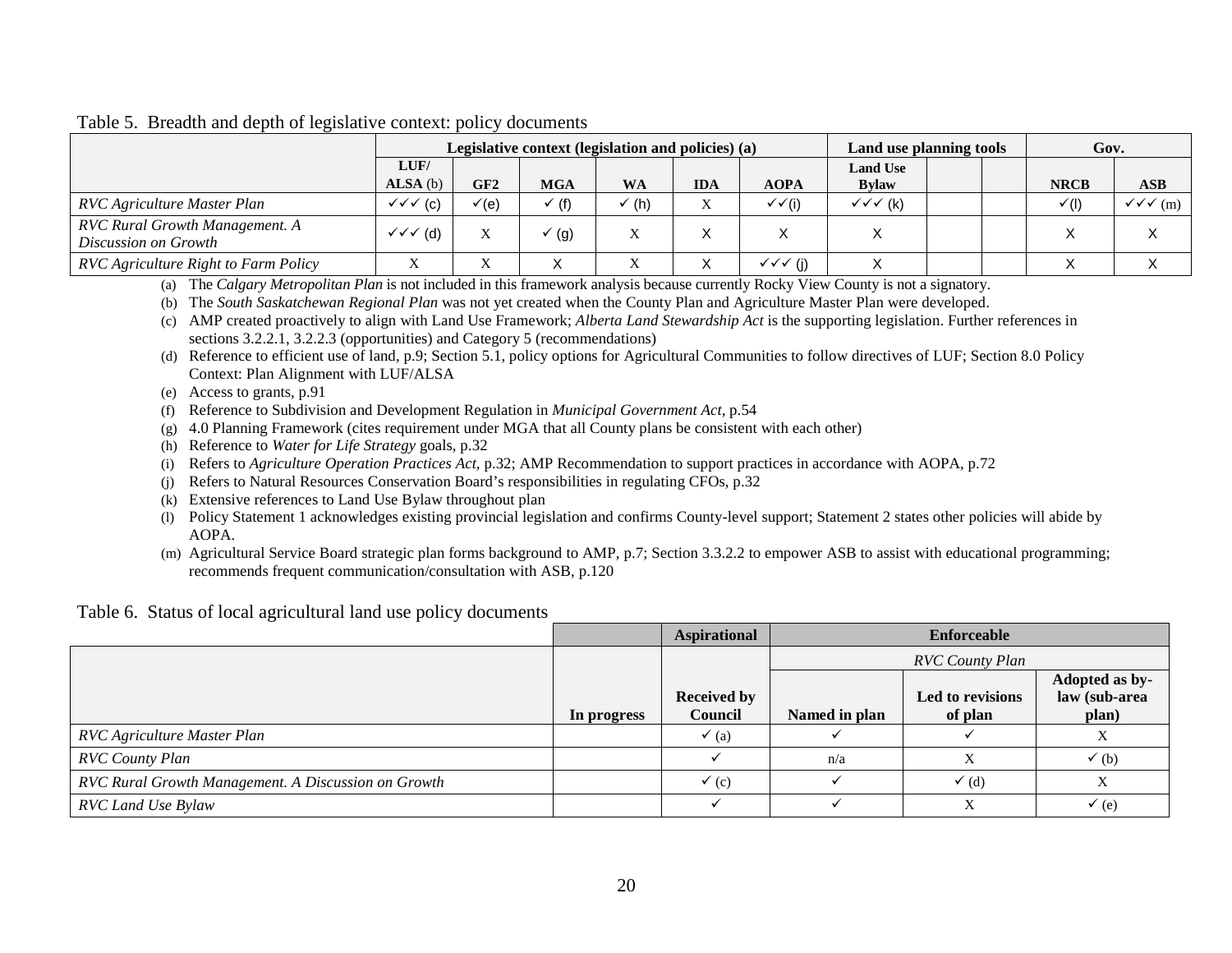| DVI<br>Policy<br>Kight<br>r arm<br><i>cultur</i><br>† to          |  |  |  |
|-------------------------------------------------------------------|--|--|--|
| Plan<br>$\mathbf{r}$<br>Nouth.<br><b>Regional</b><br>Saskatchewan |  |  |  |

(a) Approved; accepted by Public Services Standing Committee

(b) Approved Oct. 1, 2013 (Bylaw C-7280-2013)

(c) Prepared by Council; update to GMS

(d) See County Plan, p.11

(e) Adopted Sept. 29, 1998 (Bylaw C-4841-97)

(f) Effective June 4, 2013.

(g) SSRP is a provincial policy, which came into effect September 1, 2014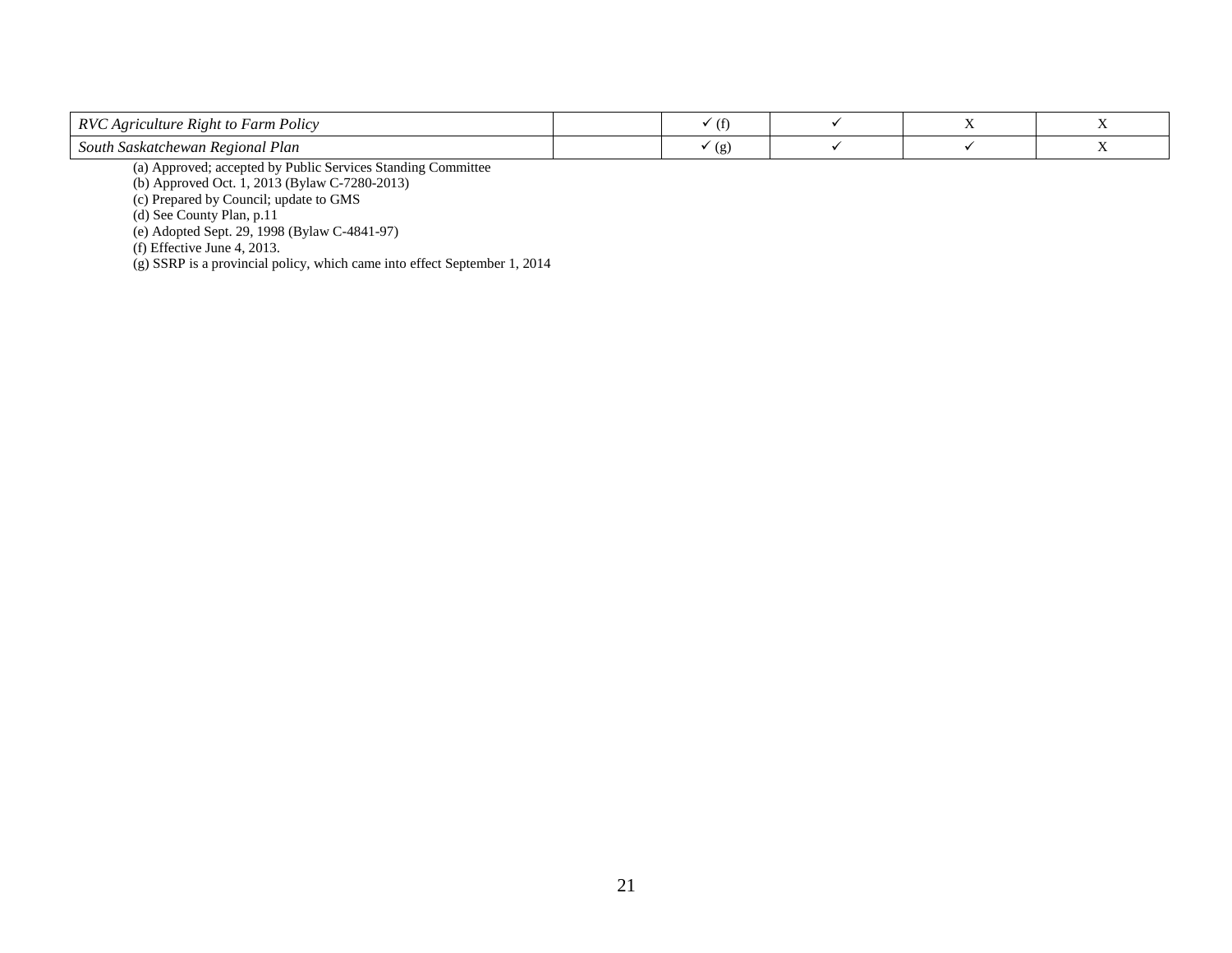#### Policy regimes

The two policy regimes of farmland preservation and global competitiveness have influenced agricultural land use policy and legislation for over forty years. Food sovereignty, and its associated concerns with food security and demand for local food, is a nascent policy regime that is influencing agricultural land use planning. Within this context, the aim of our analysis was to assess how issues, ideas, interests/actors and institutions associated with the three policy regimes influence local agricultural planning processes, including decisions about zoning, official plans, boundary adjustments, land division and servicing, and, as well, to assess the extent to which agricultural land use planning encompasses a comprehensive view of food systems planning, activities, and issues.

To complete the assessment of the presence and importance of the policy regimes we examined the documents that comprise the legislative framework. Presence and importance were measured as a function of both the level of influence of words, concepts, and statements that appear in the documents and of the placement of these words, concepts, and statements within each document. The criteria for measuring the policy regime statements are presented in Appendix: Criteria for determining level of influence of policy regimes.

Based on the analysis of the three policy regimes at the local level, the preservation of agricultural land emerges as a significant priority in Rocky View County. Five of six key informants interviewed agree that farmland preservation is the most influential of the three policy regimes examined in this study (Rocky View County Stakeholders 1, 2, 3, 4 and External Stakeholder 1). Provincially, maintaining an agricultural land base is recognized for its value to the sustainable growth and diversification of the agricultural industry (Government of Alberta, 2014). The *South Saskatchewan Regional Plan* sets expectations for municipalities to minimize the fragmentation and conversion of agricultural land, and encourages the use of voluntary tools to encourage private landowners to practice good land stewardship. Under the *Alberta Land Stewardship Act*, it is now possible in Alberta to designate conservation easements for agricultural land; however, land trusts have not yet taken advantage of this use because of the difficulty of prioritizing and resourcing easements for agriculture, and because of the challenge of determining appropriate restrictions (External Stakeholder 1). Nevertheless, conservation easements, Transfer of Development Credits, and other voluntary incentives represent significant potential farmland protection tools within the province.

At the local level, all land use documents in Rocky View contain references to the importance of protecting agricultural land, in particular the County's *Agriculture Master Plan*, which articulates specific concerns about the fragmentation or loss of agricultural land. However, like the SSRP, Rocky View's *County Plan* prioritizes support for agricultural operations (rather than protecting the land itself), and flexibility in land use as a way of diversifying local agriculture. In keeping with the provincial *Land Use Framework*, the *County Plan* recognizes the "natural capital" of land, and notes the potential of provincial tools to compensate landowners for the natural capital of agricultural land (Rocky View County, 2013). Further support for protecting agricultural land is provided through the County's broader growth management strategies. Two strategies stand out in particular for managing growth, which have the ancillary benefit of preserving land for agriculture. These include the efficient use of land by concentrating residential growth into "nodes" where fragmentation and growth have already occurred; and minimizing land use conflicts through measures such as right-to-farm policies,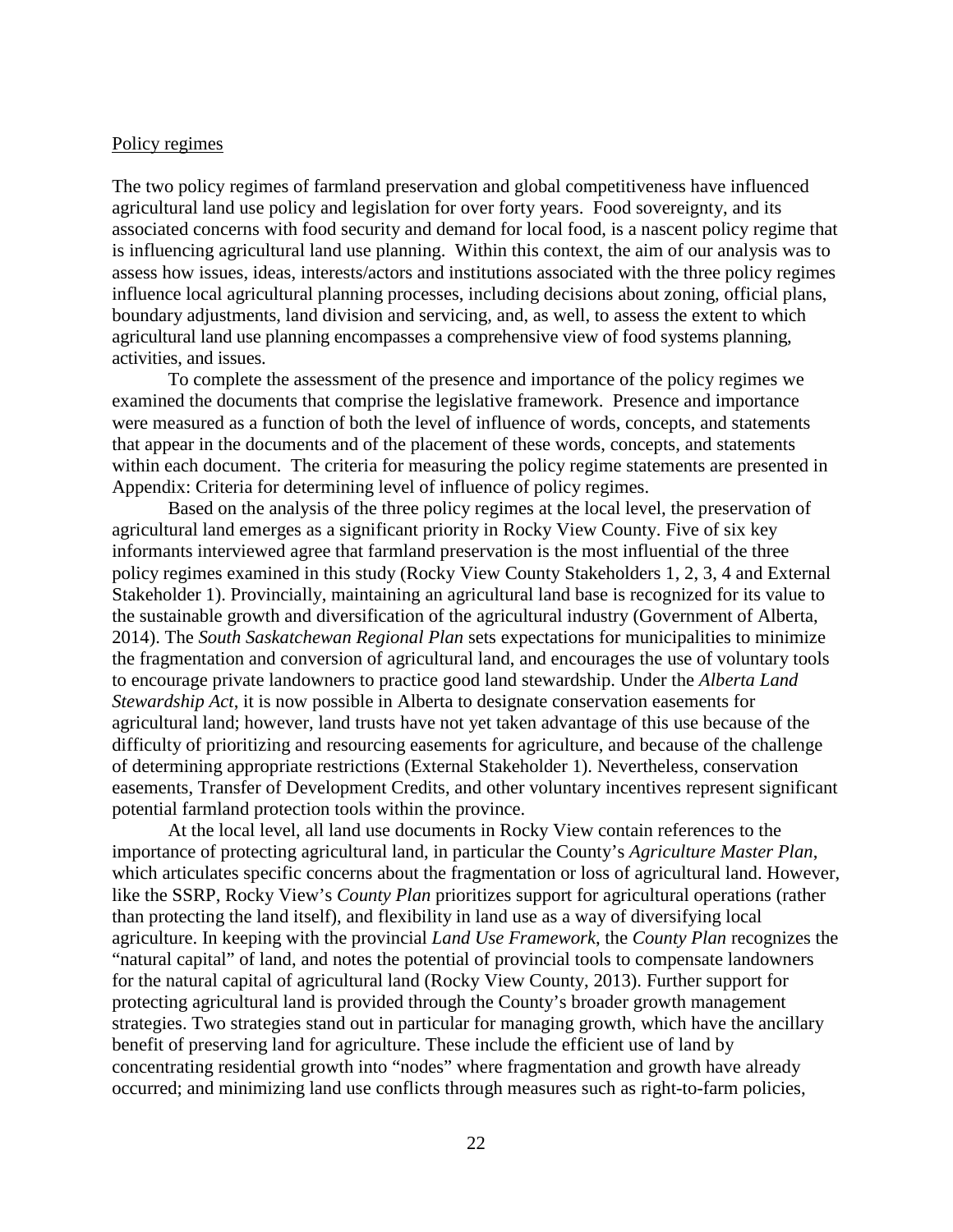designating agriculture priority roads, and developing agriculture boundary design guidelines.

Global competitiveness is also important in Rocky View County. The *Agriculture Master Plan* situates its objectives within the National Food Strategy (NFS)'s guiding principles, mission and strategic objectives for agriculture including making Canadian grown products the preferred choice of international markets. Other NFS objectives that support global competitiveness involve ensuring that regulatory processes don't impose high costs and competitive disadvantages, and securing infrastructure to support the production, processing, sale and distribution of food in Canada and abroad (Rocky View County, 2011). The AMP also cites provincial priorities to promote a strong, competitive, sustainable agriculture and food industry as part of the Alberta Government's goal of a diversified and prosperous economy (Rocky View County, 2011). The *South Saskatchewan Regional Plan* includes numerous policies and strategies that help to position the province as a competitive global supplier of agricultural products and services, largely through irrigation, efforts to maximize value-added agricultural products and a focus on export markets. These strategies are supported by Federal-Provincial-Territorial agricultural policy frameworks such as *Growing Forward 2* (Government of Alberta, 2014).

These broader provincial goals enable the County's efforts to ensure that agriculture is competitive within both domestic and international markets. The *County Plan* and growth management strategies frame agriculture as a business and an important economic driver that will continue to be vital to the County's future. While recognizing the need to accommodate smaller-scale, innovative agricultural operations, the AMP supports the continued evolution toward large corporate farms and the consolidation of land holdings (see 3.1.3.1 Opportunity: Conventional Agriculture). Several land use policies provide for the continuation of traditional agriculture on larger parcels of land (see *County Plan*, Policy 8.14 and *Land Use Bylaw*, Section 46.1). A number of the County's policies relating to agricultural land preservation also overlap with and support large-scale cropping and ranching activities. For example, growth management strategies concentrating business and residential growth to specific growth nodes promote the retention of large contiguous tracts of land. Boundary design guidelines, agricultural priority roads, and a local right-to-farm policy are other tools the *County Plan* explores to minimize land use conflicts and support the continuation of conventional agriculture. Global competitiveness is further reflected in the County's overall shift toward a viewpoint that supports agricultural growth and reduced regulation (Rocky View County, 2011). In general, therefore, the County's approach does not explicitly support competitiveness, but rather allows it to occur. This is reflected in one County representative's comment that:

We have little impact on global competitiveness other than acknowledging what is happening there and, again, stepping out of the regulatory regime as much as possible. [...] We don't want to negatively impact global competitiveness, [...] but we want to provide flexibility too (Rocky View County Stakeholder 2).

A member of the County's Agriculture Service Board favoured reduced regulation to support global competitiveness. Commenting on development restrictions, she stated,

When you are dealing with farmland that surrounds the city of Calgary, you make it harder and harder for those who are close in to farm because of the cost. Well if they own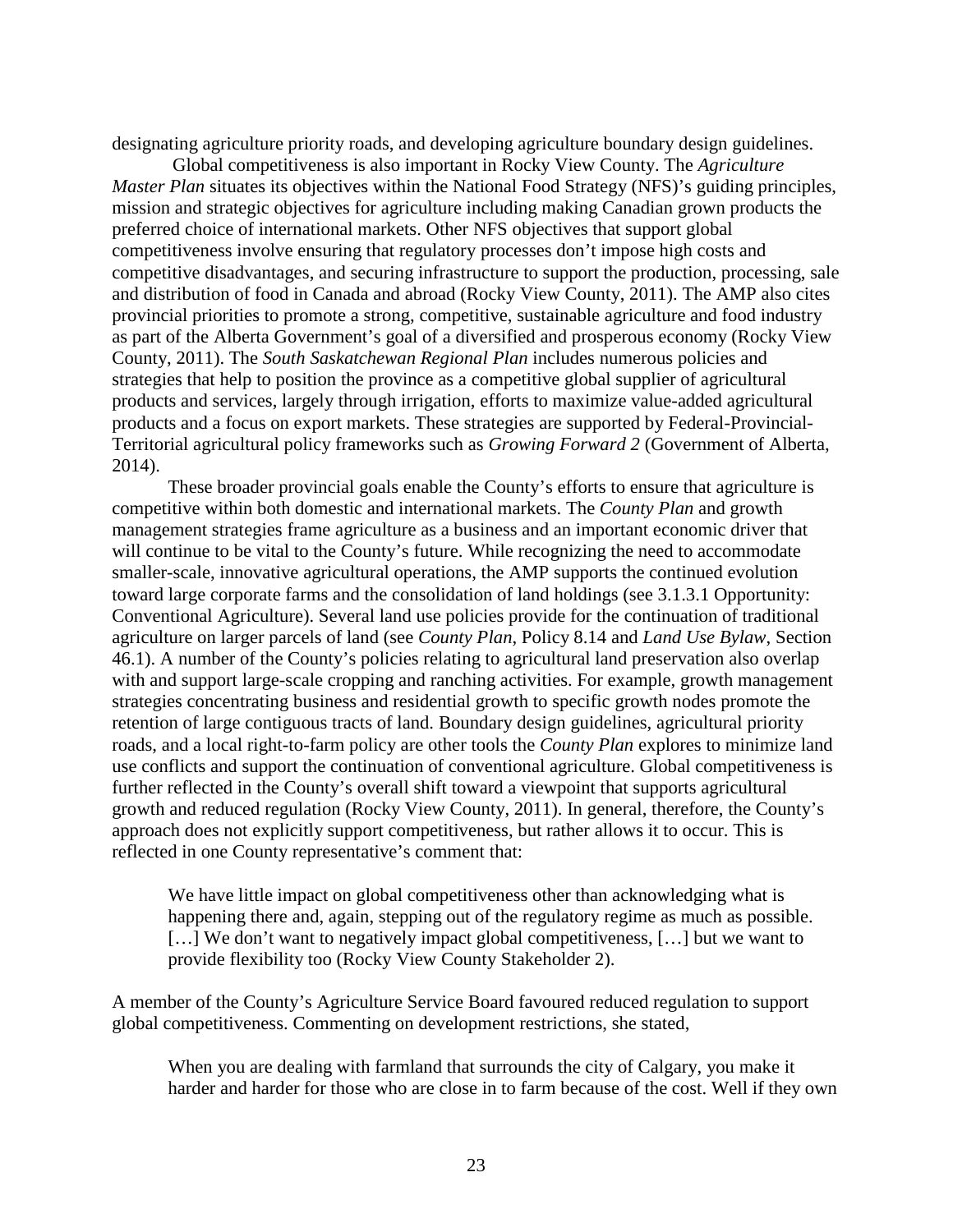their land outright then there isn't a cost, but if they care not to farm anymore, nobody will buy it. So you run the risk of actually decreasing productivity of the reasonably good farmland that's close in, because farmers will walk away or sell it in smaller chunks and it's not properly farmed or it's not farmed at all anymore (Rocky View County Stakeholder 5).

The County's Agriculture First Parcel Out policy was recently simplified in the *County Plan* to address this issue, allowing landowners to subdivide a minimum 50-acre parcel for agricultural use, without re-designation. The policy can be seen as detrimental in terms of fragmenting the large parcels required for competitive conventional agriculture. However, one key informant also pointed out that it also helps landowners with succession planning; further, the sale of a small parcel of land can contribute to the economic viability of larger farms, thereby keeping them in operation (Rocky View County Stakeholder 2).

Food sovereignty is an emerging issue in Rocky View County, though it currently has minimal influence on land use planning. The SSRP deals only briefly with local food issues, recognizing that consumer demand for locally grown food provides opportunities to diversify the agricultural economy (Government of Alberta, 2014). Within Rocky View County policies, local and regional food systems are extensively discussed in the *Agriculture Master Plan*. The AMP notes the context of global food price volatility and the likelihood of future food security concerns affecting the viability of agricultural production in the County. The plan also recognizes the increasing demands for local food in the Rocky View area, and outlines a production model based on tiered regional food systems that is currently challenging more conventional food growing, distribution and sales patterns. This regional model is designed to minimize the steps in the production cycle, and keep both benefits and food in the local region (Rocky View County, 2011). The AMP notes that Rocky View is well placed to participate in and contribute to such a system, and establishes a related goal to facilitate opportunities for the diversification of agriculture (Goal 3). Some of the specific opportunities the AMP identifies include culinary tourism incorporating locally grown food; specialty crops, herbs, medicinal plants and organic foods; and local food (Opportunities 3.1.3.11-13). The AMP further outlines numerous mechanisms that can support the development of a local food sector in Rocky View, including provisions for more farmers markets, farm-gate direct sales, and competitive property tax rates for local food producers, among other initiatives (Rocky View County, 2011).

Several of the recommendations relating to local and regional food systems are incorporated into the *County Plan*, which includes policies to develop a regional approach to food production, marketing and distribution; to build linkages between producers and consumers to increase local food consumption; and to support and encourage operators involved in regional and local food production, marketing, distribution, diversification, and food security (Policies 8.1 and 8.2). In addition to these direct references, the *County Plan* further enables local or regional food production systems through policies and regulations that accommodate smaller-scale production. The *County Plan*'s first goal for agriculture is to foster a diverse, sustainable and viable agricultural sector, while another goal is to "encourage and support new forms of agriculture innovation and diversification through land use policy" (see Policy 8.0 Agriculture).

Both the *County Plan* and the *Land Use Bylaw* include specific measures to enable small producers to enter the industry by permitting agriculture first parcels out and smaller agricultural subdivisions, and by supporting small-scale, value-added agriculture and agricultural services.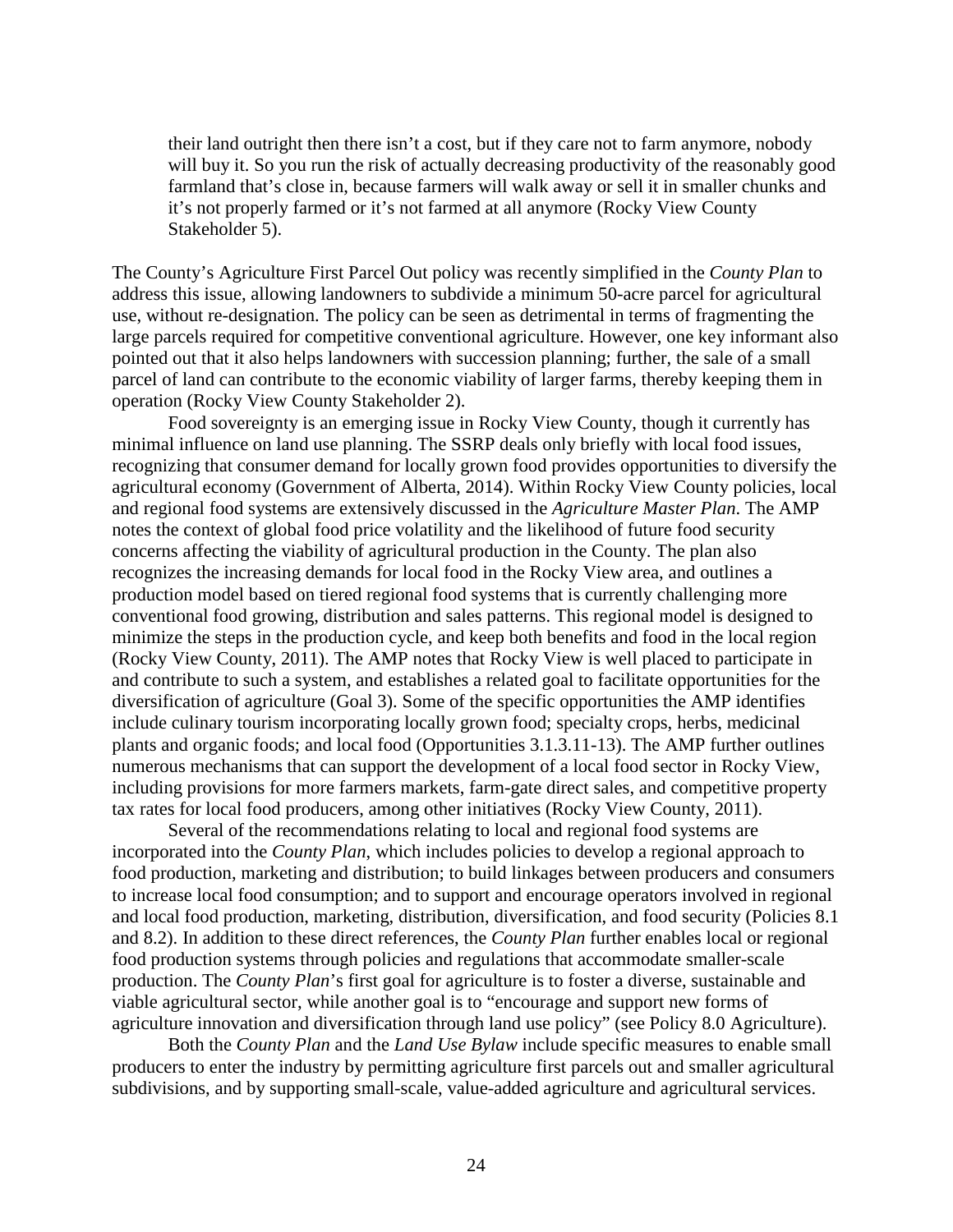These measures are not specifically designed to achieve food sovereignty; as with global competitiveness, the focus of regional food production is on increasing the flexibility and profitability of agricultural producers. However, they do provide a context that supports and enables a greater level of food sovereignty at the local and regional level.

While food sovereignty has begun to have a presence in land-use plans and policies, key informants suggest that it has not been as influential as the other two policy regimes. Several significant points were made during interviews: The push for local food is driven by urban interests; a diet comprising only locally-grown food is unrealistic in Alberta because of the limitations on what can be grown; and despite being incorporated into policies, food sovereignty has almost no bearing on day-to-day land-use decisions. These themes are reflected in the following comments:

Personally I believe that this whole demand for local food is driven by people who can afford that, and people who have higher net worth. The vast majority of the public do not have that demand or interest. This is being driven by a very, very small market segment (Rocky View County Stakeholder 5).

Food sovereignty hasn't been a large factor to this point. We just haven't gotten there yet. And it's sort of beginning but I don't think it's going to go far in this county, because it's not recognized. […] We need to be threatened by something before it's going to click for us. I mean all we need is a power outage for ten days [or] something that restricts movement of trucks. And it would be spurred by the City of Calgary residents, and it would spill over to us. But until that happens I think it's going to be pretty small (Rocky View County Stakeholder 2).

Because of our location and our climate it is limited to the types of crops that can be grown. […] Where we're sitting we're 3500 feet above sea level. I mean we don't have long growing seasons out here. Now for the greenhouses that would be a little bit different; for greenhouses you have to be able to secure that land but that greenhouse business is what I would call a deep-pocketed business to get started. And so it's limited (Rocky View County Stakeholder 4).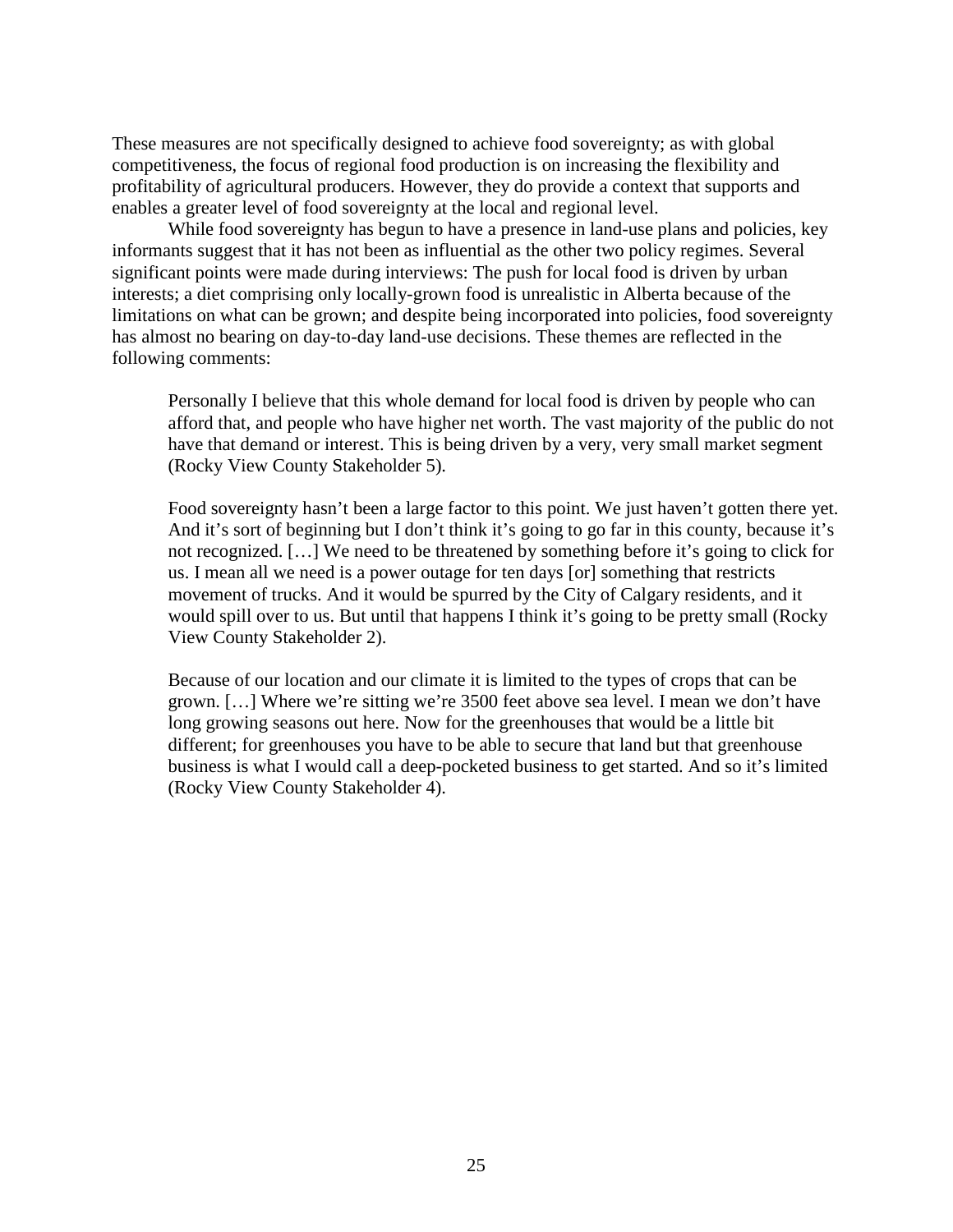|                                               |                         | <b>GLOBAL COMPETITIVENESS</b>                                                                                                                                           |                                                                    |                    |                     |  |  |  |  |
|-----------------------------------------------|-------------------------|-------------------------------------------------------------------------------------------------------------------------------------------------------------------------|--------------------------------------------------------------------|--------------------|---------------------|--|--|--|--|
|                                               |                         | Vision, Goals, Objectives,                                                                                                                                              |                                                                    |                    |                     |  |  |  |  |
|                                               |                         | <b>Recommendations</b>                                                                                                                                                  | <b>Driving Issues, Concerns</b>                                    | <b>Regulations</b> | <b>Action Items</b> |  |  |  |  |
| e<br>Ē<br>$\mathbf{I}$<br>$\mathbf{d}$<br>ye. | <b>High Influence</b>   | County Plan<br><b>Agriculture Master Plan</b><br>Agriculture Right to Farm Policy<br>South Saskatchewan Regional Plan                                                   | South Saskatchewan Regional Plan                                   | Land Use Bylaw     |                     |  |  |  |  |
|                                               | <b>Medium Influence</b> | County Plan<br><b>Agriculture Master Plan</b><br>Growth Management<br>Strategy/Discussion Paper<br>Agriculture Right to Farm Policy<br>South Saskatchewan Regional Plan | <b>Agriculture Master Plan</b><br>South Saskatchewan Regional Plan |                    | County Plan         |  |  |  |  |
|                                               | <b>Low Influence</b>    | Agriculture Master Plan<br>Growth Management<br>Strategy/Discussion Paper                                                                                               | <b>Agriculture Master Plan</b><br>South Saskatchewan Regional Plan |                    |                     |  |  |  |  |

Table 7: Analytical framework for policy regimes at local level: global competitiveness documents

## Table 8. Analytical framework for policy regimes at local level: farmland preservation documents

|                         |                         | <b>FARMLAND PRESERVATION</b>                                                                                                        |                                                                                                   |                    |                                                 |  |  |  |  |
|-------------------------|-------------------------|-------------------------------------------------------------------------------------------------------------------------------------|---------------------------------------------------------------------------------------------------|--------------------|-------------------------------------------------|--|--|--|--|
|                         |                         | Vision, Goals, Objectives,<br><b>Recommendations</b>                                                                                | <b>Driving Issues, Concerns</b>                                                                   | <b>Regulations</b> | <b>Action Items</b>                             |  |  |  |  |
| <b>e</b><br><b>Infl</b> | <b>High Influence</b>   | County Plan<br><b>Agriculture Master Plan</b><br>Growth Management<br>Strategy/Discussion Paper<br>South Saskatchewan Regional Plan | County Plan<br>Growth Management<br>Strategy/Discussion Paper<br>South Saskatchewan Regional Plan |                    | County Plan                                     |  |  |  |  |
|                         | <b>Medium Influence</b> | County Plan<br><b>Agriculture Master Plan</b><br>Growth Management<br>Strategy/Discussion Paper<br>South Saskatchewan Regional Plan | <b>Agriculture Master Plan</b><br>Growth Management<br>Strategy/Discussion Paper                  | Land Use Bylaw     | County Plan<br>South Saskatchewan Regional Plan |  |  |  |  |
|                         | <b>Low Influence</b>    | County Plan<br>Growth Management<br>Strategy/Discussion Paper<br>South Saskatchewan Regional Plan                                   |                                                                                                   |                    |                                                 |  |  |  |  |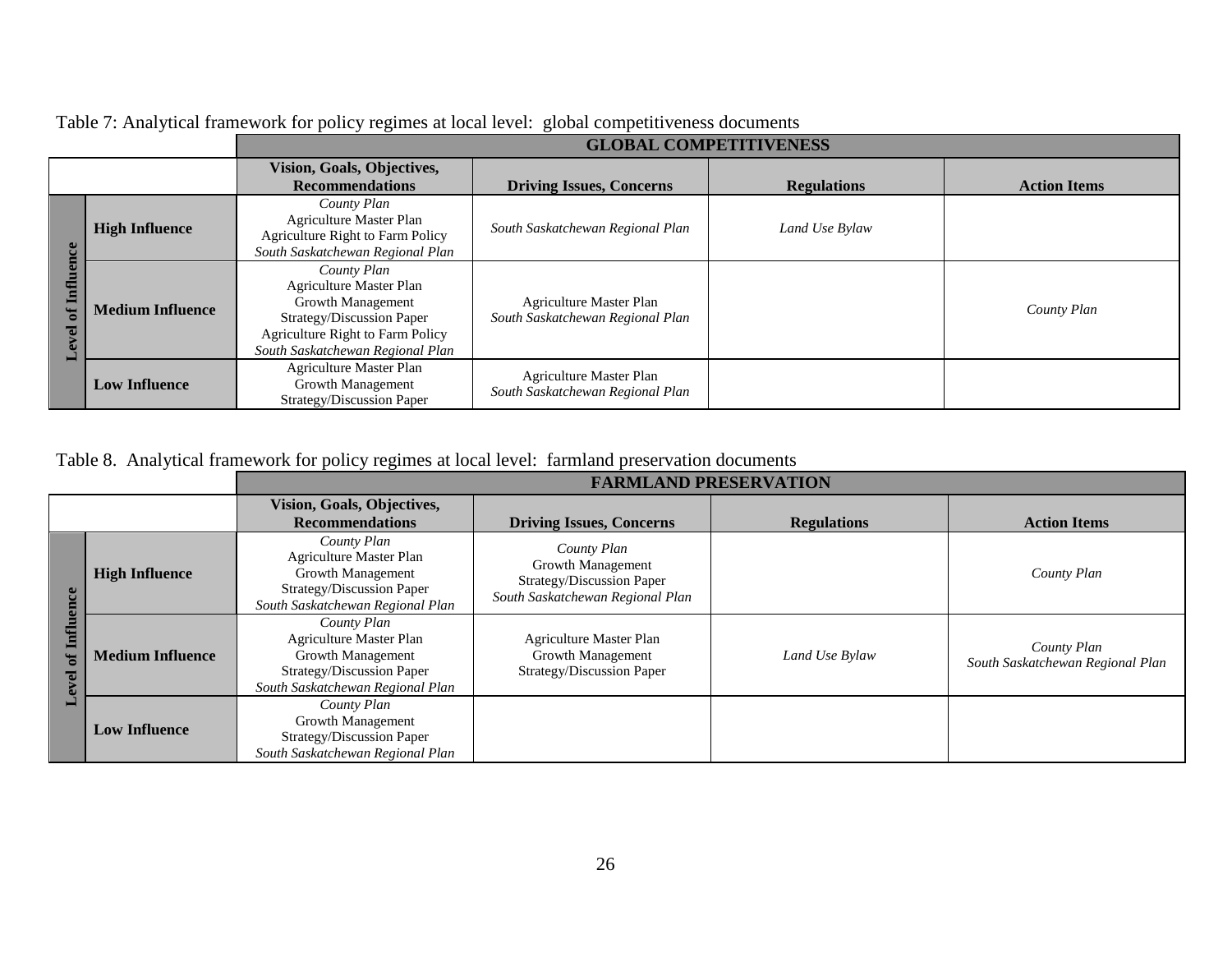|   |                         | <b>FOOD SOVEREIGNTY</b>                                                                                                                                          |                                                                    |                    |                                |  |  |  |  |
|---|-------------------------|------------------------------------------------------------------------------------------------------------------------------------------------------------------|--------------------------------------------------------------------|--------------------|--------------------------------|--|--|--|--|
|   |                         | Vision, Goals, Objectives,<br><b>Recommendations</b>                                                                                                             | <b>Driving Issues, Concerns</b>                                    | <b>Regulations</b> | <b>Action Items</b>            |  |  |  |  |
| 틸 | <b>High Influence</b>   | <b>Agriculture Master Plan</b>                                                                                                                                   |                                                                    | Land Use Bylaw     |                                |  |  |  |  |
|   | <b>Medium Influence</b> | County Plan<br>Agriculture Master Plan<br>Growth Management<br>Strategy/Discussion Paper<br>Agriculture Right to Farm Policy<br>South Saskatchewan Regional Plan | <b>Agriculture Master Plan</b><br>South Saskatchewan Regional Plan | Land Use Bylaw     |                                |  |  |  |  |
|   | <b>Low Influence</b>    | <b>Agriculture Master Plan</b><br>Growth Management<br>Strategy/Discussion Paper                                                                                 | <b>Agriculture Master Plan</b>                                     |                    | <b>Agriculture Master Plan</b> |  |  |  |  |

Table 9. Analytical framework for policy regimes at local level: food sovereignty documents

## Table 10: Analytical framework for policy regime at local level: global competitiveness themes

|                         |                         | <b>GLOBAL COMPETITIVENESS</b>                                                                                                                                                                                                                                                                                                                                                             |                                                                                                                                                                       |                                                  |                                                                  |  |
|-------------------------|-------------------------|-------------------------------------------------------------------------------------------------------------------------------------------------------------------------------------------------------------------------------------------------------------------------------------------------------------------------------------------------------------------------------------------|-----------------------------------------------------------------------------------------------------------------------------------------------------------------------|--------------------------------------------------|------------------------------------------------------------------|--|
|                         |                         | Vision, Goals, Objectives,<br><b>Recommendations</b>                                                                                                                                                                                                                                                                                                                                      | <b>Driving Issues, Concerns</b>                                                                                                                                       | <b>Regulations</b>                               | <b>Action Items</b>                                              |  |
| ence<br>of Infl<br>evel | <b>High Influence</b>   | Develop local, national, international<br>markets<br>Overcome trade barriers to expand<br>market access<br>Local economic & employment<br>benefits<br>Diversification, innovation,<br>sustainability of sector<br>Buffers to minimize conflict $&$ protect<br>agricultural land uses<br>Maximize value-added production<br>Growth, diversity & reduced<br>regulation<br>Flexible policies | Importance of agricultural policy,<br>irrigation and fertile grassland for<br>economic success                                                                        | Large parcels of land for traditional<br>farming |                                                                  |  |
|                         | <b>Medium Influence</b> | Increased food commodity prices<br>Global emphasis on food production<br>Agriculture as business<br>Right to Farm policy<br>Use of innovative technology and<br>advanced management practice<br>Reputation for safe and dependable                                                                                                                                                        | Global market turbulence<br>Commodity price volatility<br>High farmer input costs<br>Focus of agriculture, agri-food and<br>agri-product sectors on export<br>markets |                                                  | Buffers to minimize conflict & protect<br>agricultural land uses |  |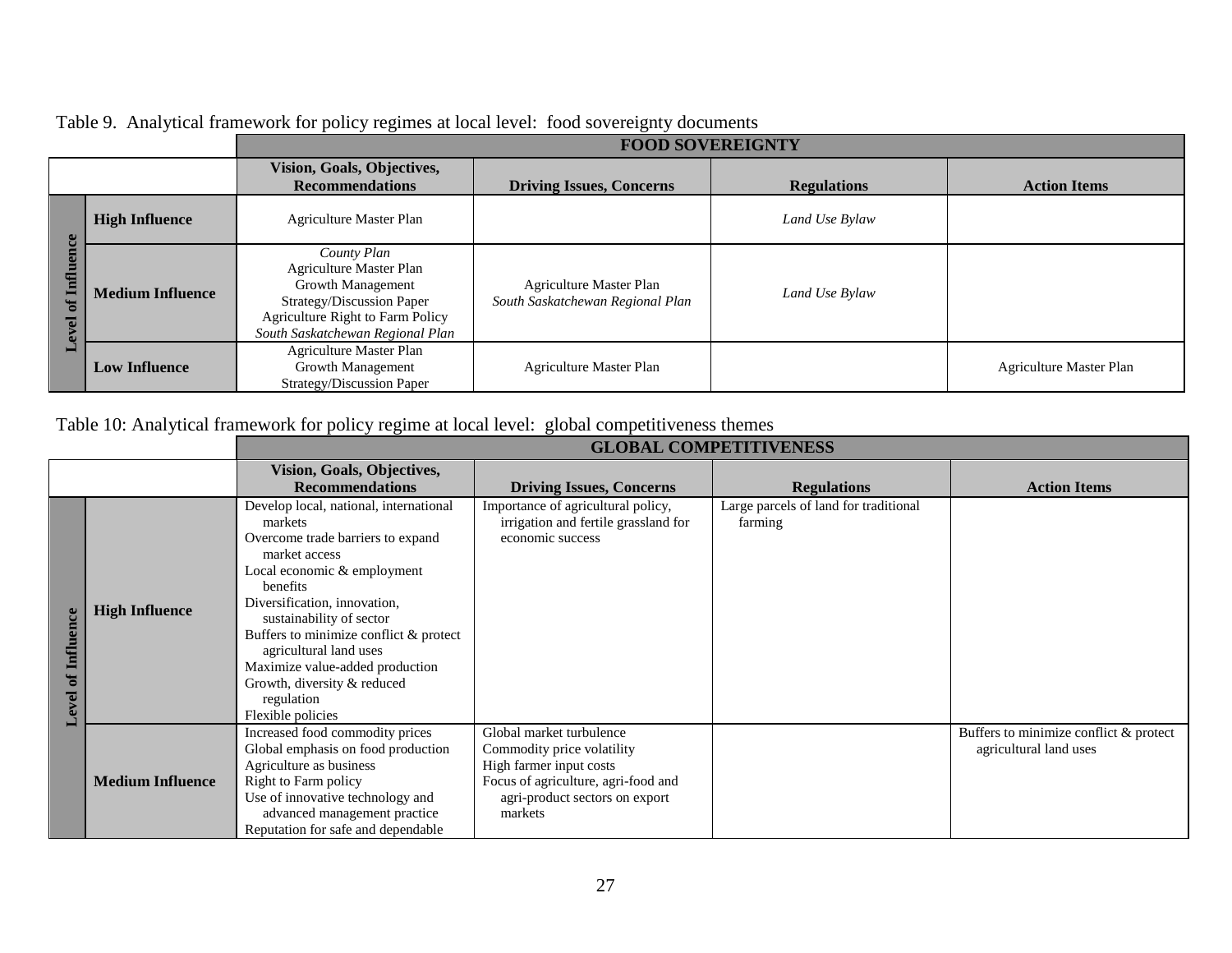|                      | food<br>Enhance productivity and new product<br>development<br>Extension/education programs for<br>operators                                                                |                                                                                                                                                    |  |
|----------------------|-----------------------------------------------------------------------------------------------------------------------------------------------------------------------------|----------------------------------------------------------------------------------------------------------------------------------------------------|--|
| <b>Low Influence</b> | Importance of cropping and cattle<br>ranching<br>Processing facilities to add value<br>Agriculture as economic driver<br>Regional collaboration for economic<br>development | Oil and gas development affecting<br>efficiency<br>Shifting demand for biofuels<br>Need for reliable supply of quality<br>water through irrigation |  |

| Table 11: Analytical framework for policy regime at local level: farmland preservation themes |  |  |  |
|-----------------------------------------------------------------------------------------------|--|--|--|
|                                                                                               |  |  |  |

|                       |                         | <b>FARMLAND PRESERVATION</b>                                                                                                                                                                                                                                                                                                                                                                                                                                            |                                                                                                                                                                                   |                                                             |                                                                                                                                                                                                                                                                                                   |
|-----------------------|-------------------------|-------------------------------------------------------------------------------------------------------------------------------------------------------------------------------------------------------------------------------------------------------------------------------------------------------------------------------------------------------------------------------------------------------------------------------------------------------------------------|-----------------------------------------------------------------------------------------------------------------------------------------------------------------------------------|-------------------------------------------------------------|---------------------------------------------------------------------------------------------------------------------------------------------------------------------------------------------------------------------------------------------------------------------------------------------------|
|                       |                         | Vision, Goals, Objectives,<br><b>Recommendations</b>                                                                                                                                                                                                                                                                                                                                                                                                                    | <b>Driving Issues, Concerns</b>                                                                                                                                                   | <b>Regulations</b>                                          | <b>Action Items</b>                                                                                                                                                                                                                                                                               |
| of Influence<br>Level | <b>High Influence</b>   | Protect agricultural operations<br><b>First Parcel Out subdivisions</b><br>Land as natural capital; land & societal<br>goods<br>Agricultural land stewardship<br>Smart Growth development<br>Land stewardship<br>Growth nodes for residential<br>development<br>Limit agricultural land fragmentation<br>and conversion<br>Efficient use of land<br>Contiguous blocks of land for primary<br>production<br>Voluntary landowner actions to<br>preserve agricultural land | High land values<br>Difficulty reaching consensus on<br>agricultural land conversion<br>Provisions for conservation easements<br>expanded to include agricultural<br>lands (ALSA) |                                                             | <b>Transfer Development Credits</b>                                                                                                                                                                                                                                                               |
|                       | <b>Medium Influence</b> | Competition for agricultural land<br>Minimize oil and gas development<br>Compensation to landowners; market-<br>based incentives<br>Preserve prime agriculture and grazing<br>farms<br>Agricultural land conservation<br>Value of agricultural land for<br>sustainable growth of industry                                                                                                                                                                               | Annexation<br>Limiting residential development<br>restricts property rights<br>Country residential impacts<br>agricultural operation                                              | Topography and soil characteristics<br>Separation distances | Compensation to landowners; market-<br>based incentives<br>Growth nodes for residential<br>development<br><b>First Parcel Out Subdivisions</b><br>New voluntary partnerships with<br>private landowners<br>Adoption of beneficial management<br>practices to support environmental<br>stewardship |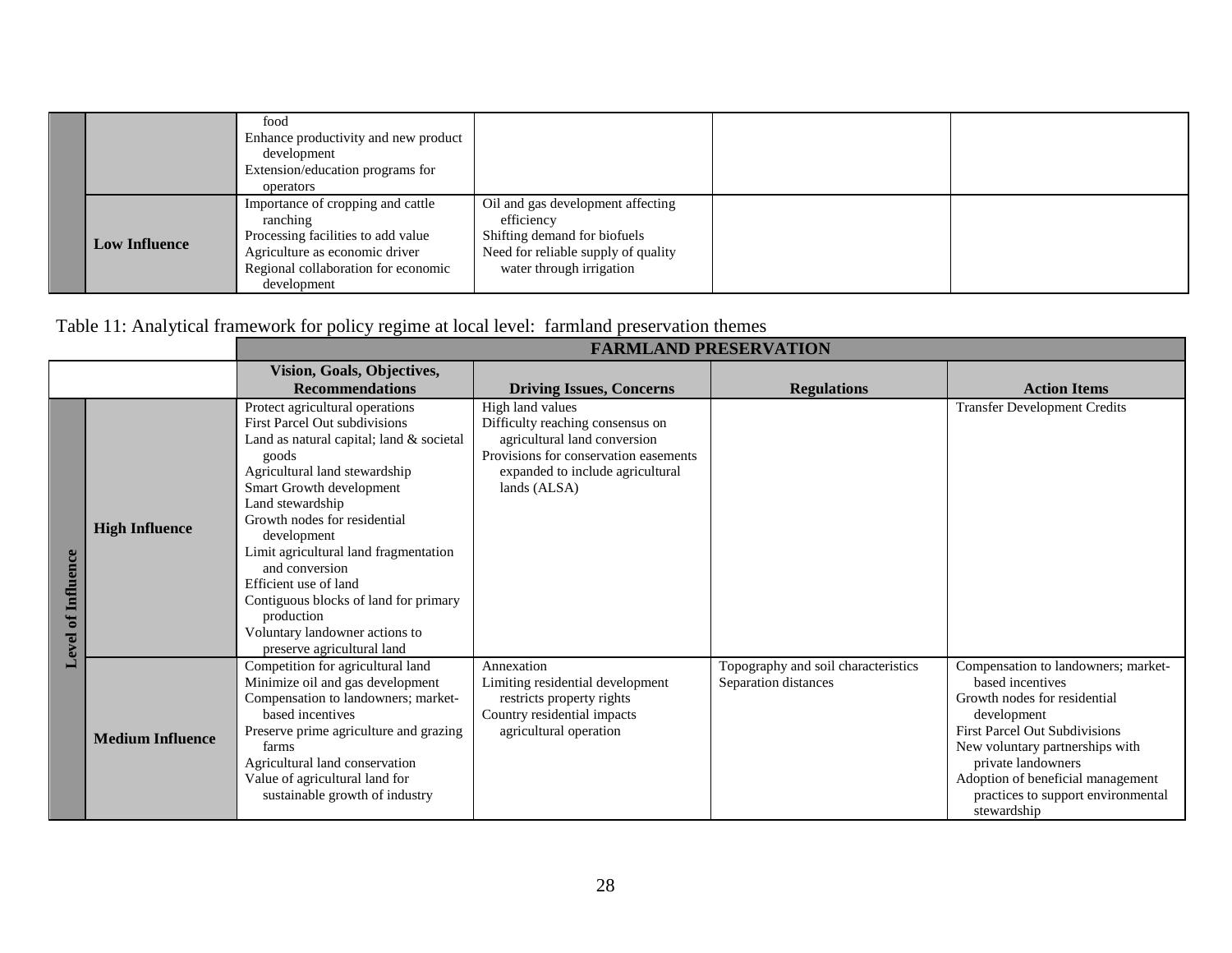| <b>Low Influence</b> | Use of agricultural land for small scale<br>energy production<br>Agricultural community identity<br>Land conservation |  |  |  |
|----------------------|-----------------------------------------------------------------------------------------------------------------------|--|--|--|
|----------------------|-----------------------------------------------------------------------------------------------------------------------|--|--|--|

Table 12: Analytical framework for policy regime at local level: food sovereignty themes

|                           |                         | <b>FOOD SOVEREIGNTY</b>                                                                                                                                                                                                                                                                                                                                                                                                                                          |                                                                                                                                                                                                                                    |                                                                  |                                            |  |
|---------------------------|-------------------------|------------------------------------------------------------------------------------------------------------------------------------------------------------------------------------------------------------------------------------------------------------------------------------------------------------------------------------------------------------------------------------------------------------------------------------------------------------------|------------------------------------------------------------------------------------------------------------------------------------------------------------------------------------------------------------------------------------|------------------------------------------------------------------|--------------------------------------------|--|
|                           |                         | Vision, Goals, Objectives,<br><b>Recommendations</b>                                                                                                                                                                                                                                                                                                                                                                                                             | <b>Driving Issues, Concerns</b>                                                                                                                                                                                                    | <b>Regulations</b>                                               | <b>Action Items</b>                        |  |
|                           | <b>High Influence</b>   | Diversification of agriculture                                                                                                                                                                                                                                                                                                                                                                                                                                   |                                                                                                                                                                                                                                    | Smaller parcels to accommodate<br>emerging trends in agriculture |                                            |  |
| <b>Level of Influence</b> | <b>Medium Influence</b> | Small-scale, value-added agriculture<br>Regional approach to food production,<br>marketing & distribution<br>Producer-consumer linkages<br>Clustering of food producers<br>Shared lands & community gardens<br>Local food production<br>Right of farmers and ranchers to<br>engage in agricultural practices<br>Smaller land parcels to provide mixed<br>land uses including local food<br>production<br>Supportive business climate and<br>marketing approaches | Vulnerability of world food security<br>Need for increased investments in<br>agriculture<br>Domestic food scarcity concerns<br>Increased consumer demand for locally<br>grown food<br>Demand met in part by greenhouse<br>industry |                                                                  |                                            |  |
|                           | <b>Low Influence</b>    | Specialized livestock production<br>Local food sector<br>Regional food system<br>Farmers markets<br>Off-site marketing opportunities                                                                                                                                                                                                                                                                                                                             | Ethical question of crops for biofuels<br>100-mile diet<br>Tiered food system<br>Local food                                                                                                                                        |                                                                  | Mechanisms to support local food<br>sector |  |

Table 13: Analytical framework for policy regimes at local level: frequency of global competitiveness

|                                 |                         | ╴<br><b>GLOBAL COMPETITIVENESS</b>                   |                                 |                    |                     |  |  |
|---------------------------------|-------------------------|------------------------------------------------------|---------------------------------|--------------------|---------------------|--|--|
|                                 |                         | Vision, Goals, Objectives,<br><b>Recommendations</b> | <b>Driving Issues, Concerns</b> | <b>Regulations</b> | <b>Action Items</b> |  |  |
| $\overline{\text{el of }}$<br>ு | <b>High Influence</b>   |                                                      |                                 |                    |                     |  |  |
|                                 | <b>Medium Influence</b> | 10                                                   |                                 |                    |                     |  |  |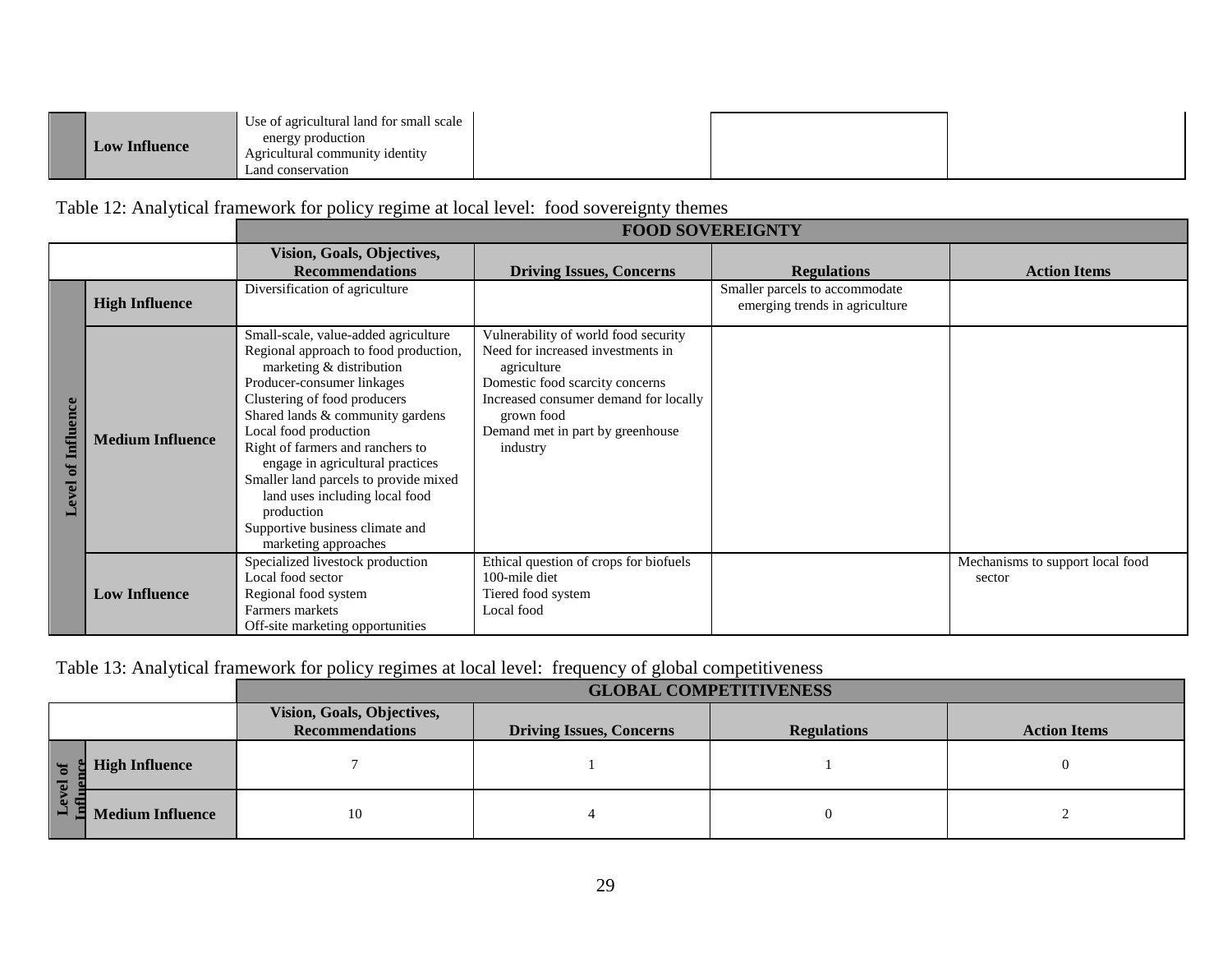| Low Influence |  |  |
|---------------|--|--|
|               |  |  |

Table 14: Analytical framework for policy regimes at local level: frequency of farmland preservation

|                                               |                         | <u>ل</u><br><b>FARMLAND PRESERVATION</b>             |                                 |                    |                     |  |  |
|-----------------------------------------------|-------------------------|------------------------------------------------------|---------------------------------|--------------------|---------------------|--|--|
|                                               |                         | Vision, Goals, Objectives,<br><b>Recommendations</b> | <b>Driving Issues, Concerns</b> | <b>Regulations</b> | <b>Action Items</b> |  |  |
| $\omega$<br>$\mathbf{e}$<br>ᄇ<br>$\mathbf{F}$ | <b>High Influence</b>   |                                                      |                                 |                    |                     |  |  |
|                                               | <b>Medium Influence</b> | 13                                                   |                                 |                    |                     |  |  |
|                                               | <b>Low Influence</b>    |                                                      |                                 |                    | 0                   |  |  |

Table 15: Analytical framework for policy regimes at local level: frequency of food sovereignty

|                                                   |                         | <b>FOOD SOVEREIGNTY</b>                              |                                 |                    |                     |  |  |
|---------------------------------------------------|-------------------------|------------------------------------------------------|---------------------------------|--------------------|---------------------|--|--|
|                                                   |                         | Vision, Goals, Objectives,<br><b>Recommendations</b> | <b>Driving Issues, Concerns</b> | <b>Regulations</b> | <b>Action Items</b> |  |  |
| ence<br>昌<br>$\sim$<br>$\overline{a}$<br>$\omega$ | <b>High Influence</b>   |                                                      |                                 |                    |                     |  |  |
|                                                   | <b>Medium Influence</b> |                                                      |                                 |                    |                     |  |  |
|                                                   | <b>Low Influence</b>    |                                                      |                                 |                    |                     |  |  |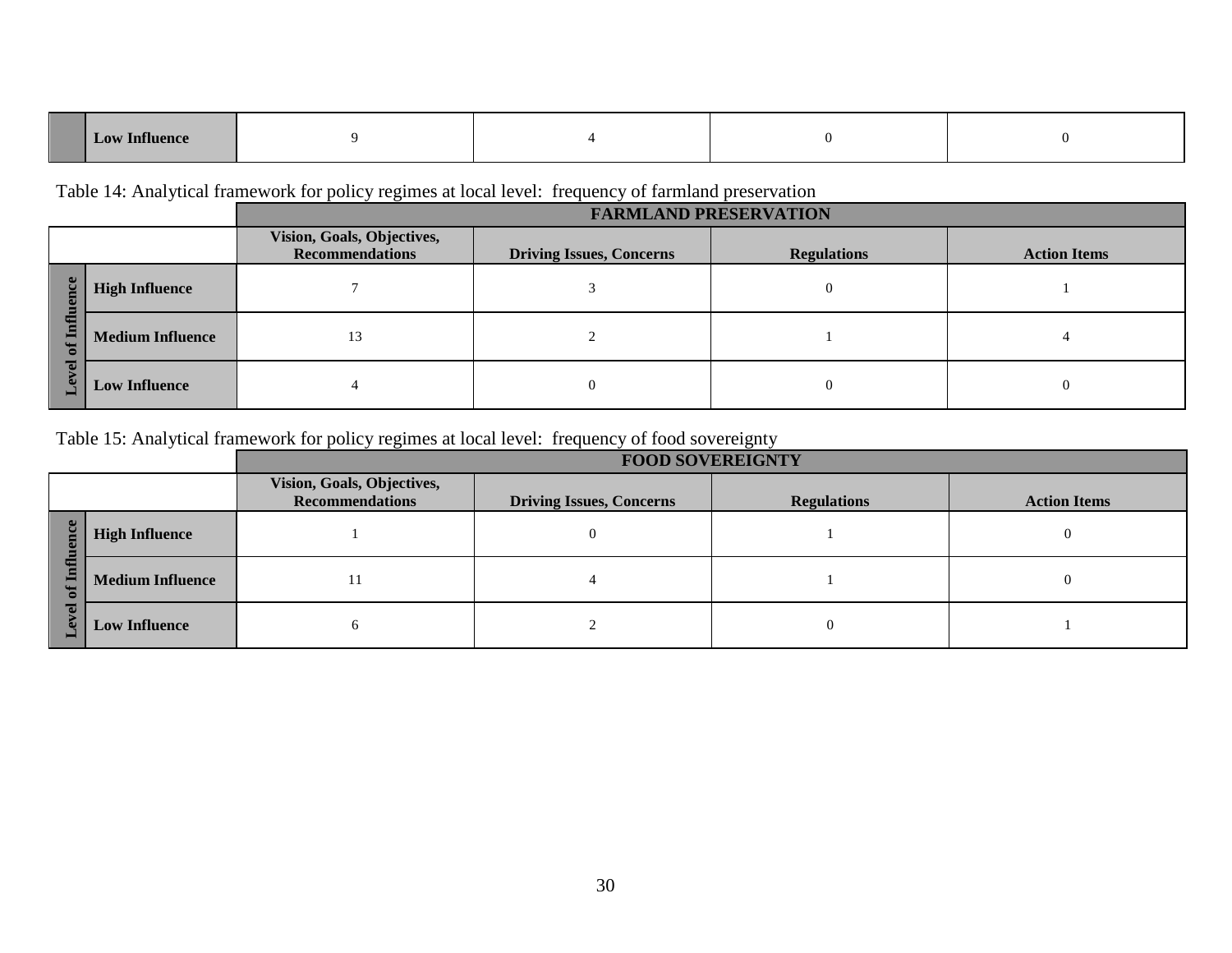## Stakeholder analysis

In addition to understanding the policies and legislation, it is important to acknowledge that these documents are influenced by various political forces. The aim of the stakeholder analysis is to document different organisations and institutions that participate in and thereby influence agricultural land use planning processes and decisions. Our stakeholder analysis involved three aspects: identify relevant stakeholders; complete a profile for each stakeholder; assess each stakeholder's level of influence within agricultural land use planning. For each stakeholder we aimed to complete a comprehensive profile based on secondary sources, including promotional materials on websites; reports, positions papers and other publications; statements in the media; committee meeting minutes, etc. The same level of information was not available for each stakeholder.

Based on the information collected for the profiles we then assessed their level of influence using a power-influence grid. This analysis leads to four categories of stakeholders (Figure 3):

- Players: have both an interest and significant power
- Subjects: have an interest but little power
- Context setters: have power but little direct interest
- Crowd: have little interest or power



### Figure 3. Categories of stakeholders

## Results of Stakeholder Profile

The Stakeholder Profile reveals that there are a number of province-wide industry organizations that represent the collective interests of commodity producers and have a primary objective of growing the competitiveness of their respective industries. They serve as advocates, and sometimes as advisors who are actively consulted on provincial policy issues. Their scope of influence, however, is often limited to providing input on aspirational policies. The breadth of producer organizations' involvement in the land use planning process specifically seems to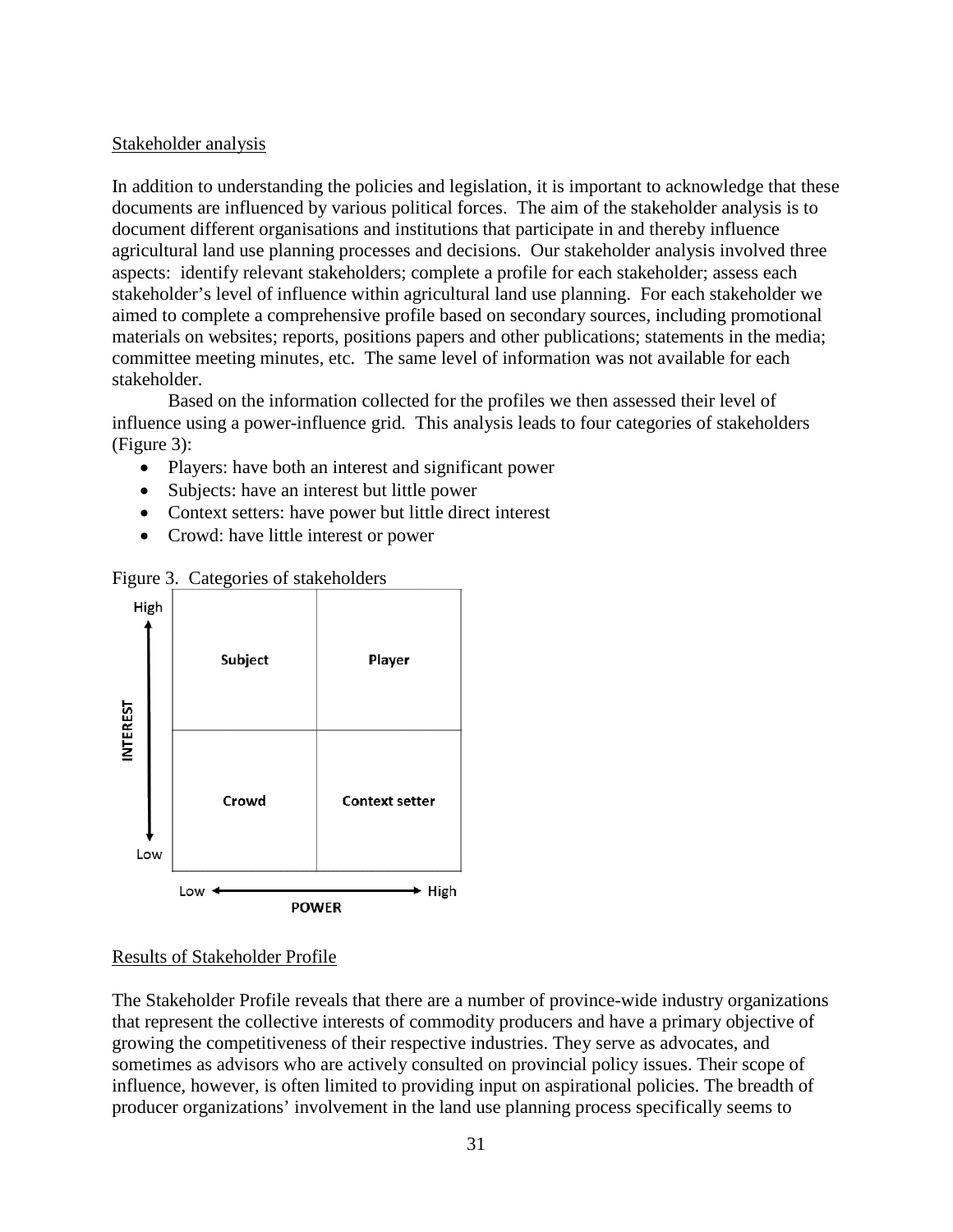depend to some extent on the nature of their industry. Beef and wheat producers, for example, have a more specific mandate for global competitiveness and are actively involved in policy development. Younger and smaller organizations such as the Greenhouse Growers Association of Alberta, on the other hand, aim largely to support their members with information and recognition.

 Farmland preservation organizations range from small landowner coalitions, such as Action for Agriculture, to land trusts working to establish conservation easements. The *Alberta Land Stewardship Act* (2009) empowers land trusts to protect, conserve and enhance agricultural land; however, since this change was only recently introduced, land trusts have had a limited influence on the agricultural land-use planning process to date – other than the Nature Conservancy of Canada, which key informants note has been influential. Organizations affiliated with food sovereignty, for example CalgaryEATS!, exert a limited degree of influence in a range of roles from advocacy to policy development. They often have a broader mandate to promote sustainability, and thus incorporate support for preserving land generally and agricultural land specifically on occasion. In general, however, local food groups are more interested in promoting sustainable locally grown food and are not directly involved in land-use planning.

 Key informants confirmed that within Rocky View, the Agricultural Service Board is an important stakeholder that, in part, represents the interests of farmers and producers. Composed of both Councilors and farm members, the Board provides grassroots input on policy documents, and makes recommendations to Council (Rocky View County Stakeholders 2 & 3). Informants also noted the importance of the Western Irrigation District and local watershed stewardship groups, whose watershed management plans help direct land-use decisions, as well as supporting agriculture and environmental issues. More indirectly, agricultural societies have a role in supporting farmers markets. Rocky View County is bordered by two major First Nations, though, as one informant commented, "we have seen very little input – although we've solicited – and we do try to acknowledge it" (Rocky View County Stakeholder 2).

### Results of Stakeholder Power-Influence Grid

The Stakeholder Power-Influence Grid illustrates that, predictably, stakeholders with the most power and influence are those directly involved in land-use decisions. Province-wide bodies that are consulted regarding policies in the area of global competitiveness also typically have a high level of both influence and power over land use planning decisions. Food sovereignty groups at the local or regional level, as mentioned above, tend to have a high level of interest but little actual power. Stakeholders with a primary mandate to protect agricultural land likewise have a high level of influence but only modest power within the land-use planning framework; they may be consulted during aspirational policy development but they have no authority to make land use decisions. Because they operate outside of the land use planning process, land trusts have lower levels of power despite having significant influence over landowners' voluntary initiatives to preserve land. One trend to note in regards to the Power-Influence Grid is that several stakeholders at the highest power and interest level cross over between multiple policy regimes, most commonly farmland preservation and global competitiveness.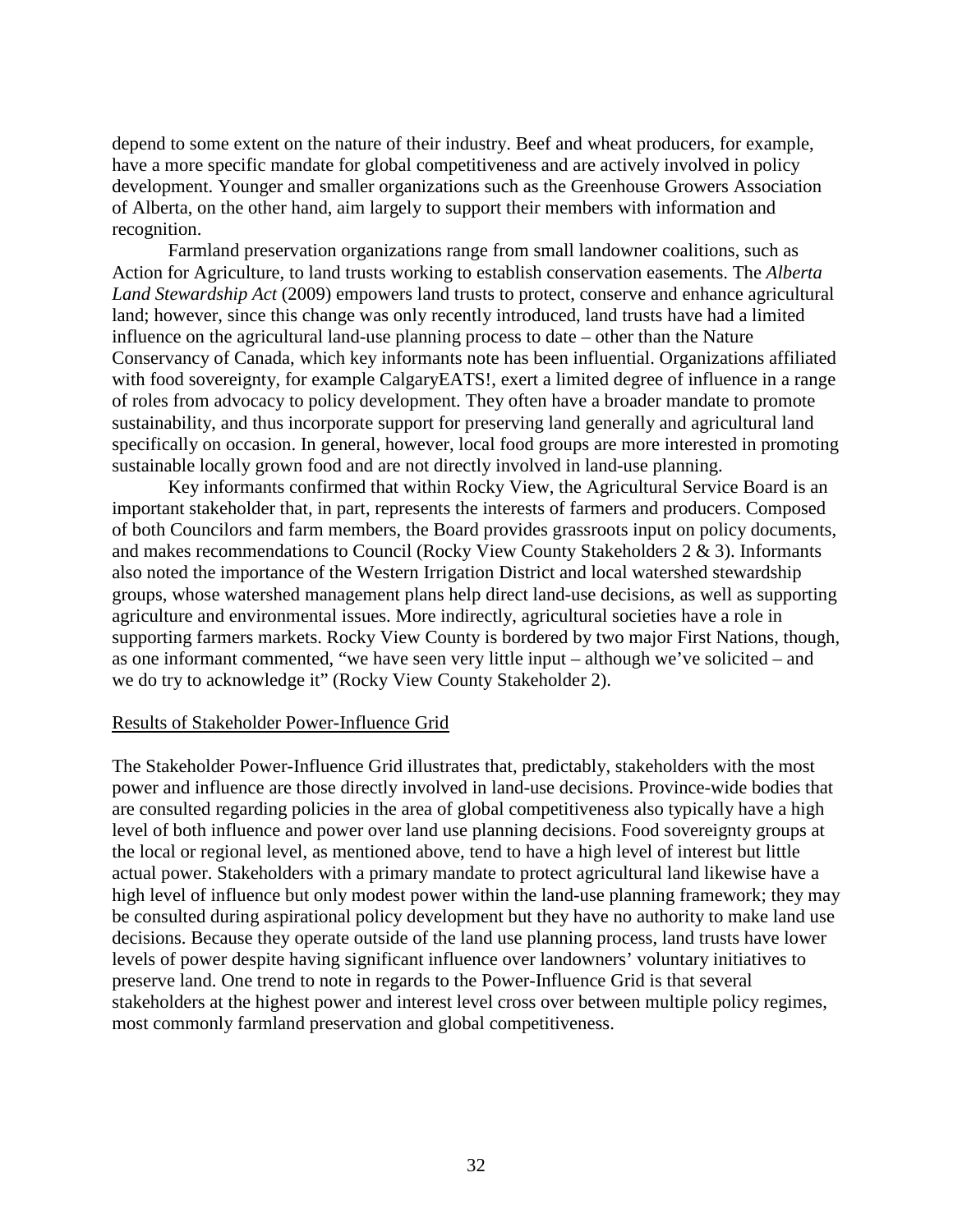|                        |            | Table 16. Stakeholder analysis: power-interest grid                            |                                                                                                   |                                                                                                      |
|------------------------|------------|--------------------------------------------------------------------------------|---------------------------------------------------------------------------------------------------|------------------------------------------------------------------------------------------------------|
|                        |            |                                                                                | Alberta Federation of<br>Agriculture                                                              |                                                                                                      |
|                        | High       | <b>Alberta Land Institute</b><br>Southern Alberta Land<br><b>Trust Society</b> | Nature Conservancy of<br>Canada<br><b>Ducks Unlimited</b><br>Miistakis Institute                  | <b>Natural Resources</b><br><b>Conservation Board</b><br><b>Agricultural Service</b><br><b>Board</b> |
|                        |            | <b>Action for Agriculture</b><br><b>Western Irrigation</b><br><b>District</b>  | Jumpingpound Creek<br><b>Watershed Partnership;</b><br><b>Nose Creek Watershed</b><br>Partnership |                                                                                                      |
|                        |            |                                                                                | <b>Calgary Regional</b><br>Partnership                                                            | Alberta Livestock and<br><b>Meat Agency</b>                                                          |
| <b>ININTERESTUENCE</b> |            | <b>Alberta Farm Fresh</b><br><b>Producers</b>                                  | Alberta Wheat<br>Commission                                                                       | <b>Alberta Rural</b><br><b>Sustainable</b><br><b>Alternatives Network</b>                            |
|                        | Medium     | <b>Association</b>                                                             | <b>Alberta Barley</b><br>Commission                                                               | <b>Bow River Basin</b><br>Council                                                                    |
|                        |            | <b>Organic Alberta</b>                                                         | <b>Alberta Pulse Growers</b>                                                                      | <b>Alberta Beef Producers</b>                                                                        |
|                        |            | <b>Western Sky Land Trust</b>                                                  | <b>Tsuu T'ina Nation</b><br>Stoney/Nakoda Nation                                                  | <b>Western Stock Growers</b><br>Association                                                          |
|                        |            |                                                                                | <b>Agriculture and Food</b><br><b>Council of Alberta</b>                                          | Alberta Assoc. of<br><b>Agricultural Societies</b>                                                   |
|                        | <b>NOT</b> | <b>Alberta Greenhouse</b><br><b>Growers Association</b>                        | <b>Alberta Oat Growers</b><br>Commission                                                          | <b>Alberta Food Matters</b><br>& Growing Food<br><b>Security in Alberta</b>                          |
|                        |            | <b>Slow Food Calgary</b>                                                       |                                                                                                   | <b>Calgary EATS!</b>                                                                                 |
|                        |            | Low                                                                            | Medium                                                                                            | High                                                                                                 |
|                        |            |                                                                                | <b>POWER</b>                                                                                      |                                                                                                      |
|                        |            |                                                                                |                                                                                                   |                                                                                                      |

Table 16. Stakeholder analysis: power-interest grid

Farmland protection **Food sovereignty** [bold] *Global competitiveness* [italics]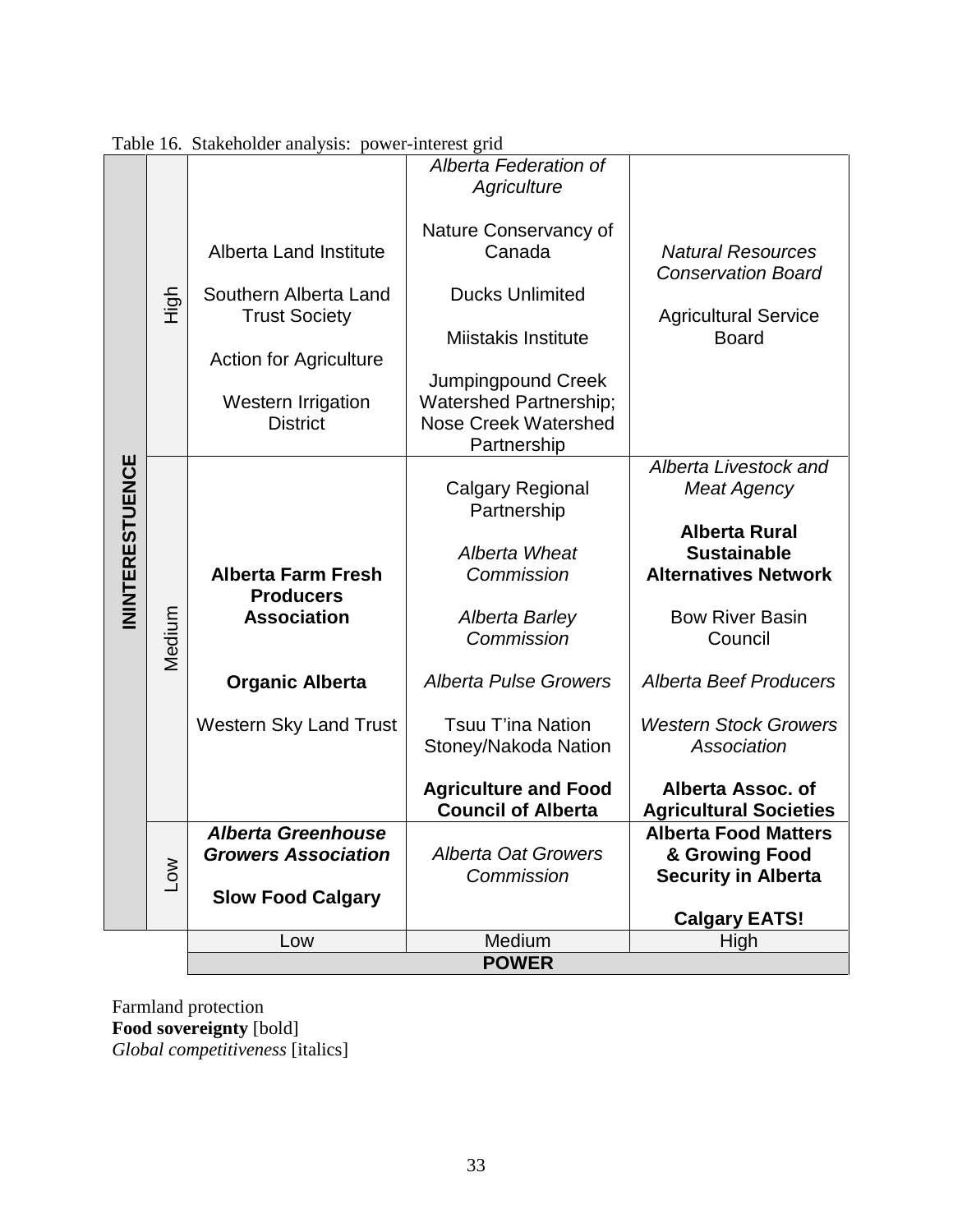## **Discussion**

Our overall aim for the project is to identify principles and beneficial practices that represent land use planning solutions that protect farmland. As a step toward this final aim we identified four principles that guided our analysis: maximise stability, minimise uncertainty, integrate across jurisdictions; and accommodate flexibility. In this section we discuss the strength of the legislative framework for Rocky View County in the context of these four principals.

#### Maximise stability

A stable legislative framework for protecting farmland is one that is not easily changed at the whim of shifting political interests; it is well-entrenched in acts of legislation, policy, and governance structures that are based on clear, concise language, and can hold up to court challenge. A key element of stability is a clear statement of purpose regarding farmland protection among the primary goals and objectives within each enforceable document. Thus, stability is a critical measure of the strength of an agricultural land-use planning framework.

The *South Saskatchewan Regional Plan* introduces specific indicators and monitoring and evaluation requirements for land fragmentation; thus it has the potential to have a stronger role in directing local land use decisions than did the Land Use Policies. Confined Feeding Operations, which are governed by the Natural Resources Conservation Board, represent one area of the land use policy framework that has a higher level of stability. Although municipal governments can make recommendations to the Board, approvals for Confined Feeding Operations are made at the provincial level.

From a policy perspective, the local legislative framework is quite stable, with agricultural land use policies that are integrated with each other and with broader County priorities and goals. The *County Plan* has clearly articulated policies designed to minimize land use conflicts and introduce a higher level of stability. The *County Plan* was recently revised with reference to recommendations made in the *Agriculture Master Plan*, which incorporated significant community consultations and stakeholder input. It articulates clear and specific policies for agricultural land use, which are supported by revised regulations in the *Land Use Bylaw*. The *County Plan* is quite specific about how it will direct residential and business growth, and how it will manage conflicts. For confined feeding operations, the plan specifies that incompatible land uses "shall" not be supported within minimum distance of separation of a confined feeding operation (see Policy 8.27). The term "shall" is defined in the *County Plan* (p.10) as a directive term indicating mandatory actions that must be complied with. "Shall" is used in conjunction with many residential development policies (e.g., Policy 10.2), requirements for area structure plan contents (e.g., Policies 9.6, 10.1 etc.), and other issues impacting agricultural operation. Agriculture First Parcels Out "should" be supported given specific criteria (Policy 8.18), indicating a strongly preferred action, while residential first parcel out re-designation and subdivision "may" be supported depending on particular circumstances of the site or application, although the *County Plan* does offer some guidance regarding these decisions (Policy 8.21). In general the policies that relate to agricultural land use have a high degree of specificity. However, as noted above, there is room for interpretation within the Land Use Bylaw's discretionary uses, and further opportunity for political influence. As one land use stakeholder commented,

[The local policies] are stable but they're weak. And they are very vulnerable to political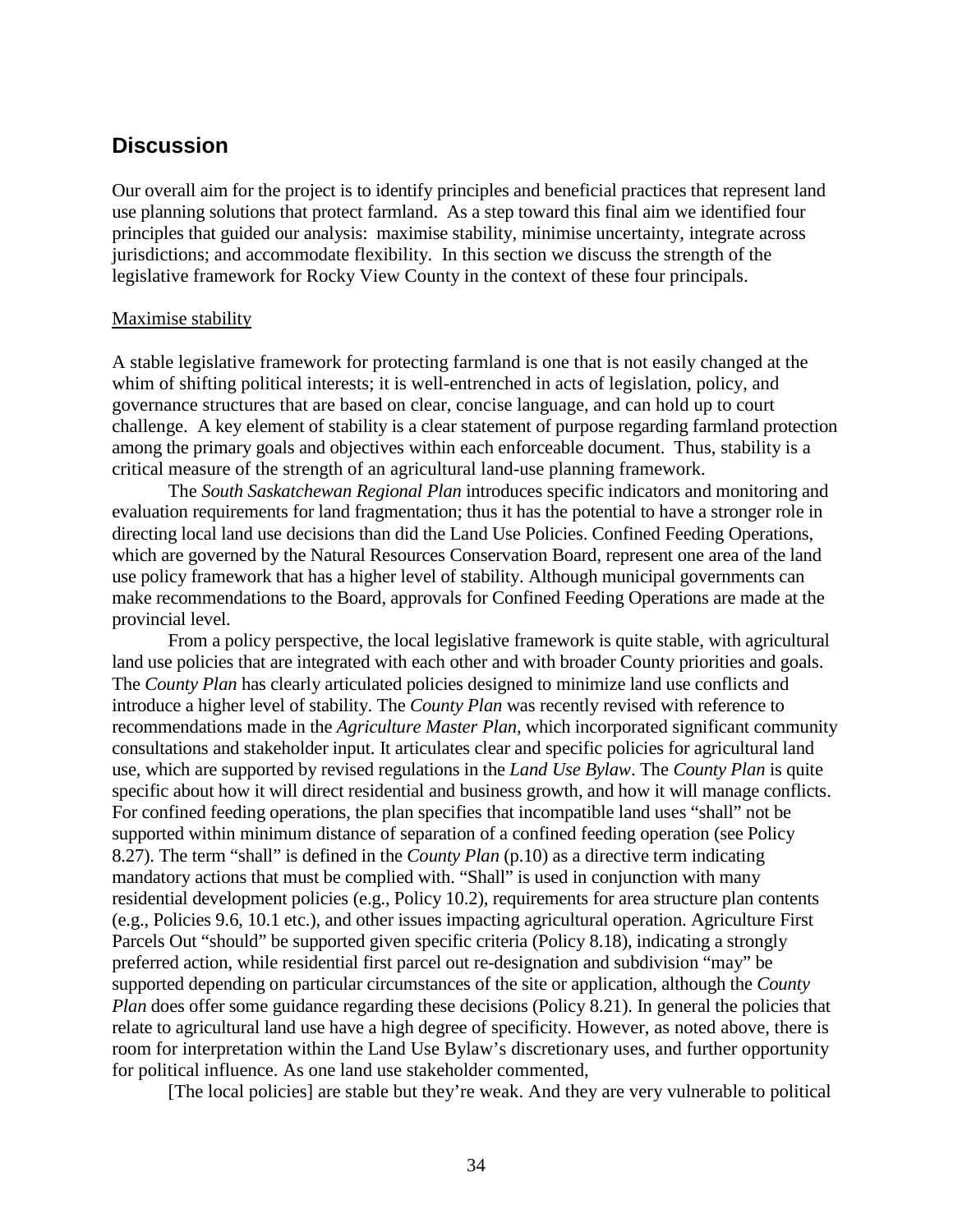lobbying, particularly by the development industry […]. And so this puts a big emphasis on the decision makers of the day, which happens to be the councilors that are elected (Rocky View County Stakeholder 4).

## Minimise uncertainty

The presence of uncertainty, typically introduced via ambiguous language, exceptions or gaps, is a critical measure of the weakness of an agricultural land-use planning framework. Thus, in addition to maximising the stability of a legislative framework through enforceable policies, people want to know they can rely on these rules and regulations to be applied consistently under different circumstances.

From a provincial perspective, the agricultural land-use framework has introduced another level of uncertainty into the land-use planning process. The *Municipal Government Act* and the new *South Saskatchewan Regional Plan* (pursuant to the *Land Use Framework*) delegate considerable authority to local decision-makers to direct land use patterns, in addition to encouraging some voluntary tools (such as conservation easements) for private landowners to protect agricultural land. The SSRP uses stronger language than the former Land Use Policies (1996) did, and "expects" municipalities to identify areas where agriculture should be a primary activity; to limit the fragmentation of land; to employ land use planning tools to direct nonagricultural development to areas where it will not constrain agriculture; and to use tools to minimize conflicts between uses. Since 1996 there has been no oversight to monitor whether the directives contained in the Land Use Policies were even taken into account in the development and implementation of local plans and bylaws. The *South Saskatchewan Regional Plan* introduces regular monitoring, evaluation and reporting of agricultural land fragmentation and conversion by the Province. However, the policies are not binding and local area authorities are still responsible for incorporating the land use framework principles "where appropriate." This leaves considerable room for different interpretations and variability in how agricultural land use decisions are made at the municipal level.

Most of the specific land use policies and regulations have been developed at the County level. As noted above, these are generally quite strong and stable. However, there is a fairly high degree of uncertainty with regard to the extensive discretionary land uses articulated in the *Land Use Bylaw* that are subject to the decisions of Rocky View County Council. Thus there is considerable potential for political processes to exert influence over policy recommendations in the decision-making process. It should be noted that one key informant felt this was a positive aspect of the legislative framework, allowing decision-makers "room for interpretation based on the local needs" (Rocky View County Stakeholder 5).

### Integrate across jurisdictions

Integrating policies and priorities across jurisdictions is a foundation for building cohesion across provincial, regional, and local governments. One can also think of integration as a formal "linkage" that provides consistency among them. In order to successfully integrate policies across jurisdictions there must be sufficient details about the legislative context that guides and constrains local government plans and strategies.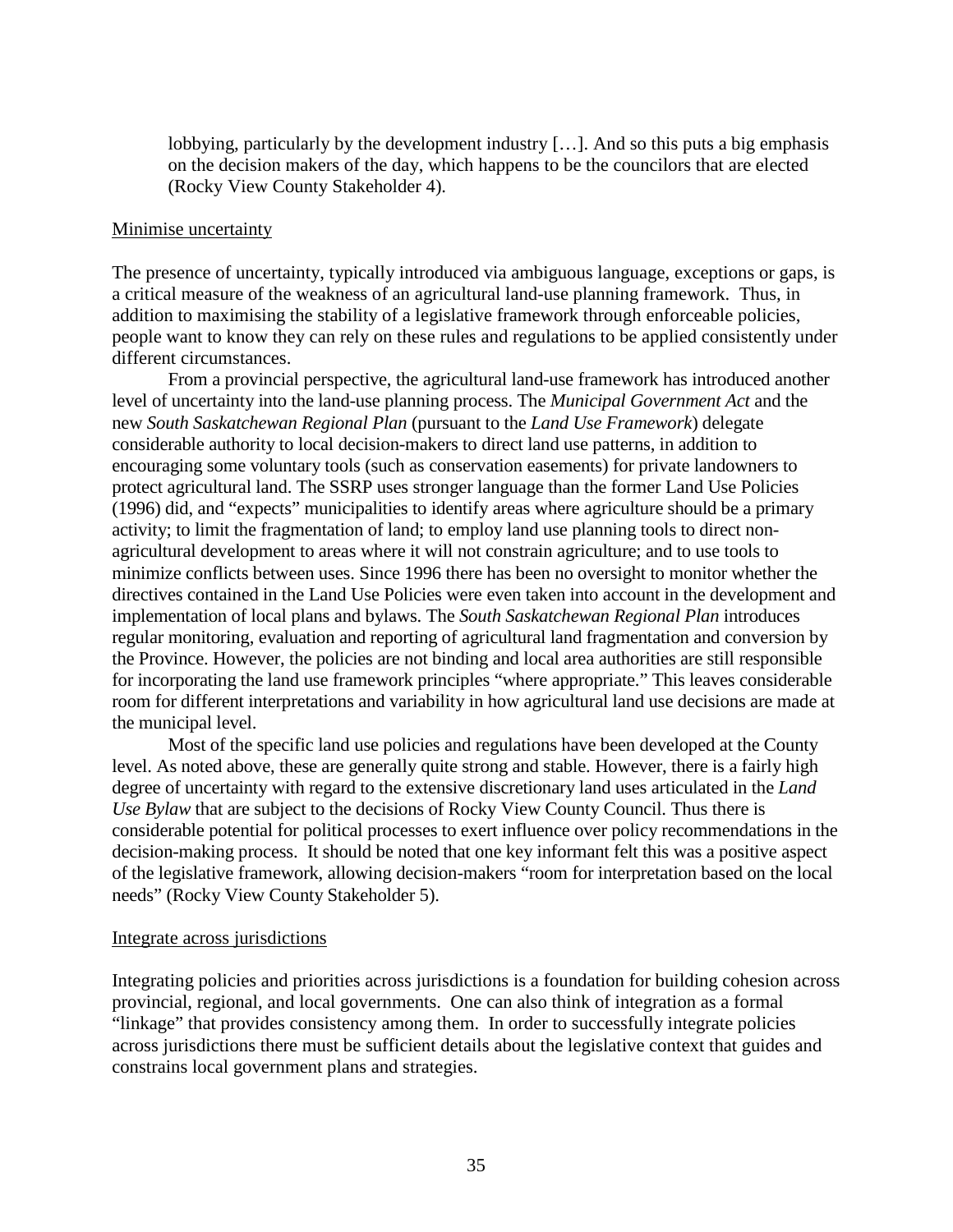By this measure of integration, we found that the Rocky View *County Plan* has a high degree of integration vertically into the provincial legislative framework. Both the *Agriculture Master Plan* and the *County Plan* make direct references to the *Municipal Government Act*, identifying the responsibilities delegated to municipalities and the enforceable regulations within which municipalities must work (for example, the *Municipal Government Act* Subdivision and Development Regulation). Both plans also reference provincial legislation including the *Land Use Framework* and the *South Saskatchewan Regional Plan* (not yet finalized at the time of the *County Plan*'s approval) that enable the County to make land use decisions, acknowledging that local policies must align with the provincial framework. Policies for confined feeding operations also refer to and align with the enforceable *Agriculture Operation Practices Act*, which regulates those operations with input from municipalities. Based on a recommendation in the *Agriculture Master Plan*, Rocky View County developed its own Right to Farm policy (2013) which supports the corresponding provincial policy. The AMP refers briefly to the Growing Forward grants available through the Province to support agriculture producers, but does not refer to other aspects of *Growing Forward 2* as an enabling policy that supports agriculture more broadly.

As for whether the legislation and policies were well integrated locally, one County representative commented that,

There's still a number of recommendations from the Ag Master Plan that haven't been fully integrated into the County Plan and then not into the Land Use Bylaw. […] But on the whole I'd say that we're 90% there (Rocky View County Stakeholder 2).

Generally the informants agreed that the legislation and the overall vision were well documented and integrated, and that a considerable amount of consultation and effort had gone into both the *South Saskatchewan Regional Plan* and the County's *Agriculture Master Plan*. However, one informant felt there was room to build better linkages among municipalities adjacent to Rocky View County (Rocky View County Stakeholder 2), and another felt there were opportunities to involve more farmers and producers in the planning process (External Stakeholder 1).

Integration across jurisdictions laterally is quite a different matter. Even though both the *Agriculture Master Plan* and the *County Plan* make direct reference to regional approaches to "food production, marketing, and distribution" (Policy 8.1(b)) the experience of regional cooperation in the region has been somewhat less than positive. This is evidenced by the withdrawal of Rocky View County from the Calgary Regional Partnership, as well as a longstanding disagreement stemming from the annexation of land from the County to support growth in Calgary. Consequently, the extent to which the County's policies that are quite supportive of a regional food system will ever bear fruit, remains to be seen.

#### Accommodate flexibility

Creating an effective legislative framework is an act of balance, without being too stable so that it cannot be changed when needed or too strict so that it cannot be applied in a range of circumstances. Thus, flexibility is necessary in order to moderate the restrictive effects of maximising stability and minimising uncertainty. The means to accommodate flexibility is typically done through governance mechanisms.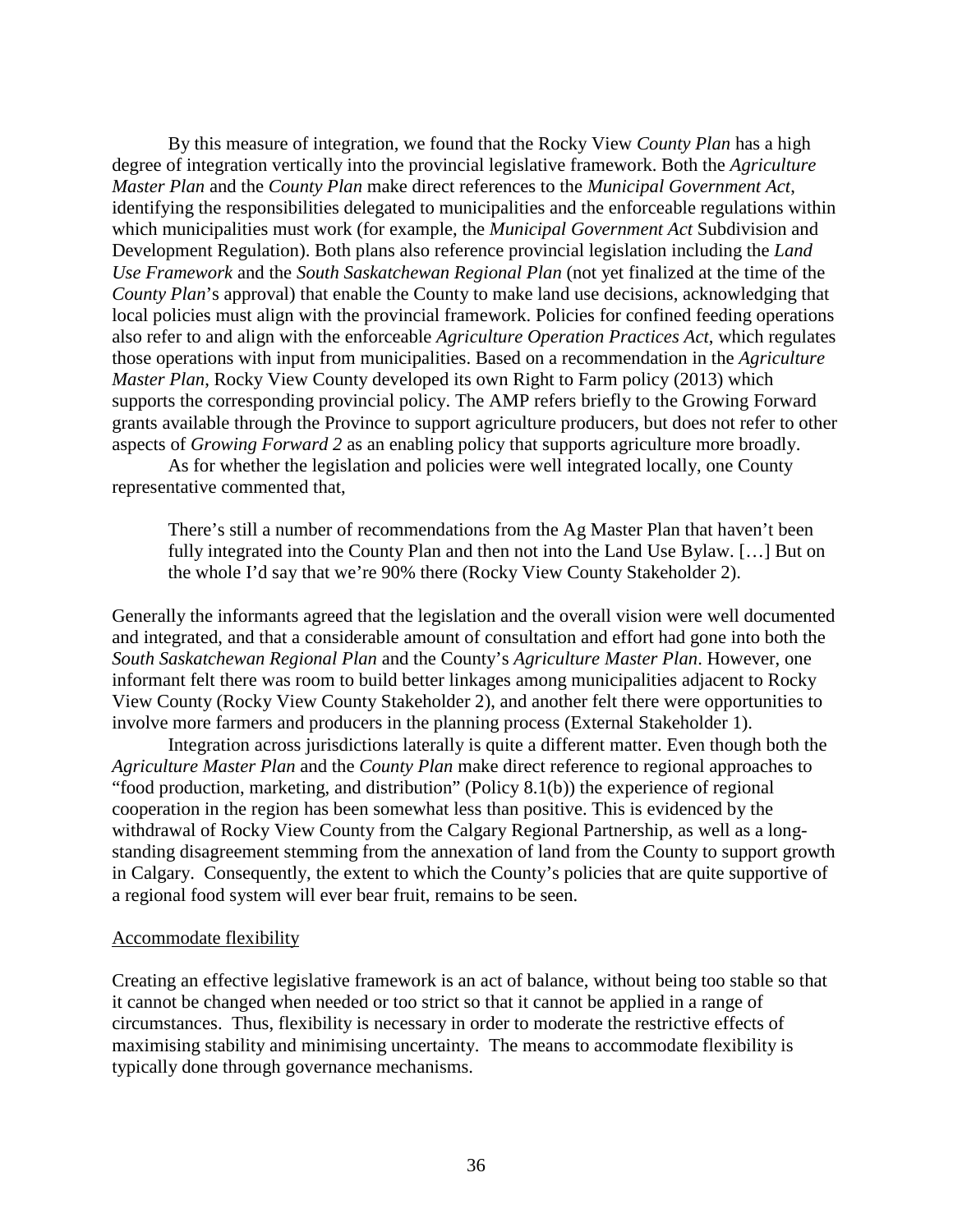Across Rocky View County's land use framework, flexibility is a significant principle for protecting agricultural land and operations. The *Agriculture Master Plan* repeatedly notes that because agriculture business operations are directly linked to the successful management of their land base, they need land management flexibility and the removal of prohibitive regulation (Rocky View County, 2011). Policies such as simplifying agricultural first parcel out subdivisions may not be in keeping with other jurisdictions' efforts to reduce land fragmentation; however, they are important to maintaining the viability of the agriculture sector more generally. The *County Plan*'s vision for agriculture as a vital part of the County's social, economic and environmental integrity includes both the continuation of traditional farming and ranching, as well as innovation and diversification (Rocky View County, 2013). This vision requires support for the diversity and flexibility of agricultural operations, as well as flexibility in agricultural land management in particular.

In addition to the above four principles, we also discuss issues that have come up in our project that we believe deserve specific attention: the influence of policy regimes, small-lot agriculture/fragmentation of farmland, and natural resource developments.

### Influence of policy regimes

The protection of agricultural land has significant influence on the land-use planning process in Rocky View County. The County's emphasis has shifted from a "preserve, protect and regulatory" viewpoint to one that facilitates agricultural growth, diversity and reduced regulation. As noted above, the *County Plan* does support agricultural first parcel out subdivision, as well as residential first parcel out, both of which carries the risk of further fragmenting the land base. However, the plan also formalizes "Smart Growth" development principles as a way to manage residential development and growth, promote efficient use of land, and direct new country residential land uses to areas where they will cause the least disturbance to agricultural operators. The County's *Agriculture Master Plan* further recognizes the intrinsic value of farmland as natural capital and supports market based incentives to compensate landowners for agricultural land protection and conservation.

The core of Alberta's agricultural economy is commodity based and export oriented. Thus economic competitiveness, often couched in terms such as "sustainability" and which includes global competitiveness, has long been a high priority for agricultural policy in Alberta. Our research found these matters are also significant within the County. Again, in its recent policy changes, Rocky View County has promoted a move away from a strong regulatory framework to facilitate agricultural growth, diversity and reduced regulation in support of an economically competitive agricultural industry, where productive resources are allocated in accordance with market signals and producers are afforded the flexibility to respond to those signals. The *County Plan*, as well as the *Agriculture Master Plan* also contain provisions designed to support innovation and foster entrepreneurialism. While building in ways to achieve more flexible and market-responsive land uses, the County continues to recognize and place a high value on conventional, large-scale farming.

Food sovereignty is more of an emerging priority in Rocky View County, and based on our field work, appears to be largely driven by urban demands. Nonetheless, a growing interest in food that is healthy and culturally appropriate, and which is grown locally using environmentally sound and sustainable methods, presents opportunities for diversification and innovation within the County's agriculture sector. While recognizing that traditional agriculture will continue to be the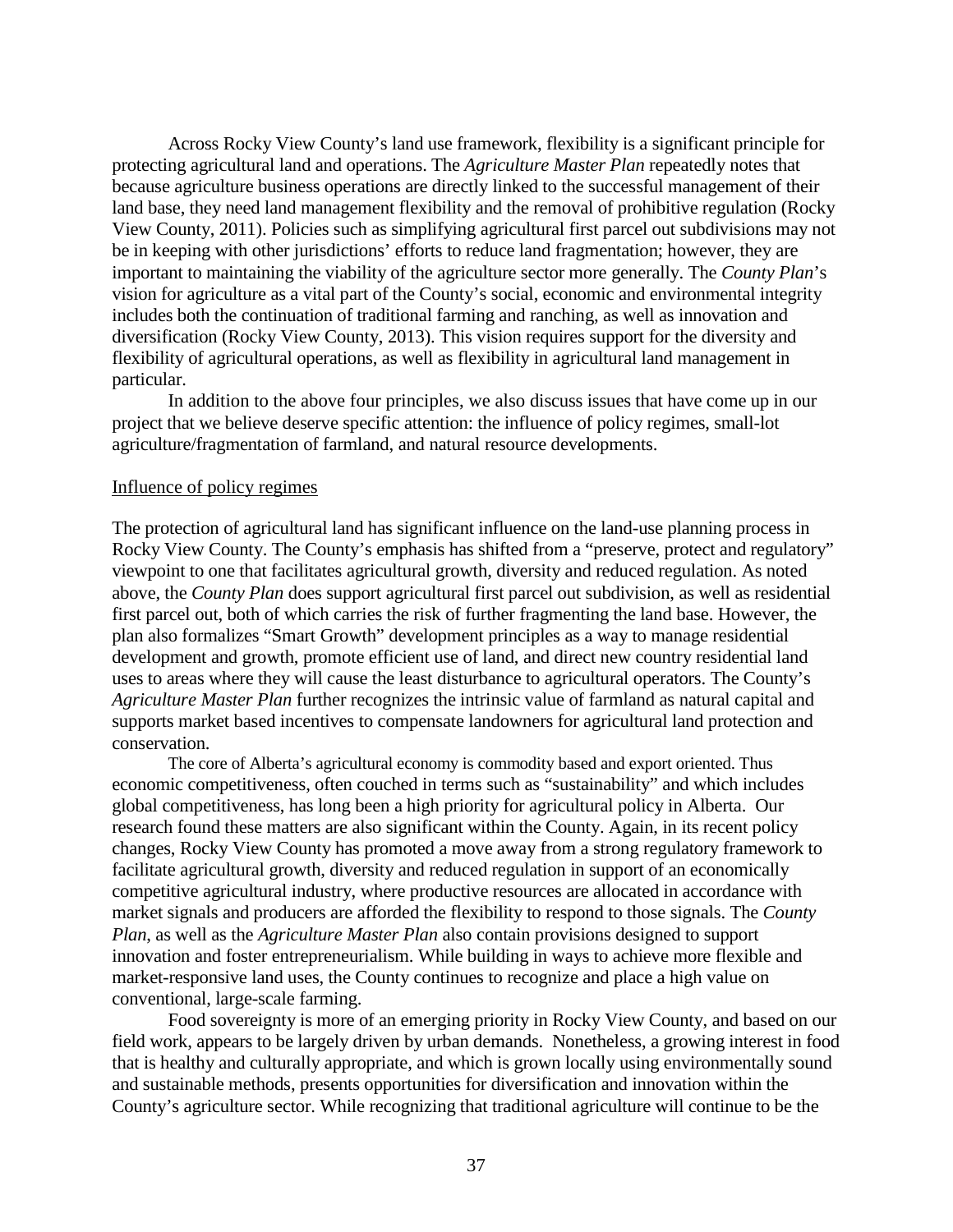dominant land use in Rocky View, the County recognizes the trend toward smaller scale, specialty focused, local based food sectors. The County aims to develop a more regional approach to food production, marketing and distribution and stronger connections between producers and consumers to increase local food consumption and crop diversification. While supportive of more regional food systems, the *County Plan* does not prioritize food sovereignty as highly as the other two policy regimes. And finally, while *County Plan* contains no mention of the growing ethnic diversity in the City of Calgary, or its surrounding region, or the manner in which these demographic changes will almost certainly impact the demand structure for locally-grown foods, the plan certainly contains provisions that could facilitate entrepreneurial responses to such changes at the production-unit level.

## Small-lot agriculture/farmland fragmentation

The combined issue of small-lot agriculture and fragmentation of the land base centres on what appears to be a growing awareness of food sovereignty. Much of this interest in small-lot agriculture is associated with new farmers and their need for affordable land that is reasonably close to population centres. What makes the demand for small-lot agriculture particularly important is that there is often little room within farmland protection legislative frameworks to accommodate smaller lots. The main reason is that sub-dividing into smaller lots is in direct conflict with the over-riding goal to not fragment the land base. The primary land-use planning tool for preventing fragmentation is large minimum lot sizes. Thus, small lots and farmland protection are often in direct opposition.

The fragmentation of agricultural land is a concern within Rocky View County, primarily resulting from Country Residential and more recent industrial and commercial developments. Acreages are nevertheless considered to be an important part of rural communities, while industrial and commercial development is important to the County's future economic sustainability. Rather than restricting these developments altogether, the County has created strategies to concentrate future development within designated growth nodes or areas already impacted by fragmentation.

Smaller agricultural parcels are accommodated in Rocky View County for a number of reasons. They are perceived as a way to encourage more diversified and entrepreneurial forms of agriculture that can capitalize on changing market demands for local, low-input and organic, and specialty food products. Smaller lots also allow new operators to enter the industry when they would otherwise be restricted by high land values. The County's move to simplify regulations around agricultural first parcels out hopes to accomplish several objectives: again, to allow smaller producers entry into the industry; to facilitate succession planning; and to maintain the viability of agriculture, and thus prevent conversion of the majority of a land holding by permitting a landowner to generate revenue through the sale of a single smaller parcel.

## Natural Resource Development

As with small-lot agriculture, natural resource development is a significant cause of farmland fragmentation in Rocky View County. As the County's *Agricultural Context Study* notes, resource extraction activities focus on oil and gas, sweet and sour gas, coal bed methane, and sand and gravel extraction. While resource development can generally co-exist with the agricultural industry, it does take land out of production for a period of time and can have various negative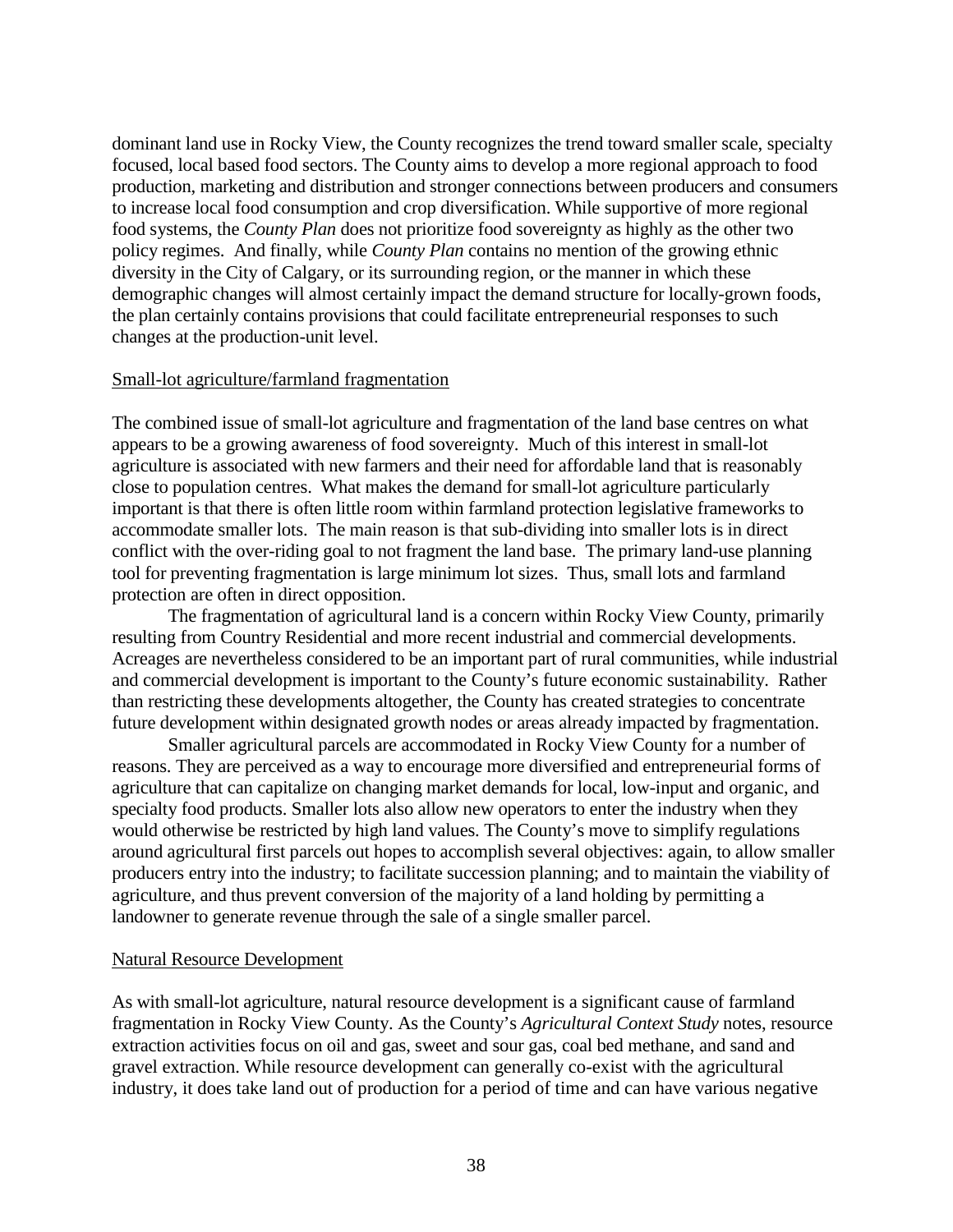impacts on the land base. Oil and gas activity, which is regulated by the Province, is the second largest factor in the loss of agricultural land in Rocky View, consuming 18,000 acres of land since 1980 (Rocky View Municipal District, 2009b).

## Food sovereignty

As noted above, food sovereignty has to date had a limited impact on the land use planning process, though as discussed above also it is a growing priority in the County primarily because of the opportunities it presents to diversify the local economy. Demands for regional food systems relate to potential shocks to the international commodity markets and concerns about global food security. Consumers' growing preference for freshness, variety and sustainable production practices originates largely from the city of Calgary, which has recently produced a food action plan. While the city's strategies focus primarily on urban agriculture, the plan could begin to have a greater impact on land use in the County if fully implemented.

## Stakeholder analysis

A number of stakeholders and stakeholder groups operate within Rocky View County, although not all are based in the County. Stakeholders range from individual landowners, to small-land protection advocates, such as Action for Agriculture, to groups like Nature Conservancy Canada and the Southern Alberta Land Trust Society, both of which advocate for larger-scale land trusts. Several Local Watershed Stewardship Groups, which operate under the auspices of *Water for Life,* are also active in the County, and were identified by several key informants as playing an important role in land-use planning processes and decisions. With the exception of some and perhaps many individual landowners, these stakeholders generally have a broader interest in sustainability and in conserving the ecological values of landscapes, though agricultural lands are increasingly recognized within their objectives. Another important stakeholder is the Agriculture Service Board, which advises Rocky View County Council on matters relating to agriculture. Because this group includes a combination of Council members and farm members, it represents a broad range of perspectives that influence local land-use policy development. Organizations such as commodity and producer groups and local food advocates have a high level of interest in agricultural land use issues but generally low levels of influence over local planning decisions. For the most part, commodity and producer groups, in particular, prefer to undertake consultation at the provincial and national levels.

Rocky View County actively sought and took into consideration input from a variety of stakeholders during its recent policy development processes, in particular during the preparation of the *Agriculture Master Plan*. Thus the County's agricultural land-use planning framework represents a wide range of perspectives including residents, local organizations that include farmer representation, and environmental groups with a broad stewardship and sustainability agenda. There are several key provincial stakeholders that influence the local agricultural land use policy framework, including Alberta Agriculture and Forestry, the Natural Resources Conservation Board, and Alberta Environment; however, as the Provincial framework is outside of the scope of this study they have not been fully included in this analysis.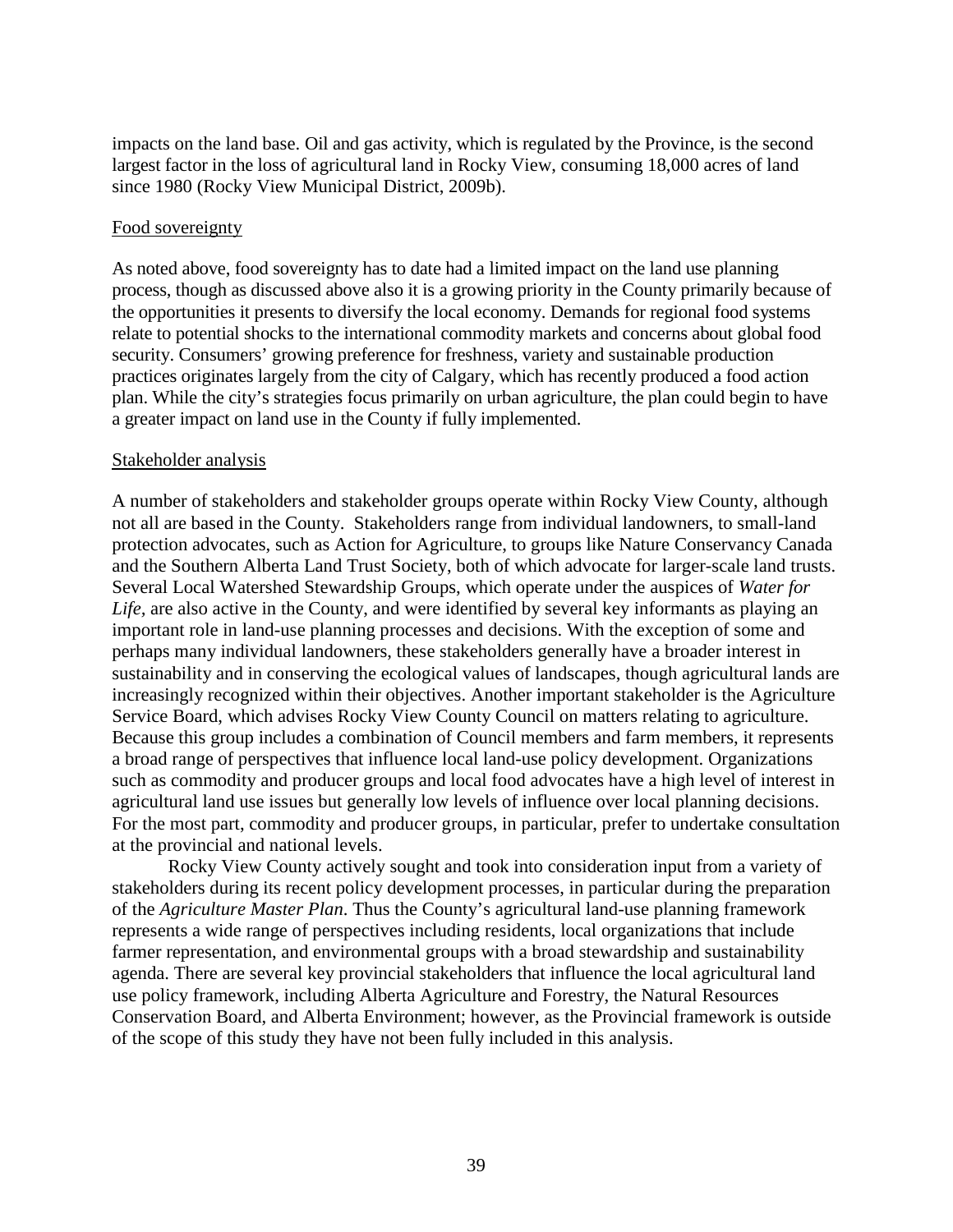## **Conclusion**

Most of Rocky View County's agricultural land use policies and legislation have been revised within the past two years, while the key regional land use policy, the *South Saskatchewan Regional Plan*, has recently come into force in September 2014. The *County Plan* and the SSRP include new policy directions for agricultural land use that incorporate a number of beneficial principles; however, it is too soon to assess whether the new approaches will be beneficial for protecting agricultural land in practice.

Despite this limitation, it is possible to identify principles and practices within the agricultural land use planning legislative framework in Rocky View County that represent significant potential for protecting farmland. The most beneficial of these principles and practices include:

- Agriculture Land Use Districts that provide for a range of parcel sizes enabling both large and smaller-scale agriculture.
- Smart Growth strategies that concentrate development into strategic nodes of residential and business activity (priority growth areas with existing Area Structure Plans), which helps to mitigate fragmentation of agricultural land and supports the efficient use of land. This practice further supports related goals of protecting open spaces and environmental assets, encouraging the preservation of rural character, minimizing servicing costs and establishing vibrant and thriving commercial centers.
- Regular monitoring of agricultural land conversion and fragmentation.
- Intermunicipal development plans (IDP), which as a statutory tool could potentially be used in the context of each of the three policy regimes, but especially farmland protection.
- Relaxation of "agriculture first parcel out" application requirements, which permits some flexibility to landowners in responding to high speculative land values while also keeping land in agricultural use.
- Grassroots input and recommendations (as provided in Rocky View County by the Agricultural Service Board).
- Policies that minimize conflict between agricultural and other land uses (agriculture boundary design guidelines, agriculture priority routes, local Right to Farm policies, etc.)
- A regional food system approach coordinated across jurisdictions and based on a shared vision for a sustainable food system.
- Policies that provide education and marketing support for producers, as well as policies allowing farm-gate sales.
- Provincial market-based voluntary tools and incentives to help compensate landowners for conservation and stewardship of agricultural land; in particular, the potential use of conservation easements and Transfer of Development Credit schemes.
- Provincial leadership in policy development.
- Flexibility for municipalities to meet local needs and priorities.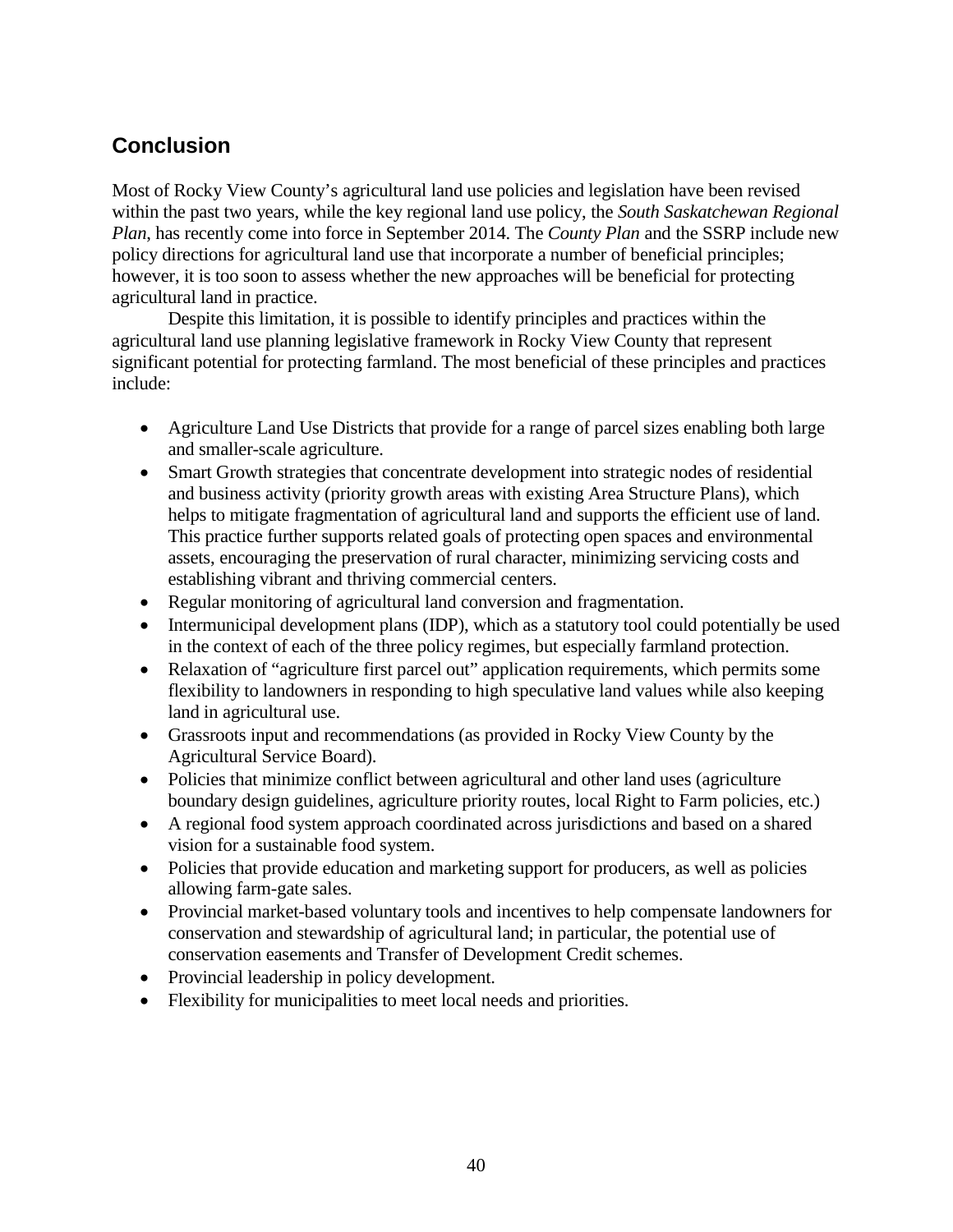## **References**

- Alberta Competitiveness Council (2011). *Moving Alberta Forward*. Edmonton: Government of Alberta.
- Alberta Government (2008). Land Use Framework. Pub I/321 [https://www.landuse.alberta.ca/LandUse%20Documents/Land-use%20Framework%20-](https://www.landuse.alberta.ca/LandUse%20Documents/Land-use%20Framework%20-%202008-12.pdf) [%202008-12.pdf](https://www.landuse.alberta.ca/LandUse%20Documents/Land-use%20Framework%20-%202008-12.pdf)
- Alberta Municipal Affairs (1996). *Land Use Policies*. Edmonton: Alberta Municipal Affairs.
- Alberta Professional Planners Institute (2014). Municipal Government Act: Recommendations for Proposed Amendments to the Municipal Government Act. Report submitted to the Government of Alberta by the Alberta Professional Planners Institute, Edmonton, Alberta.
- Beesley, K.B. (2010). *The Rural-Urban Fringe in Canada: Conflict and Controversy*. Brandon: Rural Development Institute, Brandon University.
- Birch, A. (1987). The agricultural land base study: Natural resource policy research in Alberta. In Cocklin, C., Smit, B. and Johnston, T., *Demands on Rural Lands. Planning for Resource Use*. Boulder: Westview Press.
- Bryson, J. (2004). What to do When Stakeholders Matter: Stakeholder Identification and Analysis Techniques. *Policy Management Review* 6(1): 21-53.
- Calgary Regional Partnership (2014). *Calgary Metropolitan Plan*. Cochrane: Calgary Regional Partnership.
- Calgary Regional Partnership (Feb. 22, 2013). "Mediation it is." <http://www.calgaryregionfocus.com/2013/02/22/mediation-it-is/> Retrieved Nov. 12, 2014.
- Calgary Food Committee, Serecon Management Consulting Inc., Altus Group (May 29, 2012). *Calgary EATS! Food system assessment & Action Plan*. Calgary: The City of Calgary. [http://www.calgary.ca/CA/cmo/Documents/CalgaryEATS!%20FULL%20Food%20Syste](http://www.calgary.ca/CA/cmo/Documents/CalgaryEATS!%20FULL%20Food%20Syste%20m%20Assessment%20%20Action%20Plan%20for%20Calgary%20May2012.pdf)  [m%20Assessment%20%20Action%20Plan%20for%20Calgary%20May2012.pdf](http://www.calgary.ca/CA/cmo/Documents/CalgaryEATS!%20FULL%20Food%20Syste%20m%20Assessment%20%20Action%20Plan%20for%20Calgary%20May2012.pdf)
- Climenhaga, D.J. (1997). *The Death and Life of Regional Planning in the Calgary Area*. Master of Journalism Thesis presented to the School of Journalism and Communications. Ottawa: Carleton University.
- Connell, D. J. (2009). Planning and Its Orientation to the Future. *International Planning Studies, 14*(1), 85-98.
- Duckworth, B. (Aug. 1, 2914). Easement ensures land will continue producing food. *The Western Producer*. [http://www.producer.com/2014/08/easement-ensures-land-will-continue](http://www.producer.com/2014/08/easement-ensures-land-will-continue-producing-food/)[producing-food/](http://www.producer.com/2014/08/easement-ensures-land-will-continue-producing-food/) Retrieved Nov. 3, 2014.
- Elliott, T. (Dec. 26, 2013). Calgary restaurants get behind locally-raised food movement. *Global News*. [http://globalnews.ca/news/1050350/calgary-restaurants-get-behind-locally-raised](http://globalnews.ca/news/1050350/calgary-restaurants-get-behind-locally-raised-food-movement/)[food-movement/](http://globalnews.ca/news/1050350/calgary-restaurants-get-behind-locally-raised-food-movement/) Retrieved Nov. 13, 2014.
- Evans, S. (2004). *The Bar U & Canadian Ranching History*. Calgary: University of Calgary Press.
- Furuseth, O.J. and Lapping, M.B. (1999). *Contested countryside: the rural urban fringe in North America*. Aldershot, UK: Ashgate.
- Glen, B. (Mar. 1, 2013). Farmland in short supply across Alberta. *The Western Producer*. <http://www.producer.com/2013/03/farmland-in-short-supply-across-alberta/>Retrieved Nov. 13, 2014.
- Government of Alberta (2014). *South Saskatchewan Regional Plan*. Edmonton: Environment and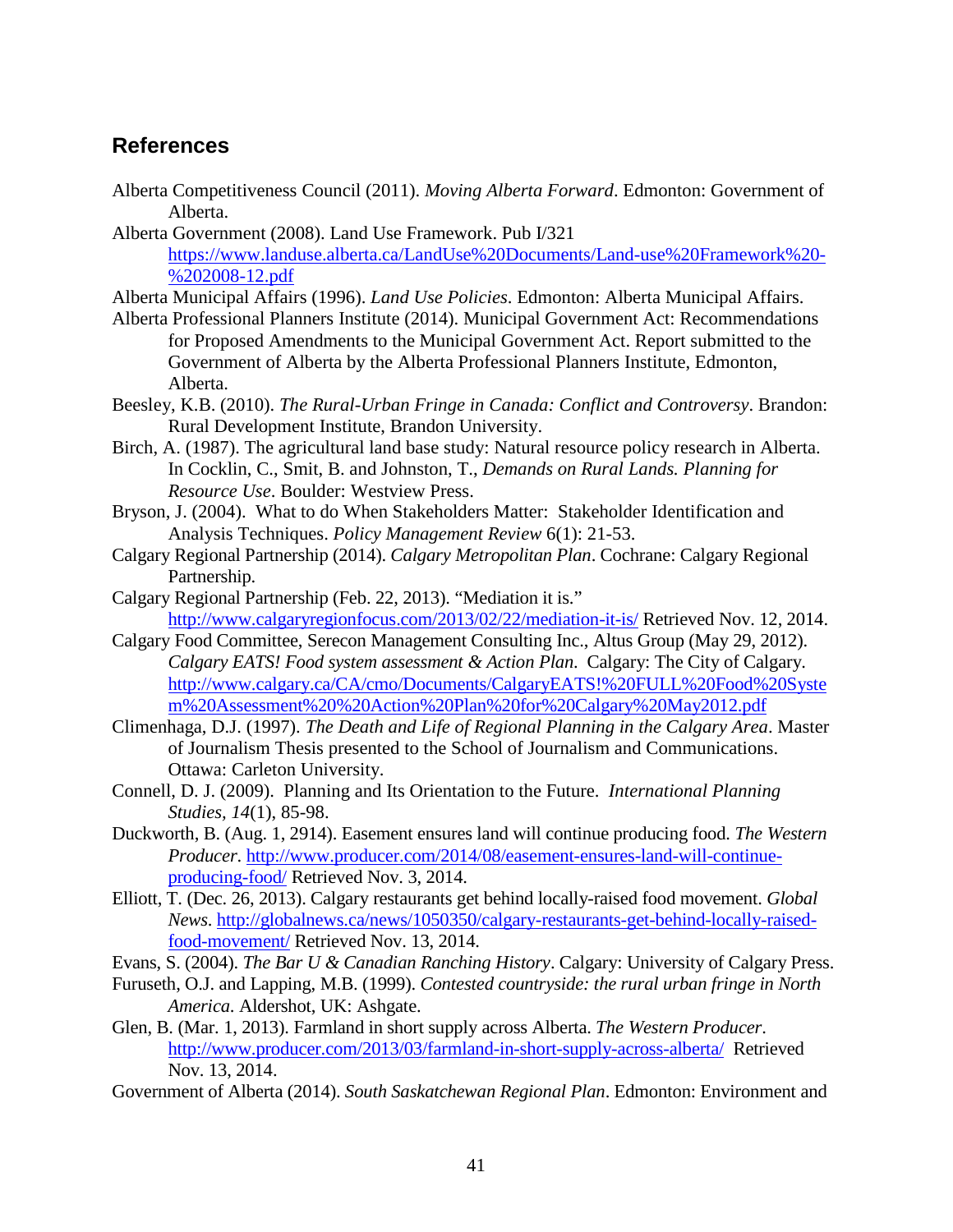Sustainable Resource Development.

- Government of Alberta (2012). *Report of the Property Rights Task Force. Engagement with Albertans*. Edmonton: Government of Alberta.
- Government of Alberta (2008). *Land Use Framework*. Edmonton: Environment and Sustainable Resource Development.
- Government of Alberta (2009). *Alberta Land Stewardship Act*. Edmonton: Alberta Queen's Printer.
- Government of Alberta (2000a). *Agricultural Operation Practices Act*. Edmonton: Alberta Queen's Printer.
- Government of Alberta (2000b). *Irrigation Districts Act*. Edmonton: Alberta Queen's Printer.
- Government of Alberta (2000c). *Soil Conservation Act*. Edmonton: Alberta Queen's Printer.

Government of Alberta (2000d). *Municipal Government Act*. Edmonton: Alberta Queen's Printer.

Government of Alberta (2000e). *Water Act*. Edmonton: Alberta Queen's Printer.

- Hanson, L.L. (2013). Changes in the social imaginings of the landscape. In J.R. Parkins and M.G. Reed (Eds.), *Social Transformation in Rural Canada. Community, Cultures, and Collective Action*. Vancouver: UBC Press.
- imagineCALGARY (n.d.). "100-Year Goals and Targets." [http://www.imaginecalgary.ca/what](http://www.imaginecalgary.ca/what-imaginecalgary/plan/built-environment-and-infrastructure-system)[imaginecalgary/plan/built-environment-and-infrastructure-system.](http://www.imaginecalgary.ca/what-imaginecalgary/plan/built-environment-and-infrastructure-system) Retrieved Nov. 14, 2014.
- Kaplinsky, E. and Percy, D. (2014). *A Guide to Property Rights in Alberta*. Edmonton: University of Alberta, Alberta Land Institute. [http://propertyrightsguide.ca/assets/a](http://propertyrightsguide.ca/assets/a-guide-to-property-rights-in-alberta.pdf)[guide-to-property-rights-in-alberta.pdf](http://propertyrightsguide.ca/assets/a-guide-to-property-rights-in-alberta.pdf) Retrieved December 10, 2014.
- Kariel, H.G. (1997). Land Use in Alberta's Foothill Country. *Western Geography, 7* (1997): 20- 46.
- Kienlen, A. (June 9, 2014). Local food movement continues to soar. *Alberta Farmer Express*. <http://www.albertafarmexpress.ca/2014/06/09/local-food-movement-continues-to-soar/> Retrieved Nov. 13, 2014.
- Massot, E. (2013a). Rocky View postpones approval of County Plan. *CountyNewsOnline.ca*, June 25, 2013. [http://www.countynewsonline.ca/2013/06/25/rocky-view-postpones-approval-of](http://www.countynewsonline.ca/2013/06/25/rocky-view-postpones-approval-of-county-plan/)[county-plan/](http://www.countynewsonline.ca/2013/06/25/rocky-view-postpones-approval-of-county-plan/) Retrieved November 10, 2014.
- Massot, E. (2013b). Developers ask for changes to County Plan. *CountyNewsOnline.ca*. July 8, 2013. [http://www.countynewsonline.ca/2013/07/08/developers-ask-for-changes-to-county](http://www.countynewsonline.ca/2013/07/08/developers-ask-for-changes-to-county-plan/)[plan/](http://www.countynewsonline.ca/2013/07/08/developers-ask-for-changes-to-county-plan/) Retrieved November 19, 2014.
- Massot, E. (2014). Opinion Developers, Residents: Not the Same. *CountyNewsOnline.ca* October 20, 2014. [http://www.countynewsonline.ca/2014/10/20/opinion-developers](http://www.countynewsonline.ca/2014/10/20/opinion-developers-residents-are-not-the-same/)[residents-are-not-the-same/](http://www.countynewsonline.ca/2014/10/20/opinion-developers-residents-are-not-the-same/) Retrieved November 3, 2014.
- Pike, H. (Oct. 15, 2014). SPIN farmers bringing local food from your yard to table. *Metro*. [http://metronews.ca/news/calgary/1184352/calgary-spin-farmers-bringing-local-food-from](http://metronews.ca/news/calgary/1184352/calgary-spin-farmers-bringing-local-food-from-your-yard-to-table/)[your-yard-to-table/](http://metronews.ca/news/calgary/1184352/calgary-spin-farmers-bringing-local-food-from-your-yard-to-table/) Retrieved Nov. 13, 2014.
- Resource Planning Group, Policy Secretariat, Alberta Agriculture, Food and Rural Development (2002). *Loss and Fragmentation of Farmland*. Edmonton: Alberta Agriculture, Food and Rural Development.
- Richards, G. (Aug. 18, 2014). Calgary Co-op offering pop-up farmers' markets. *Calgary Herald*. [http://blogs.calgaryherald.com/2014/08/18/calgary-co-op-offering-pop-up-farmers](http://blogs.calgaryherald.com/2014/08/18/calgary-co-op-offering-pop-up-farmers-%20%09markets/)[markets/](http://blogs.calgaryherald.com/2014/08/18/calgary-co-op-offering-pop-up-farmers-%20%09markets/) Retrieved Nov. 13, 2014.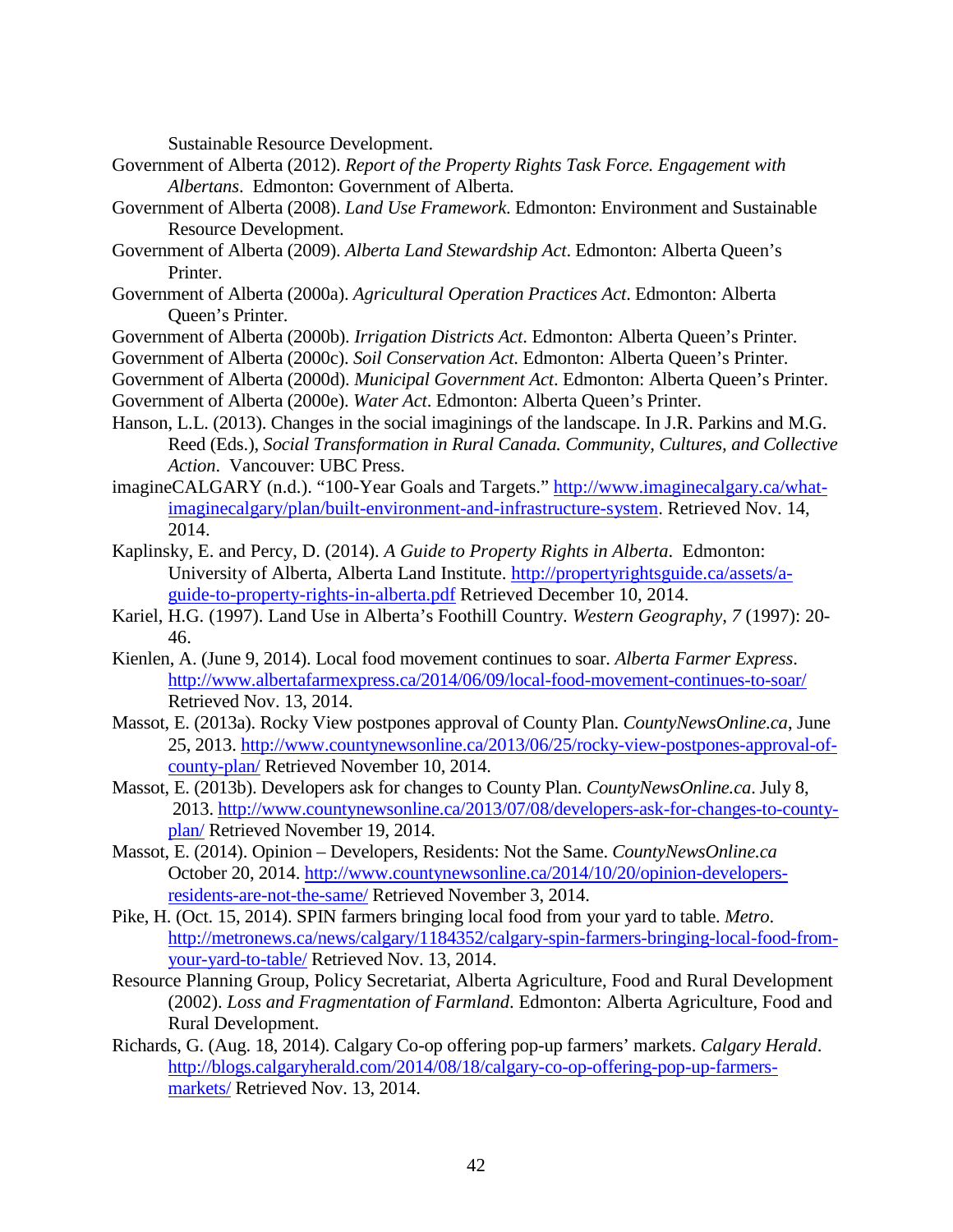- Rocky View County (2014a). *Land Use Bylaw Office Consolidation C-4841-97*. Calgary: Rocky View County.
- Rocky View County (2014b). *Agriculture Right to Farm* (Procedure #PRO-508 Agriculture Right to Farm). Calgary: Rocky View County.
- Rocky View County (2013). *County Plan*. Calgary: Rocky View County.
- Rocky View County (2012). *Rural Growth Management. A Discussion on Growth*. Calgary: Rocky View County.
- Rocky View County (2011). *Agriculture Master Plan*. Calgary: Rocky View County.
- Rocky View Municipal District (2009a). *Agricultural Context Study*. Calgary: Rocky View Municipal District.
- Rocky View Municipal District (2009b). *Rocky View 2060 Growth Management Strategy*. Calgary: Rocky View Municipal District.
- Rocky View Municipal District (1998). *Municipal Development Plan*. Calgary: Rocky View Municipal District.
- Rocky View County (n.d.). "Demographics". [http://www.rockyview.ca/LivinginRockyView/AboutRockyView/Demographics.aspx,](http://www.rockyview.ca/LivinginRockyView/AboutRockyView/Demographics.aspx) retrieved Nov. 14, 2014.
- Ruralrights.ab (Sept. 14, 2014). Preserving our Land, Community and Way of Life. <https://ruralrightsab.wordpress.com/> Retrieved November 19, 2014.
- Smith, B. (1998). *Planning for Agriculture.* Victoria, BC: Agricultural Planning Commission.
- Spruit, K. (Oct. 7, 2013). County forum asks council hopefuls tough questions. *Rocky View Weekly*.

[http://www.rockyviewweekly.com/article/20131007/RVW1101/310079990/county-forum](http://www.rockyviewweekly.com/article/20131007/RVW1101/310079990/county-forum-asks-council-hopefuls-tough-questions)[asks-council-hopefuls-tough-questions](http://www.rockyviewweekly.com/article/20131007/RVW1101/310079990/county-forum-asks-council-hopefuls-tough-questions) Retrieved November 19, 2014.

Wildrose (2014). SSRP needs work and review to meet environmental and economic goals for southern Alberta. [http://www.wildrose.ca/ssrp\\_needs\\_work\\_and\\_review\\_to\\_meet\\_environmental\\_and\\_econo](http://www.wildrose.ca/ssrp_needs_work_and_review_to_meet_environmental_and_economic_goals_for_southern_alberta)

[mic\\_goals\\_for\\_southern\\_alberta](http://www.wildrose.ca/ssrp_needs_work_and_review_to_meet_environmental_and_economic_goals_for_southern_alberta) Retrieved December 10, 2014.

Wilson, K. (2008). The impact of AOPA (Agricultural Operation Practices Act) on Dairy Farm Expansion. *WCDS Advances in Dairy Technology*, 20, pp.211-220. <http://www.wcds.ca/proc/2008/Manuscripts/Wilson.pdf> Retrieved December 10, 2014.

Woloshyn, P. (1983). *An Inventory of Changes in Alberta's Agricultural Land Base, 1981*. Edmonton: Resource Economics Branch, Alberta Agriculture.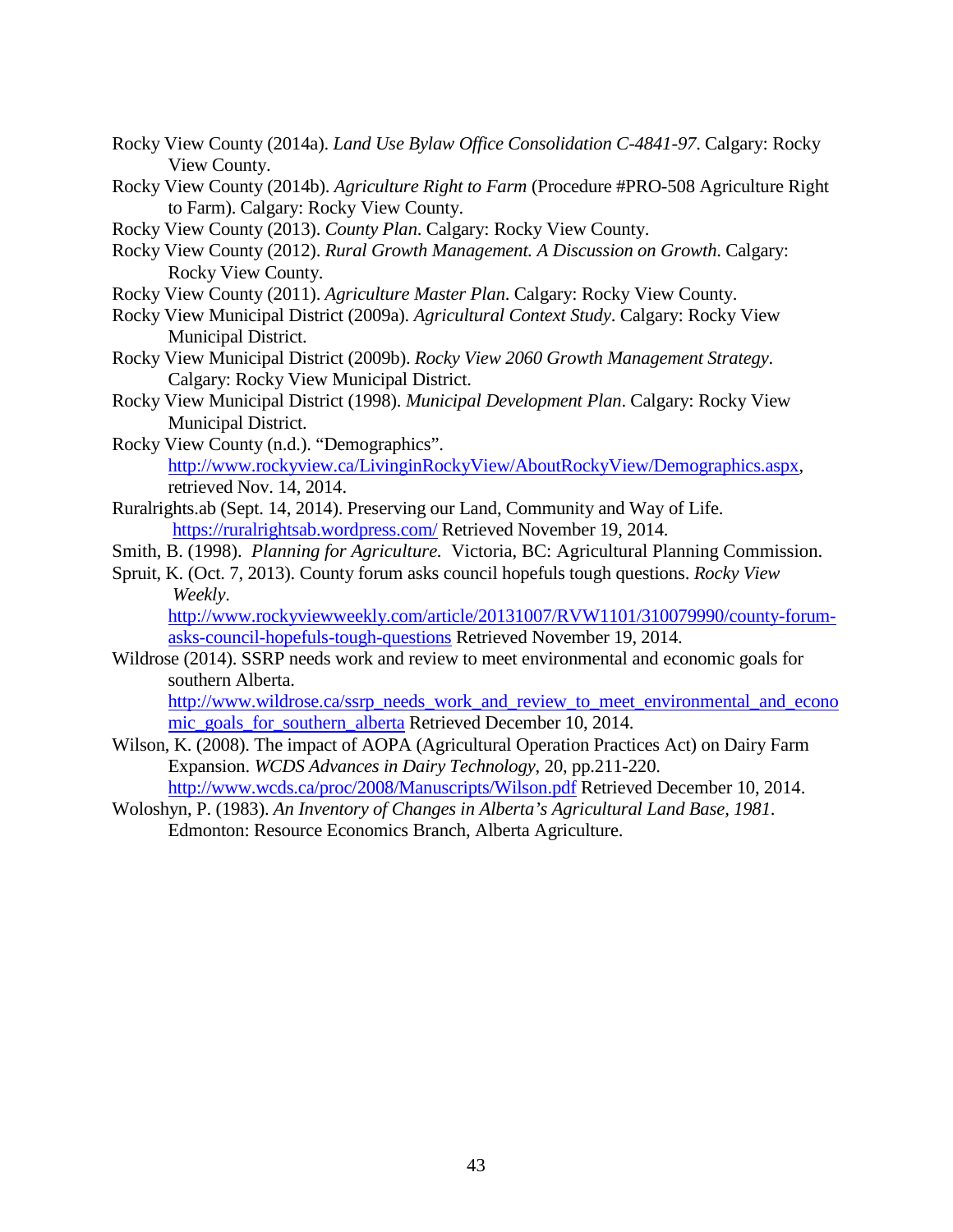## **Appendix: Glossary**

## **Policy**:

A formal statement of intent; principles, rules, or guidelines that are designed to determine or influence major decisions or actions and all activities that fall within the domain of the policy.

## **Enforceable policy**:

Policy with clear statements of intent to enforce (often with penalty for failing to follow the policy)

## **Aspirational policy**:

Policy without clear statements of intent to enforce (often with penalty for failing to follow the policy); a broad statement about desired outcomes, objectives, or activities

## **Enabling policy**:

Policy with clear statements of intent to implement a policy (e.g., provide resources)

## **Policy regime:**

A policy regime and its changes refer to the combination of issues, ideas, interests, actors and institutions that are involved.

### **Legislation**:

A law (or Order in Council) enacted by a legislature or governing body; can have many purposes: to regulate, to authorize, to proscribe, to provide (funds), to sanction, to grant, to declare or to restrict.

## **By-law** (bylaw):

Local laws established by municipalities as regulated by the provincial government. Note: for our purposes, a by-law is considered part of legislation.

## **Regulation** (pursuant to Act):

Is a form of legislation (law) designed with the intent to regulate; a rule or law designed to control or govern conduct; creates, limits, constrains a right, creates or limits a duty, or allocates a responsibility.

## **Governance**:

Methods, systems, or processes of governing; the act of implementing policy and legislation. For our purposes we are concerned with groups (e.g., commissions, advisory committees) that have the authority to apply, review, or enforce policy and legislation specific to agricultural land use planning.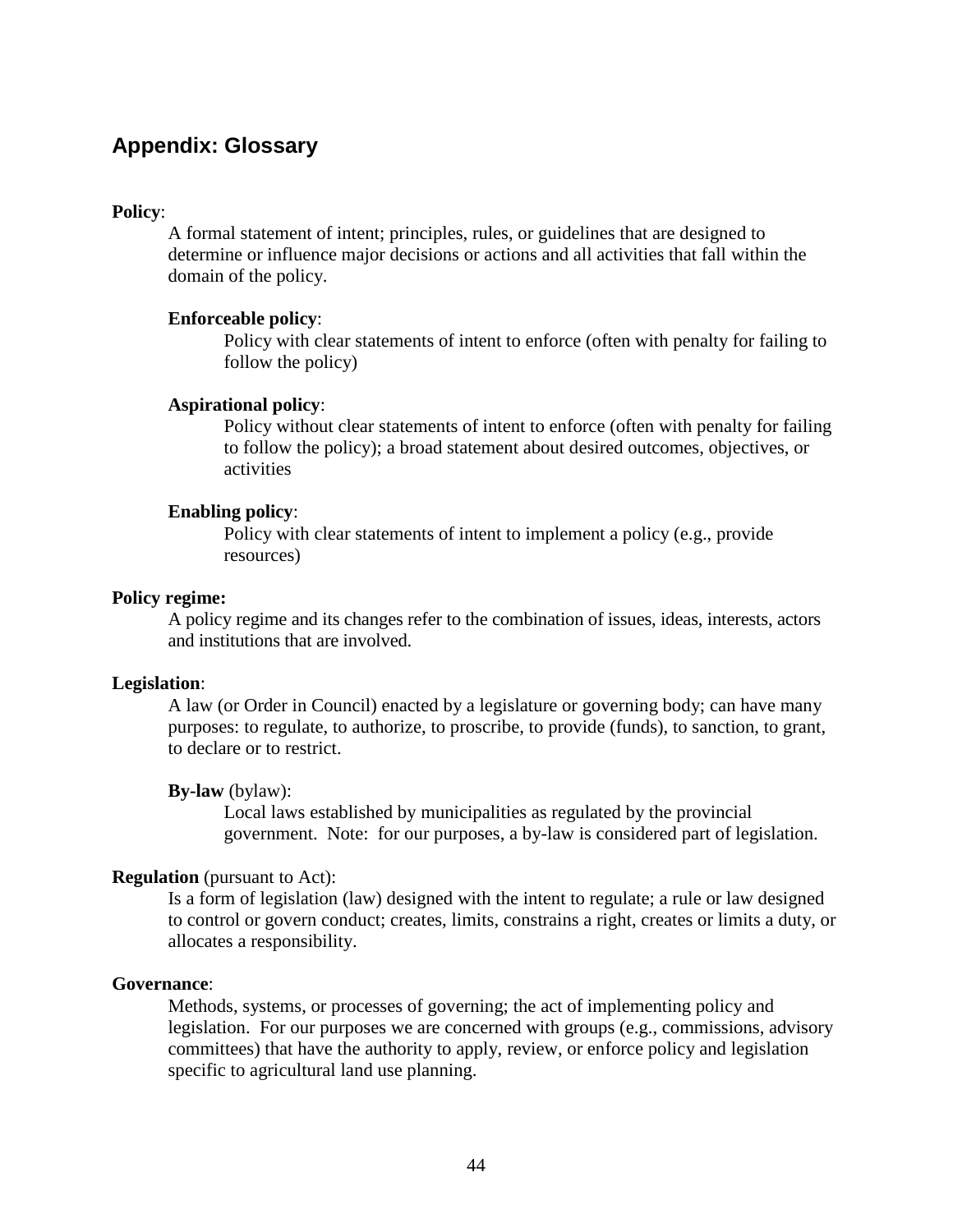## **Appendix: Criteria for Evaluating Content of Legislative Framework**

## Legislation documents

|                        | <b>Legislative Context (Provincial)</b>                                                                                                                                                                                                                                                                      | <b>Background</b>                                                                                                                                                                                           | <b>Vision, Goals, Objectives</b>                                                                                                                                                                                  | <b>Local policies</b>                                                                                                                                                              | <b>Maps</b>                                                                                                                                                                                                                                                                     |
|------------------------|--------------------------------------------------------------------------------------------------------------------------------------------------------------------------------------------------------------------------------------------------------------------------------------------------------------|-------------------------------------------------------------------------------------------------------------------------------------------------------------------------------------------------------------|-------------------------------------------------------------------------------------------------------------------------------------------------------------------------------------------------------------------|------------------------------------------------------------------------------------------------------------------------------------------------------------------------------------|---------------------------------------------------------------------------------------------------------------------------------------------------------------------------------------------------------------------------------------------------------------------------------|
| $\mathbf{0}$           | None                                                                                                                                                                                                                                                                                                         | None                                                                                                                                                                                                        | None                                                                                                                                                                                                              | None                                                                                                                                                                               | None                                                                                                                                                                                                                                                                            |
| ✓                      | Brief statements that include at least<br>one reference to the main provincial<br>legislation or policy related to<br>agricultural land use planning. Little<br>too context provided other than perhaps<br>a statement that acknowledges the local<br>governments duty to uphold these acts<br>and policies. | Very brief description of<br>agriculture background. This<br>may include a minimal section<br>or statistics on historical<br>context, background and<br>issues, and demographics on<br>agriculture/farming. | Includes a vision, goal, or<br>objective for agriculture but<br>with minimal explanation or<br>rationale.                                                                                                         | One or two brief statements about<br>agricultural land use policies,<br>perhaps with little context.                                                                               | Provides at least one (1)<br>general land use map(s) with<br>agricultural land use shown.                                                                                                                                                                                       |
| $\checkmark$           | Expanded statements that reference<br>more than one of the main provincial<br>legislation and policies and provides<br>added context to the above. Multiple<br>statements that outline how provincial<br>legislation and policies "fit" in the local<br>context.                                             | Includes multiple sections<br>dedicated to information and<br>statistics about agricultural<br>background. May also<br>reference an agricultural plan<br>or report.                                         | Includes a vision, goal, and<br>objective for agriculture with<br>a statement of explanation and<br>some action items.                                                                                            | Several statements (three to five)<br>about agricultural land use policy<br>presented within local context.<br>May also reference an agricultural<br>plan.                         | Provides at least one (1)<br>general land use map(s)<br>showing agricultural land uses<br>and at least one (1) agriculture<br>specific map showing<br>designated agricultural land.                                                                                             |
| $\checkmark\checkmark$ | Comprehensive that outlines how<br>provincial legislation and policies "fit"<br>in the local context May include<br>diagrams to help establish thread of<br>consistency among different levels of<br>government.                                                                                             | Comprehensive account of<br>agricultural background. May<br>also reference an agricultural<br>plan or report.                                                                                               | Includes a detailed section on<br>vision, goals, and objectives<br>for agriculture that outlines a<br>rationale and action items.<br>May also document relations<br>with other land uses and local<br>priorities. | Detailed section of agricultural<br>land use policy statements (more<br>than five) or agricultural sub-area<br>plan adopted as by-law. May also<br>reference an agricultural plan. | Provides two (2) or more<br>agricultural land use maps<br>including a map showing<br>designated agricultural land.<br>May also include Other maps<br>to illustrate specific issues or<br>policies (future areas of study,<br>development permit areas,<br>current land tenure). |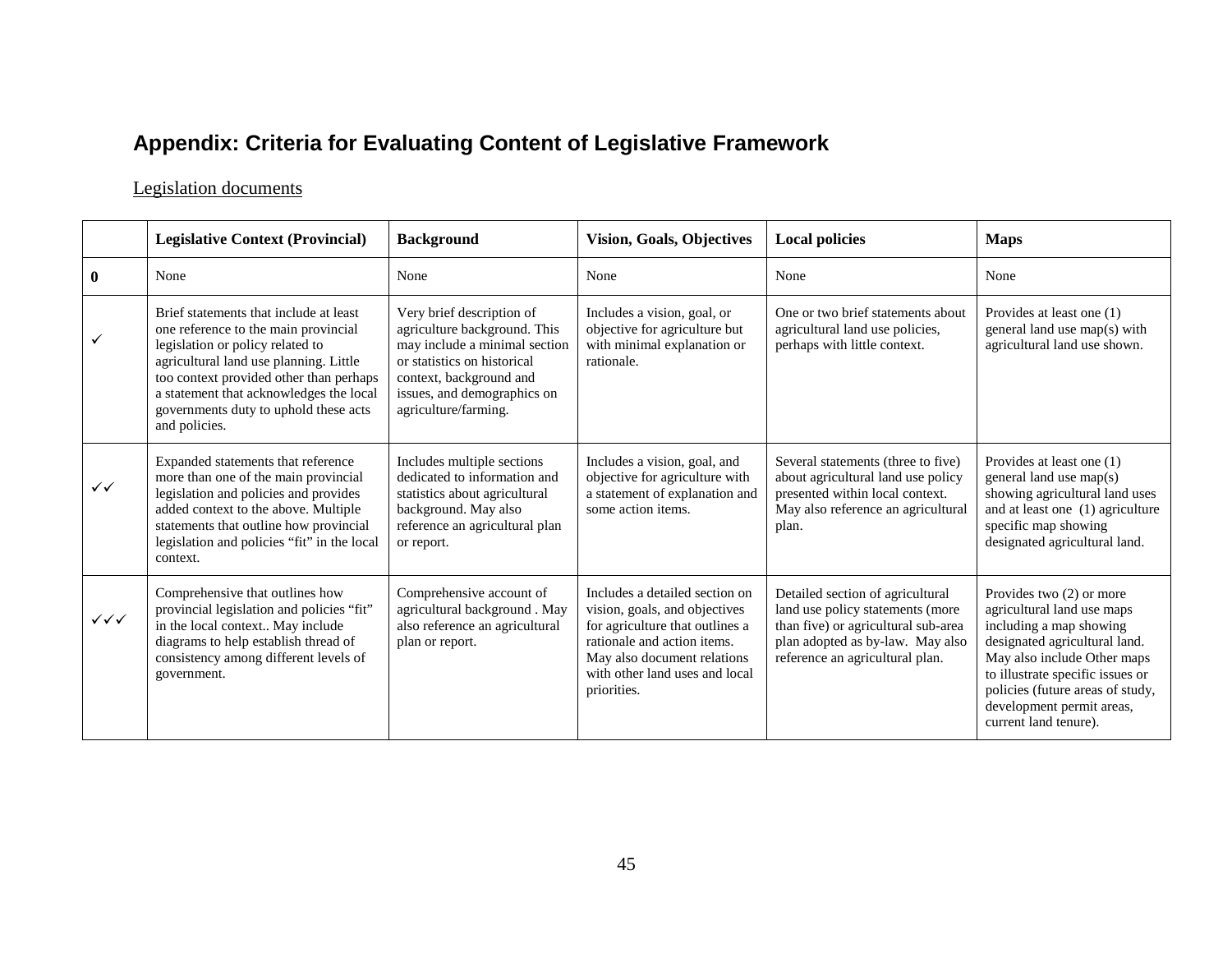## Policy documents

|                                  | <b>Legislative Context (Provincial)</b>                                                                                                                                                                                                                                                                        | <b>Background</b>                                                                                                                                                                                           | <b>Vision, Goals, Objectives</b>                                                                                                                                               | <b>Local Policies</b>                                                                                       | <b>Maps</b>                                                                                                                                                                                                                                                                     |
|----------------------------------|----------------------------------------------------------------------------------------------------------------------------------------------------------------------------------------------------------------------------------------------------------------------------------------------------------------|-------------------------------------------------------------------------------------------------------------------------------------------------------------------------------------------------------------|--------------------------------------------------------------------------------------------------------------------------------------------------------------------------------|-------------------------------------------------------------------------------------------------------------|---------------------------------------------------------------------------------------------------------------------------------------------------------------------------------------------------------------------------------------------------------------------------------|
|                                  | Same as above                                                                                                                                                                                                                                                                                                  | Same as above                                                                                                                                                                                               | Same as above                                                                                                                                                                  | <b>Different</b>                                                                                            | Same as above                                                                                                                                                                                                                                                                   |
| $\bf{0}$                         | None                                                                                                                                                                                                                                                                                                           | None                                                                                                                                                                                                        | None                                                                                                                                                                           | None                                                                                                        | None                                                                                                                                                                                                                                                                            |
| ✓                                | Brief statements that include at least<br>one reference to the main provincial<br>legislation or policy related to<br>agricultural land use planning. Little to<br>no context provided other than perhaps<br>a statement that acknowledges the local<br>governments duty to uphold these acts<br>and policies. | Very brief description of<br>agriculture background. This<br>may include a minimal section<br>or statistics on historical<br>context, background and<br>issues, and demographics on<br>agriculture/farming. | Includes a vision, goal, or<br>objective for agriculture but<br>with minimal explanation or<br>rationale.                                                                      | Several statements (three to five)<br>about agricultural land use policy<br>presented within local context. | Provides at least one (1)<br>general land use map(s) with<br>agricultural land use shown.                                                                                                                                                                                       |
| $\checkmark$                     | Expanded statements that references<br>more than one of the main and policies<br>and provides added context to the<br>above. Multiple statements that outline<br>how provincial legislation and policies<br>"fit" in the local context.                                                                        | Includes multiple sections<br>dedicated to information and<br>statistics about agricultural<br>background. May also<br>reference an agricultural plan<br>or report.                                         | Includes a goof presentation<br>of vision, goal, and objective<br>for agriculture with a<br>statement of explanation, a<br>few recommendation items.<br>and some action items. | Comprehensive section of<br>agricultural land use policy<br>statements (more than five).                    | Provides at least one (1)<br>general land use map(s)<br>showing agricultural land uses<br>and at least one (1) agriculture<br>specific map showing<br>designated agricultural land.                                                                                             |
| $\checkmark\checkmark\checkmark$ | Comprehensive that outlines how<br>provincial legislation and policies "fit"<br>in the local context May include<br>diagrams to help establish thread of<br>consistency among different levels of<br>government.                                                                                               | Comprehensive account of<br>agricultural background. May<br>also reference an agricultural<br>plan or report.                                                                                               | Includes a detailed section on<br>vision, goals, and objectives<br>for agriculture with an<br>extensive and detailed list of<br>recommendations and/or<br>action items.        | Comprehensive agricultural plan.<br>May also refer to background<br>report.                                 | Provides two (2) or more<br>agricultural land use maps<br>including a map showing<br>designated agricultural land.<br>May also include Other maps<br>to illustrate specific issues or<br>policies (future areas of study,<br>development permit areas,<br>current land tenure). |